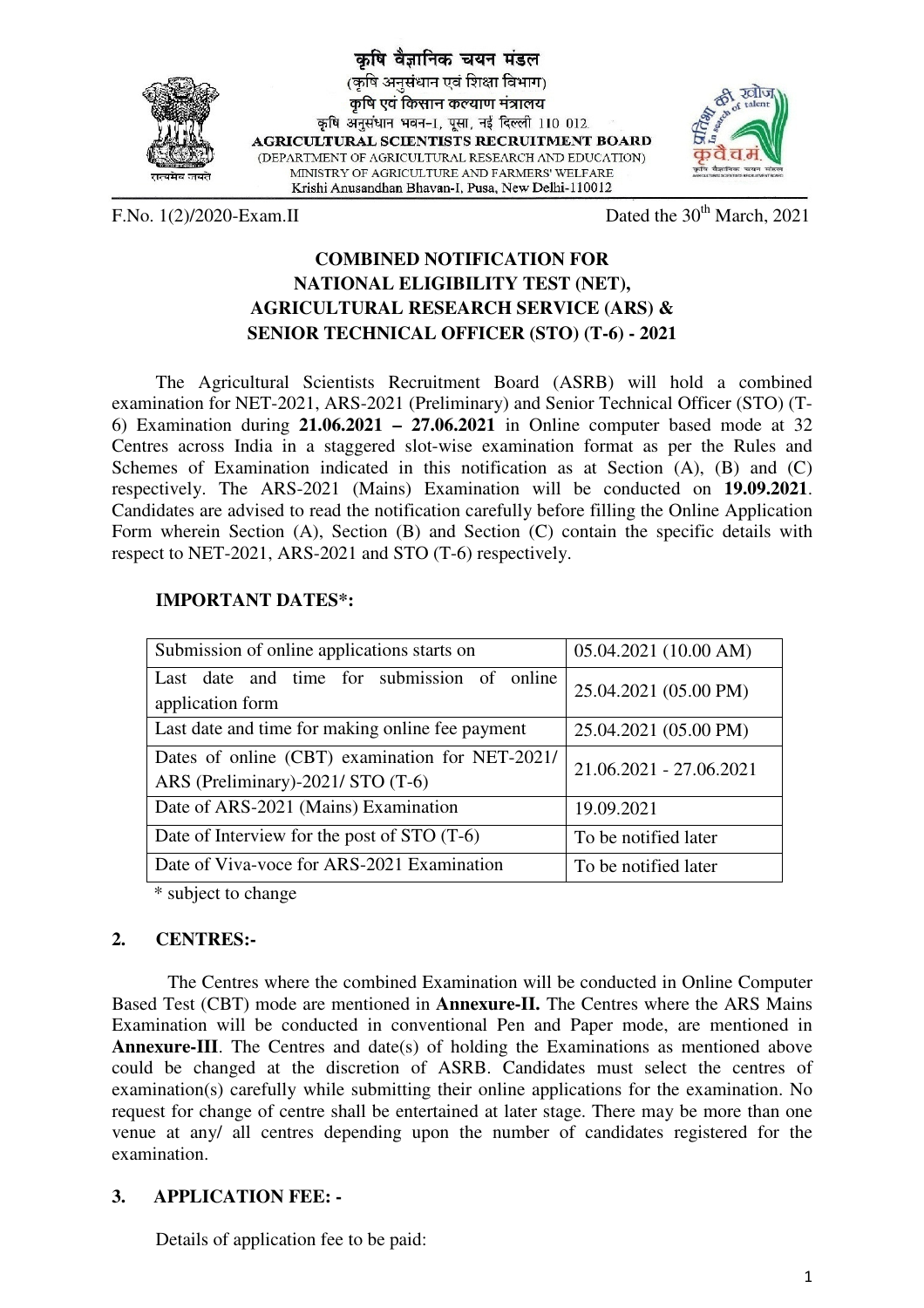| S.  | <b>Category of candidate</b>       | For ARS    | <b>For NET</b> | For STO                     |
|-----|------------------------------------|------------|----------------|-----------------------------|
| No. |                                    | (₹)        | (₹)            | $(T-6)$ $(\overline{\tau})$ |
|     | Unreserved (UR)                    | $500/-$    | $1000/-$       | $500/-$                     |
| 2   | <b>Economically Weaker Section</b> | $500/-$    | $500/-$        | $500/-$                     |
|     | (EWS)/ Other Backward Class        |            |                |                             |
|     | (OBC)                              |            |                |                             |
| 3   | Scheduled Caste (SC)/              |            |                |                             |
|     | Scheduled Tribe (ST)/              | <b>NIL</b> | $250/-$        | $NIL$ -                     |
|     | Persons with Benchmark             |            |                |                             |
|     | Disabilities (PwBD) / Women        |            |                |                             |

As the candidates can exercise their option for being considered either for ARS or NET or STO or any combination of the three, the application fee shall be paid by the candidates depending upon the option they exercised.

Transaction charges for Debit Card/Credit Card/Net Banking/ UPI payment, as the case may be, have to be borne by the candidate.

The fee must be paid online while filling the online application form available on the website: http://www.asrb.org.in only. Payment can be made through Debit Card/Credit Card/Net Banking/ UPI from any Bank from 1000 hrs on **05.04.2021** till 1700 hrs on **25.04.2021**.

### **4. HOW TO APPLY:-**

 A candidate seeking admission to the Examination must apply online in the prescribed Application Form available on the website: http://www.asrb.org.in. Important Instructions to the candidates for filling online application are given in **Annexure-I**.

 Candidate must read the provisions, contained in this Notification carefully and shall abide by the same. Candidate must fulfil all the conditions of eligibility regarding age limits, educational qualifications, etc. prescribed for admission to the examination.

 The online Application filling process will be opened from **1000 Hrs on 05.04.2021 till 1700 Hrs on 25.04.2021** after which the link will automatically get disabled.

 The candidates are not required to attach copy of any of the documents /certificates in support of their candidature at the time of submission of online application. The candidates in their own interest must satisfy themselves about their eligibility for the examination. In the event of ineligibility being detected by the Board at any stage, including after declaration of result, their candidature shall be cancelled and they shall be liable for legal action.

 As NET Certificate would be issued to the qualified candidates through DigiLocker app only, due care should be taken by the candidates to fill up their online application form. No request for change in any field i.e., Centre of Examination, Discipline, Name, Father's Name, Date of Birth, Gender, E-mail Id, Mobile No., Phone No., Category, Medium of Examination etc. will be considered under any circumstances. Candidates are, therefore, advised to be very careful while filling up their application forms.

#### **5. IMPORTANT NOTES:-**

i. **Candidates must ensure that they fulfil all the eligibility conditions for admission to the examination such as the qualification, discipline, age, category, etc. Their admission to the examination will be purely provisional. If on verification at any later stage, it is found that they do not fulfil all eligibility conditions; their candidature will be cancelled/ rejected and fee paid for**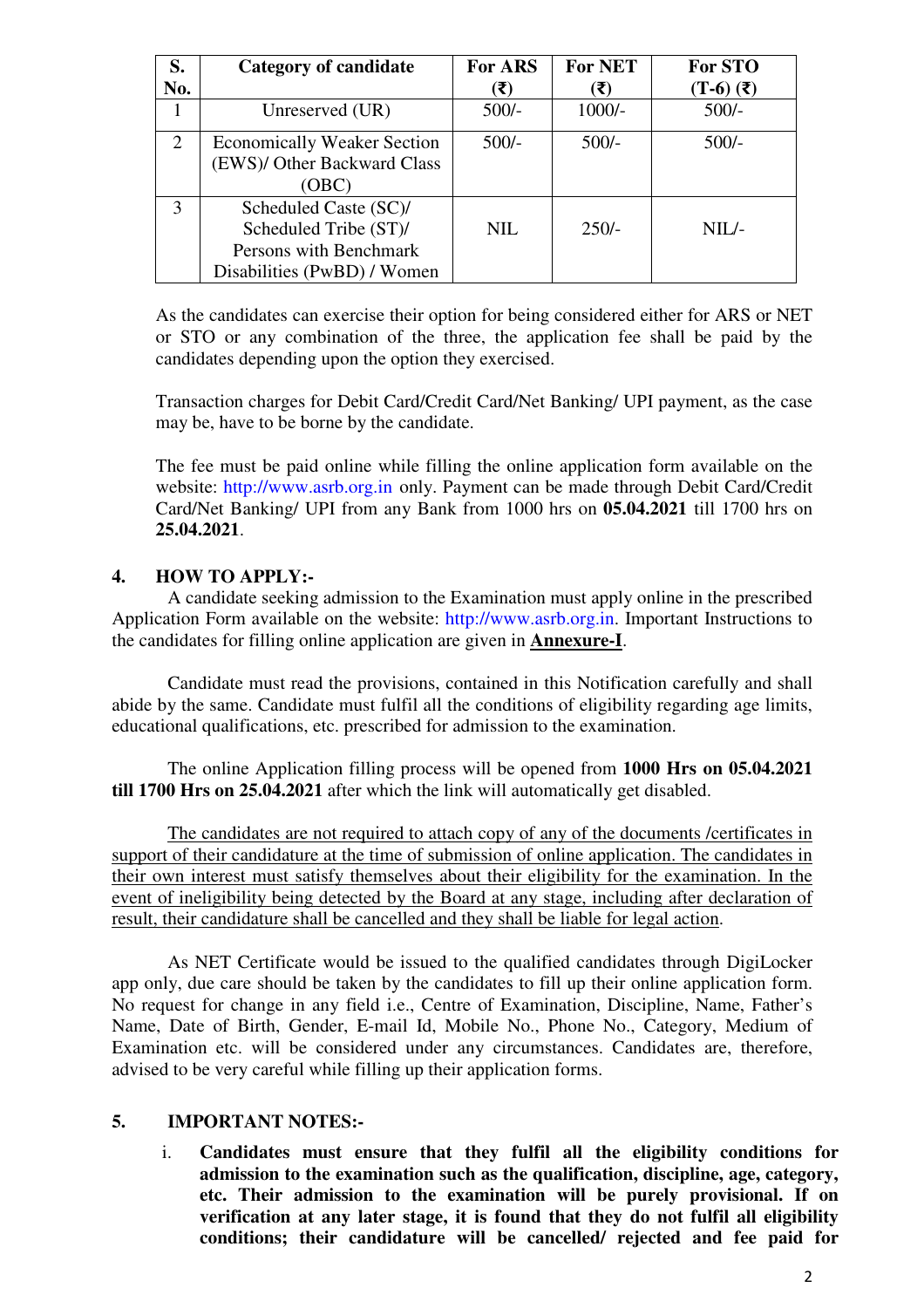**examination will be forfeited. The verification of the eligibility of the candidates with respect to the documents submitted by them will be done before the conduct of viva-voce (for ARS) / interview (for STO (T-6)). The Board shall summarily reject the candidature of the candidate, if he/she does not fulfil the eligibility conditions.** 

- ii. Candidates seeking reservation/ relaxation benefits available for SC/ST/OBC/EWS/PwBD must ensure that they are entitled to such reservation/ relaxation as per eligibility prescribed in the Rules/ Notice. They should be in possession of all the requisite certificates in the prescribed format in support of their claim as stipulated in the Rules/ Notice for such benefits, and these certificates should be issued earlier than the closing date of the online application for the examination.
- iii. The candidates are not required to attach any certificates/ marksheets with the online application form. **The candidates who qualify the ARS Mains and/or STO (T-6) online CBT examination will be required to submit self-attested copies of documents/ certificates in support of their candidature before the cut-off dates which would be announced at the time of declaration of the results of ARS (Mains) Examination (for ARS Examination) and the online (CBT) examination (for STO (T-6) Examination), failing which they would not be allowed to appear in the viva-voce/ interview. A link will be provided on ASRB's website for the candidates to upload the requisite documents.**
- iv. In cases, where any certificates/documents submitted by the candidates in support of their eligibility as stipulated in the preceding paragraph, are not found as per prescribed formats, such candidates will not be given the opportunity to submit such certificates at a later date and consequently their eligibility will be scrutinized only as per the available documents/certificates. Accordingly, **the candidates are advised to ensure, while submitting the documents, that all the certificates/ documents are in the respective prescribed format as given in the Appendix-I, II, III, IV and V. The documents/certificates in any language other than the Hindi or English will not be accepted**. In such cases, the candidates must submit either the certificates/documents in Hindi/English or its translated copy duly attested by Notary Public.
- v. Candidates already in the Service of Indian Council of Agricultural Research, Central/State Government/Scientific Institutions/Universities, whether in a permanent or a temporary capacity or as a work charged employee, other than a casual or daily rated employee, are required to submit an undertaking that they have informed in writing their Head of Office/ Department that they have applied for the examination. However, a candidate seeking age relaxation on account of being ICAR/ State Agricultural Universities (SAU) Employee must attach a certificate to this effect in the prescribed format as given in **Appendix-V** from the concerned ICAR's Institute/ SAU at the time of submission of documents/ certificates. Candidates should obtain permission/ NOC from his/ her employer immediately while applying and keep it for future requirements.
- vi. **OBC candidates whose caste is not listed in Central List (as available on National Commission for Backward Classes website www.ncbc.nic.in) and who are not covered under the provisions as applicable to OBC-Non Creamy Layer (NCL) candidates, shall be treated as General Category candidates for all purposes. Accordingly, OBC Candidates not belonging to OBC Non-Creamy Layer shall indicate their category as 'General'.**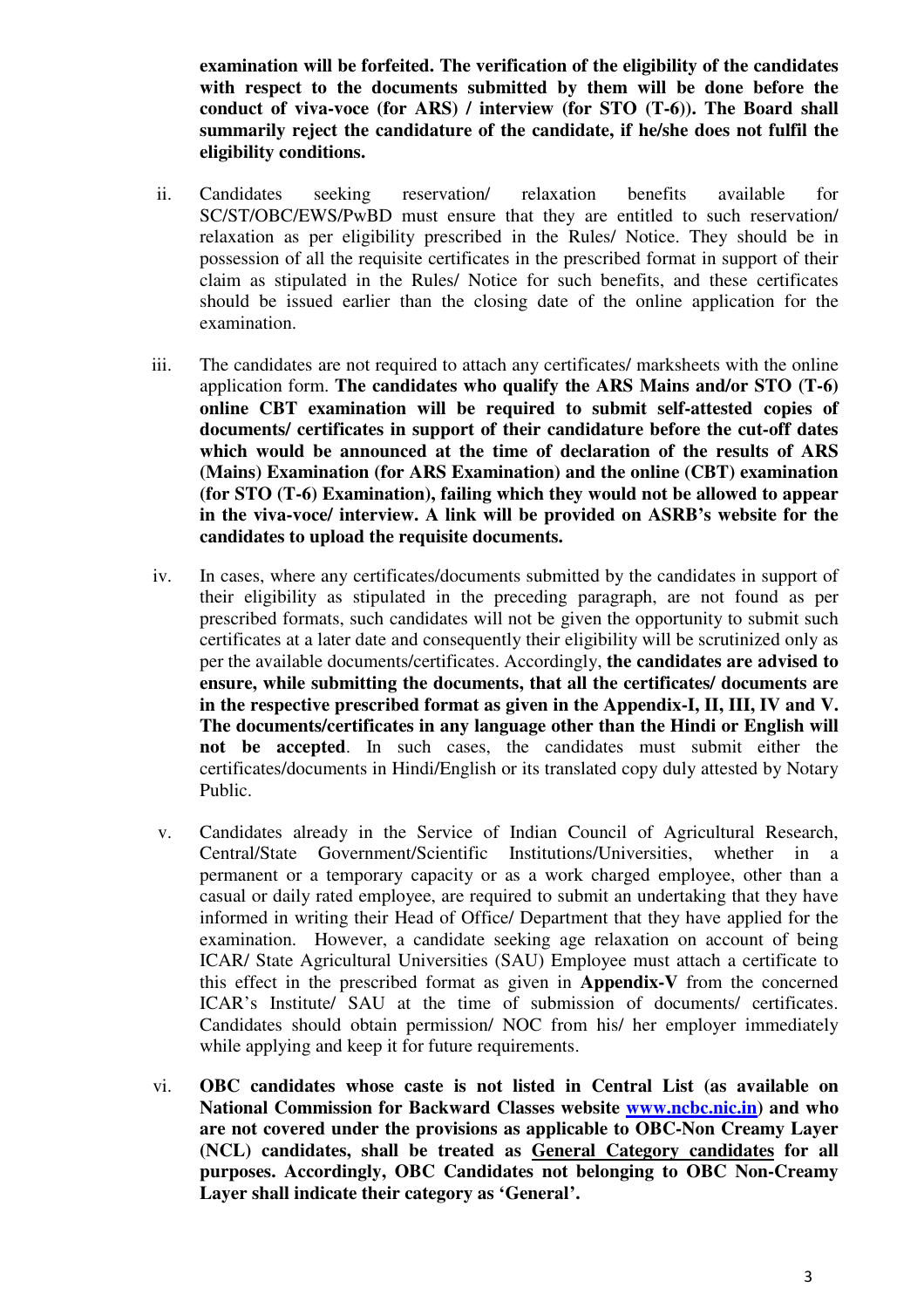- vii. In case the claim of candidates regarding Age, Educational Qualifications, Economically Weaker Section (EWS)/ Scheduled Caste(SC)/ Scheduled Tribe (ST)/ Other Backward Class(OBC)/ Persons with Benchmark Disabilities (PwBD) / being ICAR /SAU employee is found to be incorrect, it may render them liable to be disqualified by the Board / ICAR and their candidature will stand cancelled.
- viii. No candidate will be allowed to take the examination unless he/she holds a certificate of admission for the examination. After downloading the Admission Certificate, check it carefully and bring discrepancies/errors, if any, to the notice of Controller of Examinations, ASRB, KAB – I, Pusa, New Delhi – 110012 or e-mail to netarssto@asrb.org.in.
	- ix. No request for withdrawal of candidature/ application received from a candidate after he/she has submitted his/her application will be entertained.
	- x. The Admission Certificates would be made downloadable from the website: http://www.asrb.org.in only. Candidates are requested to visit the website: www.asrb.org.in regularly for updates. No other form of communication will be used for issue of admission certificates.
	- xi. Only such EWS/SC/ST/OBC/ PwBD candidates who are selected on the same general standard as applied to UR candidates shall be treated as own merit candidates. If any EWS/SC/ST/OBC and PwBD candidate qualify after getting any relaxation in age, no. of attempts or qualifying marks than what is prescribed for Unreserved category candidates, then such EWS/ SC / ST / OBC / PwBD candidate shall be considered only against the reserved vacancies for the respective category and they shall not be considered for appointment against an unreserved vacancy.
- xii. The Interview letters for viva-voce of ARS as well as interview of STO (T-6) shall be made available for download at a later date to be intimated separately and all instructions/ information thereof will be indicated therein. No hard copy / letter will be sent for this purpose.
- xiii. The applicants are advised to regularly check the e-mail provided in the Application Form for update(s)/ information/ communication with regard to the Examination. They must check the spam/junk/inbox/trash folders also of their mailbox. They are also advised to save the e-mail netarssto@asrb.org.in in contacts of their e-mail account so as the e-mails with attachments sent by this email I.D. do not go to the spam folder.

 The candidates are advised to regularly visit the ASRB's website: http://www.asrb.org.in. All the information related to the examination will be uploaded/ updated on this website only.

xiv. Syllabus for ARS and NET is available on the Syllabus Link on ASRB's website: http://www.asrb.org.in.

ASRB's website: http://www.asrb.org.in  $\rightarrow$  NET/ARS Notifications / Other Instructions  $\rightarrow$  Syllabus for various disciplines (http://asrb.org.in/9-syllabus/27syllabus ).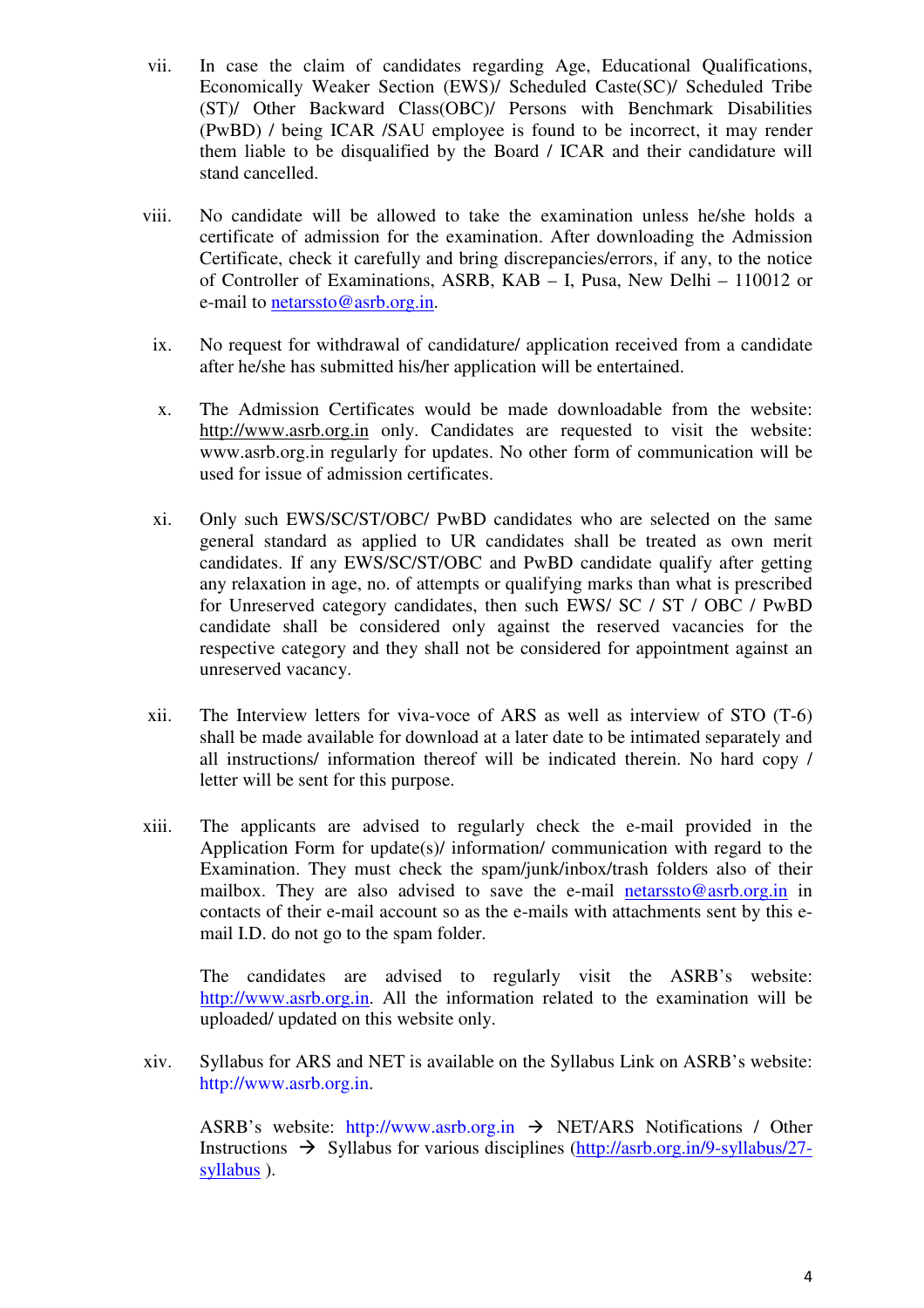- xv. All communications in respect of an application made for this Examination should be addressed to the Controller of Examinations, ASRB, KAB – I, Pusa, New Delhi – 110012 or e-mail to netarssto@asrb.org.in and should invariably contain the following particulars:-
	- 1. Name and year of Examination: Combined NET, ARS and Senior Technical Officer (T-6) Examination
	- 2. Name of candidate (In full and in Capital letters)
	- 3. Registration No.
	- 4. Centre of Examination
	- 5. Roll No. (If communicated)
	- 6. E mail id (as indicated in the Application Form)
	- 7. Telephone/Mobile number

**Note:** - Communication not containing the above particulars will not be attended to.

- xvi. Please note that carrying Smart Mobile Phones/ pagers/ smart devices or any other communication device is absolutely prohibited in the Examination Centre premises. Any infringement of this instruction can lead to disqualification of the candidate concerned. Candidates are advised in their own interest not to bring any of these item(s) to the Examination venue since the provision for their safe keeping cannot be assured. The candidates are also advised not to bring any valuable/costly items to the Examination Venue. The Board will not be responsible for any loss incurred due to non-adherence of these instructions.
- xvii. The online examination will be conducted in the designated Centres/cities at single or multiple venues. The questions of the Examination will be available in bilingual form i.e. in Hindi and English medium. The applicants will have to indicate their medium of Examination in the online application form itself. The answers to the questions are to be registered on the Computer itself during the Examination.
- xviii. ARS Mains Examination will be conducted in conventional pen and paper mode. The questions of the examination in the Test Booklet (Question Paper cum Answer Booklet) will be available in bilingual form i.e. in Hindi and English medium. The applicants will have to indicate their medium of Examination in the online application form itself.
- xix. The candidates will be at liberty to communicate in Hindi or English during the viva-voce of ARS Examination as well as Interview for STO (T-6).
- xx. In case of any discrepancy between English and Hindi versions of the Notification/ advertisement / information, the English version as available on the Website of the Board will be treated as final.
- xxi. This notification is available on ASRB's Website: http://www.asrb.org.in
- xxii. The candidates are required to bring along with them the original of the Photo Identity Card uploaded in the online application form and two photographs apart from the Admission Certificate to be issued by ASRB while coming for the Examination at all applicable stages (i.e. Preliminary, Mains and Viva-voce/ interview). In case the candidate does not present the original Identity Card at the registration desk at the centre, he/she will not be allowed to take the examination/ Interview/ Viva-voce under any circumstances.
- xxiii. Any attempt on the part of a candidate to obtain support for his candidature by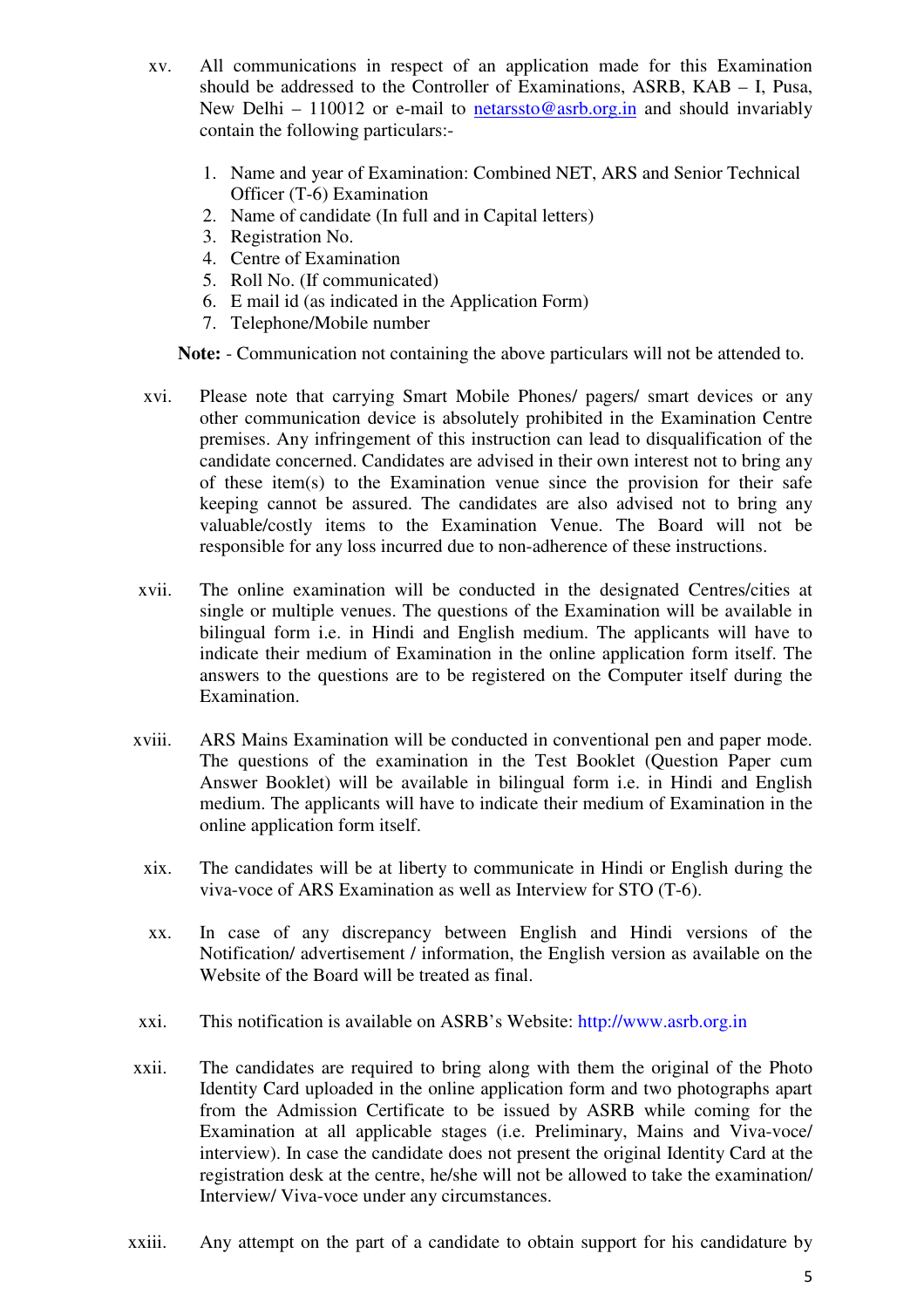any means may disqualify him/her for admission to the examination.

- xxiv. All the relevant guidelines and instructions issued by MHA/ National Disaster Management Authority regarding COVID-19 shall be strictly followed. Candidates are advised to carry with them their sanitizer. The candidates have to wear mask. Without mask, they will not be allowed to enter the examination centre. Social distancing shall be observed by the candidates.
- xxv. A candidate who is or has been declared by the Board guilty of impersonation or of submitting fabricated documents or documents which have been tempered with or of making statements which are incorrect or false or of suppressing material information or otherwise resorting to any other irregular or improper means for obtaining admission to the examination, or of using or attempting to use unfair means or of misbehaviour or misconduct in the examination hall, may, in addition to rendering himself liable to criminal prosecution and disqualification from the examination concerned:
	- a) Be debarred permanently or for a specific period.
		- By the Board, from admission to any examination or appearance at an interview held by the Board for selection of candidates and
		- By the Indian Council of Agricultural Research from Employment under them
	- b) Will be liable to disciplinary action under the appropriate rules, if he/she is already in service under Government / Indian Council of Agricultural Research/State Agricultural Universities.
- xxvi. The decision of the ASRB / ICAR in all matters relating to eligibility, acceptance or rejection of the applications, penalty for false information, mode of selection, conduct of examination (s) and interview/ viva-voce, allotment of examination centres, selection and allotment of posts to selected candidates will be final and binding on the candidates and no enquiry/correspondence will be entertained in this regard.

**Sd/- (RAKESH BHARDWAJ) CONTROLLER OF EXAMINATIONS**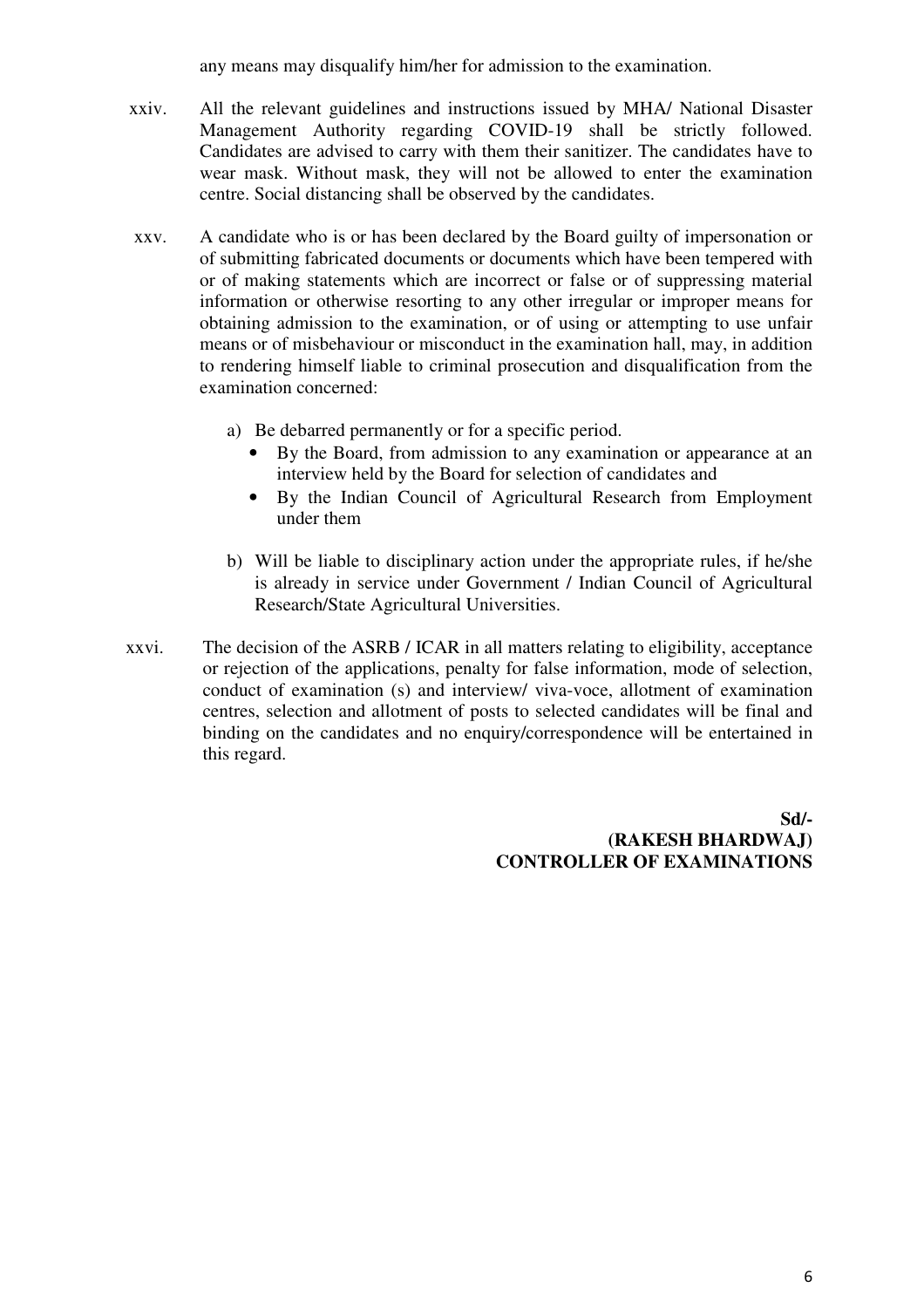## **IMPORTANT INSTRUCTIONS TO THE CANDIDATES FOR FILLING ONLINE APPLICATION FORM**

- i. Candidates are required to apply online using the application form link available on the website: http://www.asrb.org.in only. No other mode of filling of application is allowed. They can exercise their option in the Application Form for being considered either for NET only, ARS only or STO (T-6) only or any combination of the three; eligible candidates are hereby informed that the details they provide in the Online Application Form will be used for all future references and no modification thereto can be done subsequently. **Hence, they are advised to be very careful while filling the Application Form. They are, therefore, requested to thoroughly read this Notification before filling the online Application Form**.
- ii. In case multiple applications are received from a candidate, the latest application will be considered, ignoring all earlier one(s) received; without refunding/ adjusting any Application Fee received for the other Applications.
- iii. Candidates are required to complete the Application Form by filling all the parts for which they will be guided during the course of filling the Application Form.
- iv. Candidates are required to keep ready the following relevant details /information / documents at the time of filling the online form:
	- a) Combined Notification for NET, ARS and STO (T-6) Examination.
	- b) Name ( as recorded in Secondary level Examination certificate)
	- c) Father's name ( as recorded in the Secondary level Examination certificate)
	- d) Complete Address for Correspondence
	- e) Complete Permanent Address
	- f) Matriculation or equivalent Certificate
	- g) Master's Degree Certificate/Provisional Degree Certificate/Transcript/ Marksheets; if available.
	- h) Doctorate Degree Certificate/Provisional Degree Certificate/Transcript/ Marksheet; if available.
	- i) Centre opted for Combined NET, ARS (Prelim) and STO (T-6) Examination (Please check the Examination Centres in this notification in **Annexure – II**).
	- j) Centre opted for ARS (Mains) Examination (Please check the Examination Centres in this notification in **Annexure - III**).
	- k) Scanned copy of recent passport size photograph taken against white background only, of a maximum size of 150 KB in .jpg format only with the face covering at least  $2/3^{rd}$  of the total space and taken without spectacles.
	- l) Scanned copy of signatures taken in Black/Blue ink on a white paper only in .jpg format only.
	- m) Debit Card/Credit Card/Net Banking/ UPI details for online payment of fee.
	- n) Valid and active e-mail id.
	- o) The candidate should have details of one Photo ID viz. Aadhar Card/ Voter Card/ PAN Card/ Passport/ Driving License/ Any other photo ID card issued by the State/ Central Government. The details of this photo ID will have to be provided by the candidate while filling up the online application form. The candidates will have to upload a scanned copy of the Photo ID whose details have been provided in the online application by him/her. This photo ID will be used for all future references and the candidate is advised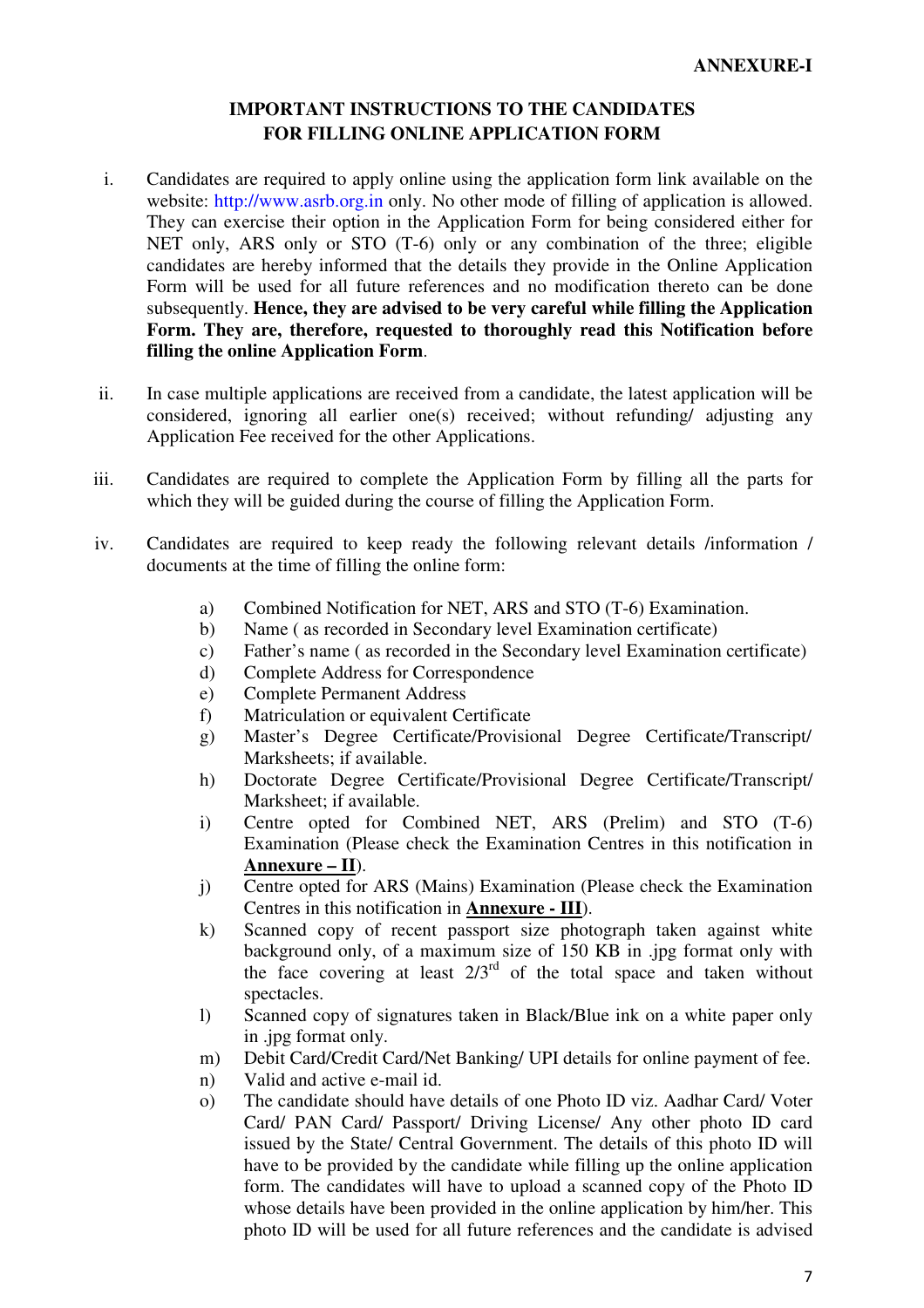to carry this ID while appearing for the examination at the opted/ allotted centre.

v. The candidates are required to enter their valid and active e-mail id in the Application Form since all communication/information/update(s) for this Examination would be sent to this e-mail id only. In case, they do not have an e-mail id, they may obtain one from any of the e-mail service providers of the candidate's choice. Please note that entry of the e-mail id in the prescribed field in the Application Form is mandatory/ compulsory.

 In case, for whatever reason a candidate wish to fill another online Form , he/she will have to use another e-mail id , since an e-mail id once registered in our database cannot be used for filling another Form, even if the Name, Date of Birth, etc., fields are the same.

- vi. Please keep all relevant information regarding the payment towards Application Fee ready for successfully completing the Application process. For payment of Application Fee, please keep your Debit/ Credit Card/ Net Banking/ UPI details ready for payment using them.
- vii. The candidate should keep the scanned copy of his/her recent passport size photograph taken against a white background of a maximum size of 150 KB in .jpg format only (with the face covering at least 2/3rd of the total space for easy identification) and Scanned copy of his/her Signature (taken in black ink only on a white paper for prominence) of a maximum size of 80 KB in .jpg format only for uploading during the process of Application Form Submission. The candidates are strongly advised to ensure that the same is duly and clearly uploaded in the application form. They should use only clear scanned copies (and not blurred or hazy) since the application form may not be considered if these are not clear. The photograph and signature would be used to be put on the Admission Certificate and entry to the examination centre is subject to verification of the photograph & signature.

 The scanned photograph and signature must be uploaded in .jpg format only. These would be required to be uploaded using the links that will be guided to in the course of applying. They may browse and select the location where the scanned photograph/ signature file has been saved, select it and click the upload button. Once uploaded, a message informing about the successful uploading of the Photograph/signature, as the case may be, will be displayed. In case, they want to use another photograph/signature (i.e., use any other photograph / signature), then select the edit button on the link and repeat the same process as before. Online Application Form will not be submitted unless the candidate has successfully uploaded photograph, signature and has paid the requisite applicable fee.

 The candidate should retain a printed copy of the same photograph for use in the subsequent stages of the examination.

- viii. Candidates are informed that there are provisions for editing at many stages. Once the complete process of filling up the information in the Application Form, the Photograph and Signature is completed, the candidate can view the entire Application Form together with the photograph and signature and can still edit at this point to make / incorporate any change/ editing in any field of the Application Form. However, once the payment process is completed, there is no possibility of making any modification/editing whatsoever in the application form.
- ix. The examination will be conducted in Online mode and the number of computers are limited at each centre. The candidates are advised to submit their application forms at the earliest since the slots/sessions for each centre for each Discipline are limited. In the event of the slot/session for any Discipline at any Centre becoming full, the candidate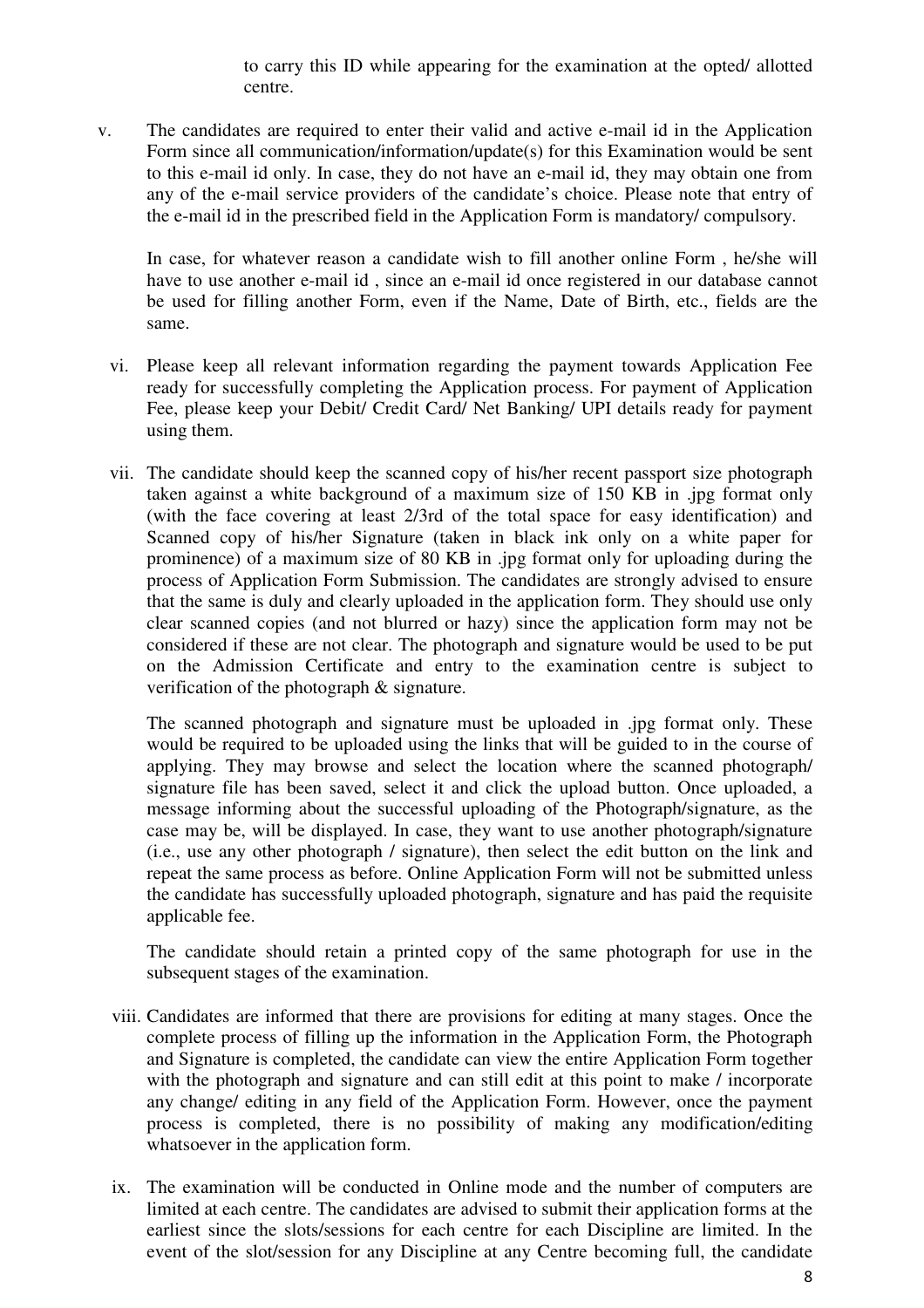will have to select any other available slot/session for that Discipline at any other centre of their choice depending upon availability. The status of available slots/sessions will be dynamically changing since it would be concurrently accessed by other candidates also. No request for change of centre once selected/ submitted will be considered.

- x. Once the payment is successfully made, a message informing the successful submission of Application Form will be displayed on the screen. In case, this does not appear, the process needs to be repeated, since it signifies/implies that the Application Form has not been successfully uploaded/ submitted.
- xi. Candidates are strongly advised to keep a print or soft copy of the completed Application Form for any future reference.
- xii. Mere successful submission of the Application Form and/or issuance of Admission Certificate does not automatically ensure admission to the Examination. If on verification at any later stage, it is found that a candidate does not fulfil any of the eligibility condition(s) or has given wrong/ incorrect/ misleading/ false information, either intentionally or otherwise error of omission or commission, his/her candidature will be cancelled/rejected and fee paid will be forfeited and any action as deemed fit by the Board shall be taken in this regard.
- xiii. The online application form is spread over number of parts. Candidates will receive an email/SMS on successful registration in Part-I, i.e., basic data regarding their Name, Father's Name, E-mail Id, Date of Birth etc. after which all the stages of the application form are to be completed and final submission done. Mere registration by completing Part-I of the application form does not signify successful completion of the submission process.
- xiv. For any clarification /assistance, Candidate may call Ph. No. 011-25840251 /25848172 during 0930 hrs to 1700 hrs (Monday to Friday, except Gazetted Holiday(s)) or contact the Controller of Examinations, ASRB, KAB – I, Pusa, New Delhi – 110012 or e-mail to netarssto@asrb.org.in.

**----------------------------------------------------**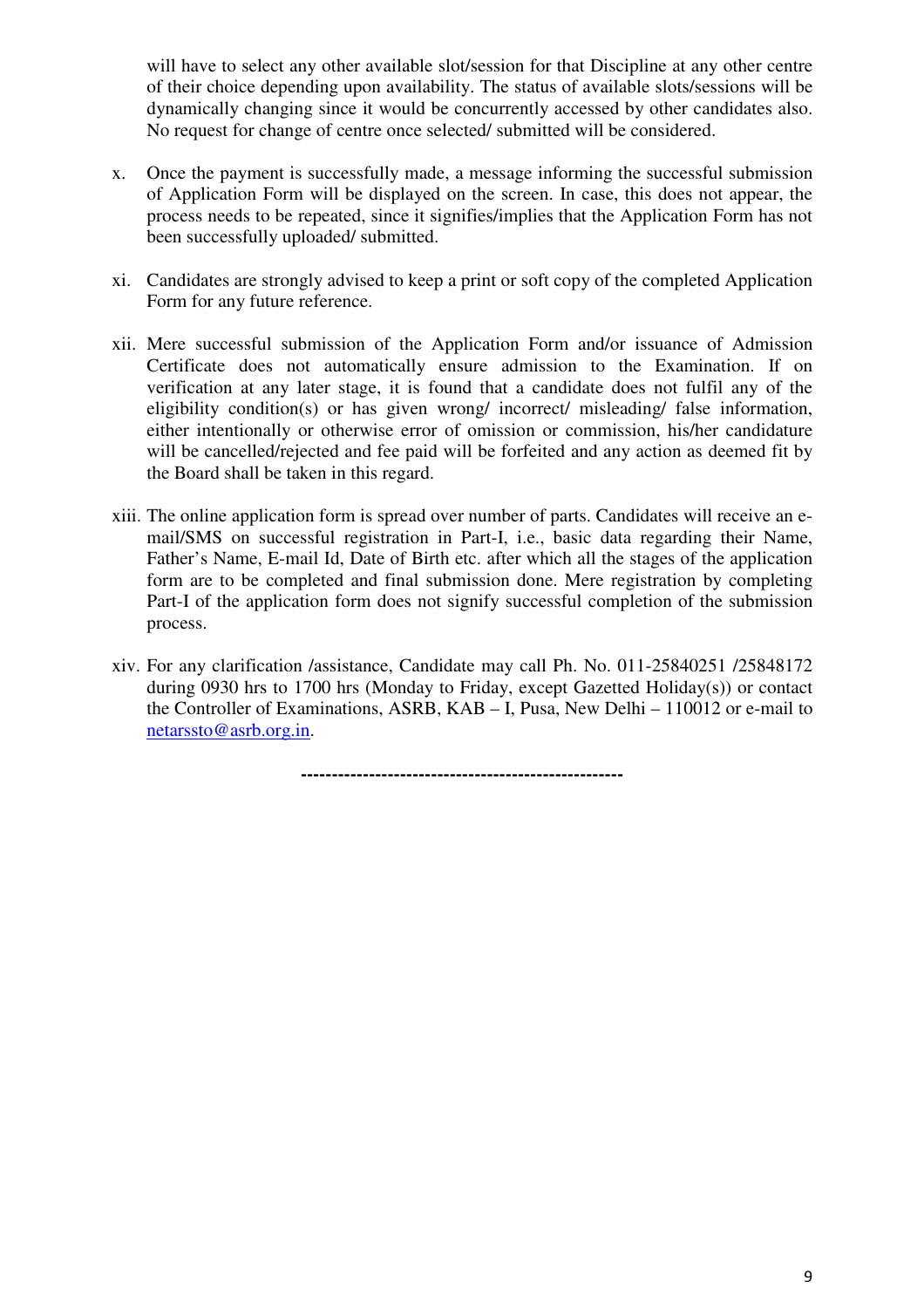# **CENTRES FOR NET, ARS (PRELIMINARY) AND STO (T-6) EXAMINATION-2021**

| <b>Centre</b><br>Code | <b>Centre</b>        | <b>State/UT</b>           |  |
|-----------------------|----------------------|---------------------------|--|
| 01                    | Anand/Vadodara       | Gujarat                   |  |
| 02                    | Bengaluru            | Karnataka                 |  |
| 03                    | Barapani/ Shillong   | Meghalaya                 |  |
| 04                    | Bareilly             | <b>Uttar Pradesh</b>      |  |
| 05                    | Barrackpore/ Kolkata | West Bengal               |  |
| 06                    | Bhopal               | Madhya Pradesh            |  |
| 07                    | Bhubaneswar          | Odisha                    |  |
| 08                    | Chandigarh/ Mohali   | Chandigarh                |  |
| 09                    | Chennai              | <b>Tamil Nadu</b>         |  |
| 10                    | Coimbatore           | <b>Tamil Nadu</b>         |  |
| 11                    | Dehradun             | Uttarakhand               |  |
| 12                    | Delhi                | Delhi                     |  |
| 13                    | Guwahati             | Assam                     |  |
| 14                    | Hyderabad            | Telangana                 |  |
| 15                    | Indore               | Madhya Pradesh            |  |
| 16                    | Jaipur               | Rajasthan                 |  |
| 17                    | Jammu                | Jammu & Kashmir           |  |
| 18                    | Jodhpur              | Rajasthan                 |  |
| 19                    | Karnal               | Haryana                   |  |
| 20                    | Kochi                | Kerala                    |  |
| 21                    | Lucknow              | <b>Uttar Pradesh</b>      |  |
| 22                    | Ludhiana             | Punjab                    |  |
| 23                    | Mumbai               | Maharashtra               |  |
| 24                    | Nagpur               | Maharashtra               |  |
| 25                    | Patna                | <b>Bihar</b>              |  |
| 26                    | Port Blair           | Andaman & Nicobar Islands |  |
| 27                    | Raipur               | Chhattisgarh              |  |
| 28                    | Rajkot               | Gujarat                   |  |
| 29                    | Shimla               | Himachal Pradesh          |  |
| 30                    | Srinagar             | Jammu & Kashmir           |  |
| 31                    | Varanasi             | <b>Uttar Pradesh</b>      |  |
| 32                    | Vijayawada           | Andhra Pradesh            |  |

The Board may engage any number of venues for the examination at the above mentioned centres.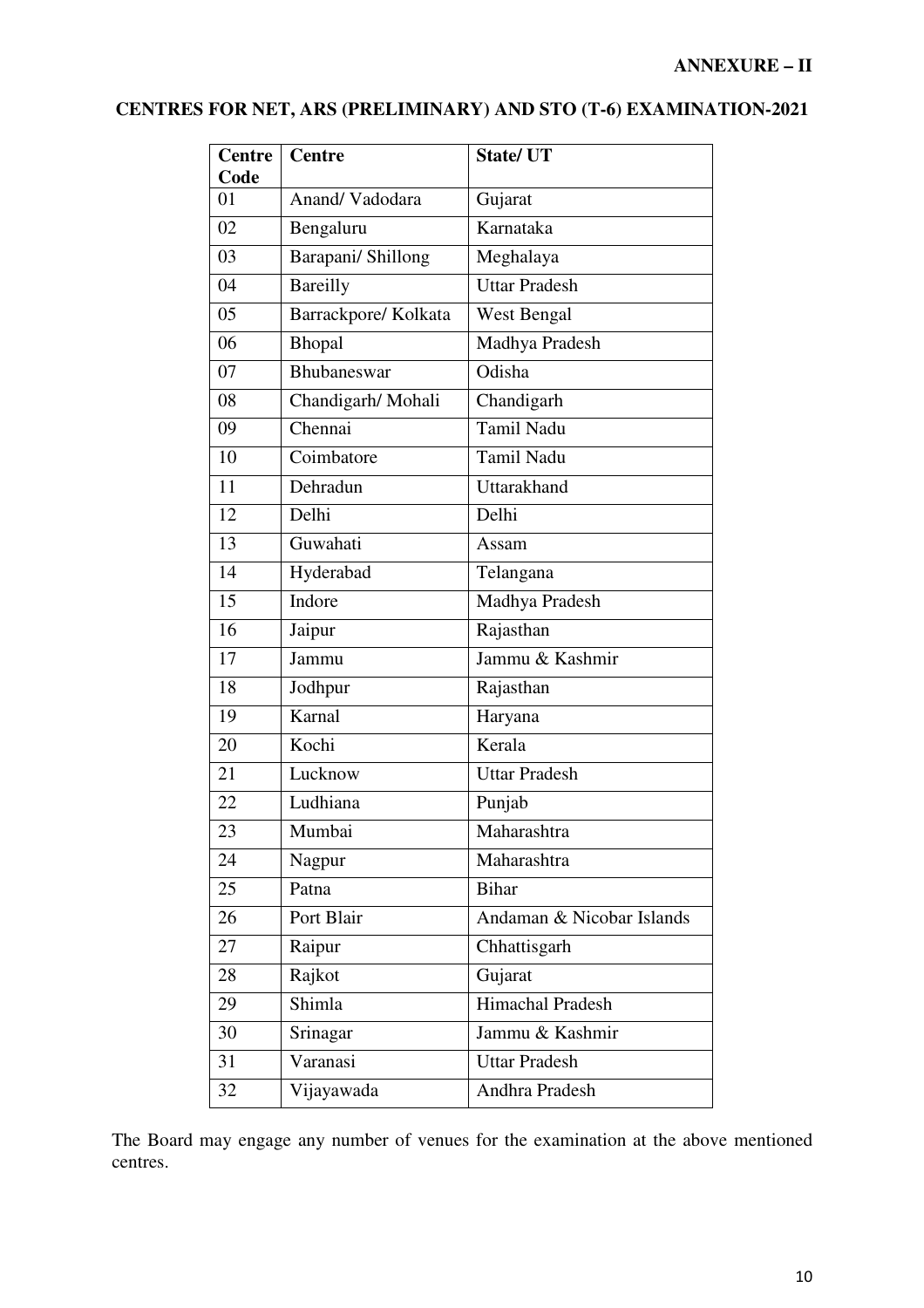## **CENTRES OF EXAMINATION FOR ARS-2021 (MAINS) EXAMINATION**

The candidates will be required to indicate the choice of the centres for the ARS (Mains) Examination from amongst following centres in the Application Form:

| <b>Centre of Examination for ARS-</b> | <b>Centre</b> |
|---------------------------------------|---------------|
| 2021 (Mains) Examination              | Code No.      |
| Bengaluru                             | 01            |
| <b>Bhubaneswar</b>                    | 02            |
| Coimbatore                            | 03            |
| Delhi                                 | 04            |
| Guwahati                              | 05            |
| Hyderabad                             | 06            |
| Jammu                                 | 07            |
| Kolkata                               | 08            |
| Mumbai                                | 09            |
| Nagpur                                | 10            |
| Patna                                 | 11            |
| Varanasi                              | 12            |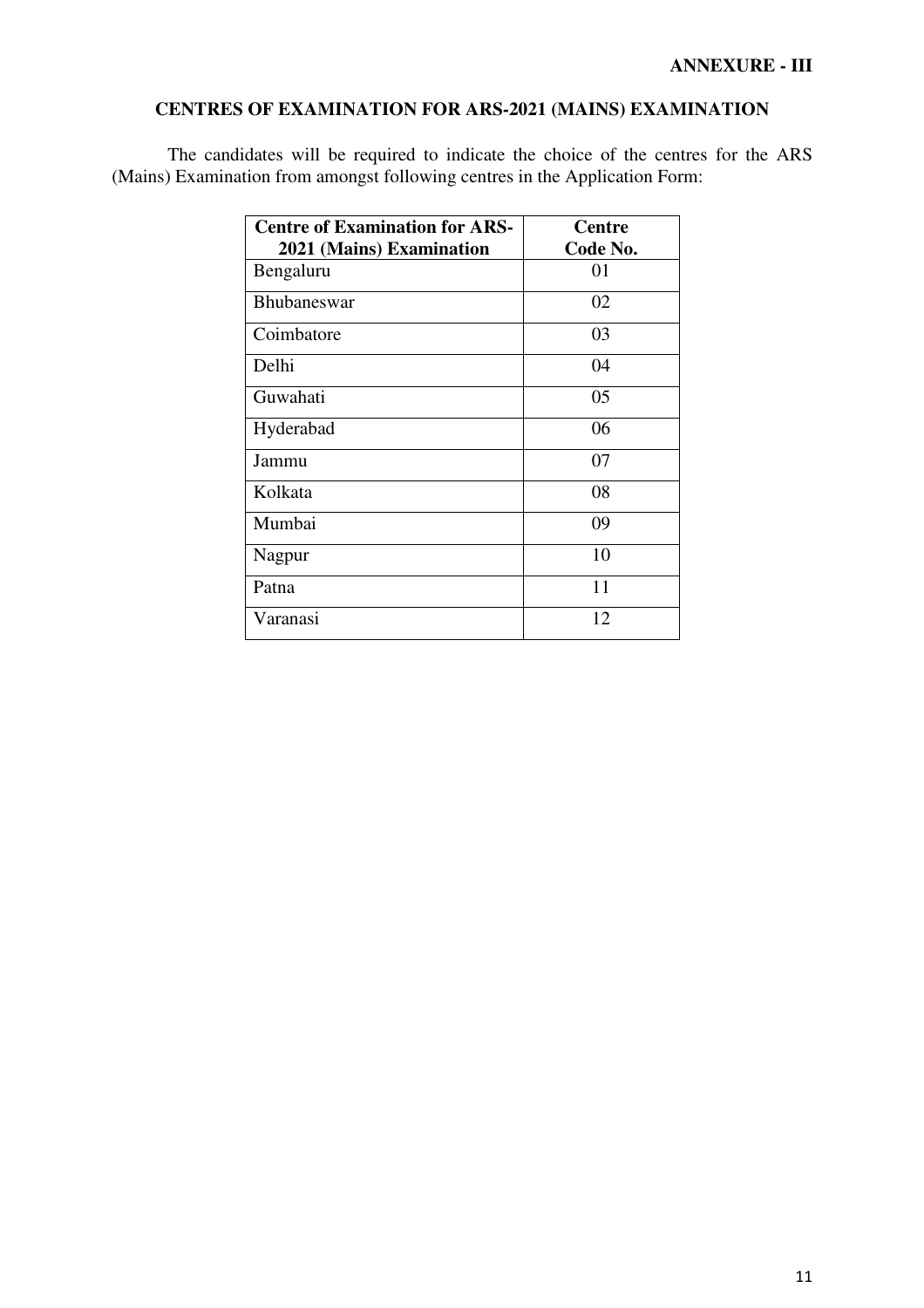## **SECTION – (A) NATIONAL ELIGIBILITY TEST (NET)**

 National Eligibility Test (NET) is a qualifying examination for determining eligibility for the position of Lecturer/ Assistant Professor in the State Agricultural Universities (SAUs) and other Agricultural Universities (AUs). The candidates desirous for appearing in this examination shall be required to take online (CBT) NET-2021 Examination. Candidates clearing the National Eligibility Test will be eligible to apply for the post of Lecturers or Assistant Professors in the SAUs/ AUs.

 NET certificates will be issued by the ASRB to the qualified candidates in digital format through DigiLocker app to enable them to apply against vacancies to be notified or advertised by the State Agricultural Universities/ other Agricultural Universities. SAUs/AUs will satisfy themselves with regard to fulfilment of prescribed eligibility condition/ criterion for requisite posts of Lecturers/ Assistant Professors including authenticity of the NET Certificate in the possession of the candidates.

### **2. RULES OF EXAMINATION**

 The Rules of NET Examination are given in **Annexure-IV**. Candidate must read the Rules of examination carefully before filling up the Online Application form.

### **3. PRESCRIBED EDUCATIONAL QUALIFICATIONS**

A candidate must possess a Master's degree or equivalent in the respective Discipline and specialization completed on or before **19.09.2021** from any Indian University incorporated by an Act of Central or State Legislature in India or other educational institution established by an Act of Parliament or declared to be deemed University under Section 3 of the University Grants Commission Act, 1956 or he/she must have qualification from a foreign University recognized as equivalent eligibility qualification by the Government of India (GoI). The list of Disciplines and its prescribed educational qualifications are as given in **Annexure – VI**.

## **4. AGE LMIT:-**

A candidate must have attained the age of 21 years as on **01.01.2021.** There is no upper age limit for the National Eligibility Test.

## **5. NUMBER OF ATTEMPTS**

 There is no restriction on number of attempts for appearing in the National Eligibility Test.

#### **6. PLAN OF EXAMINATION:-**

The Detailed Plan of Examination is given in **Annexure - V.**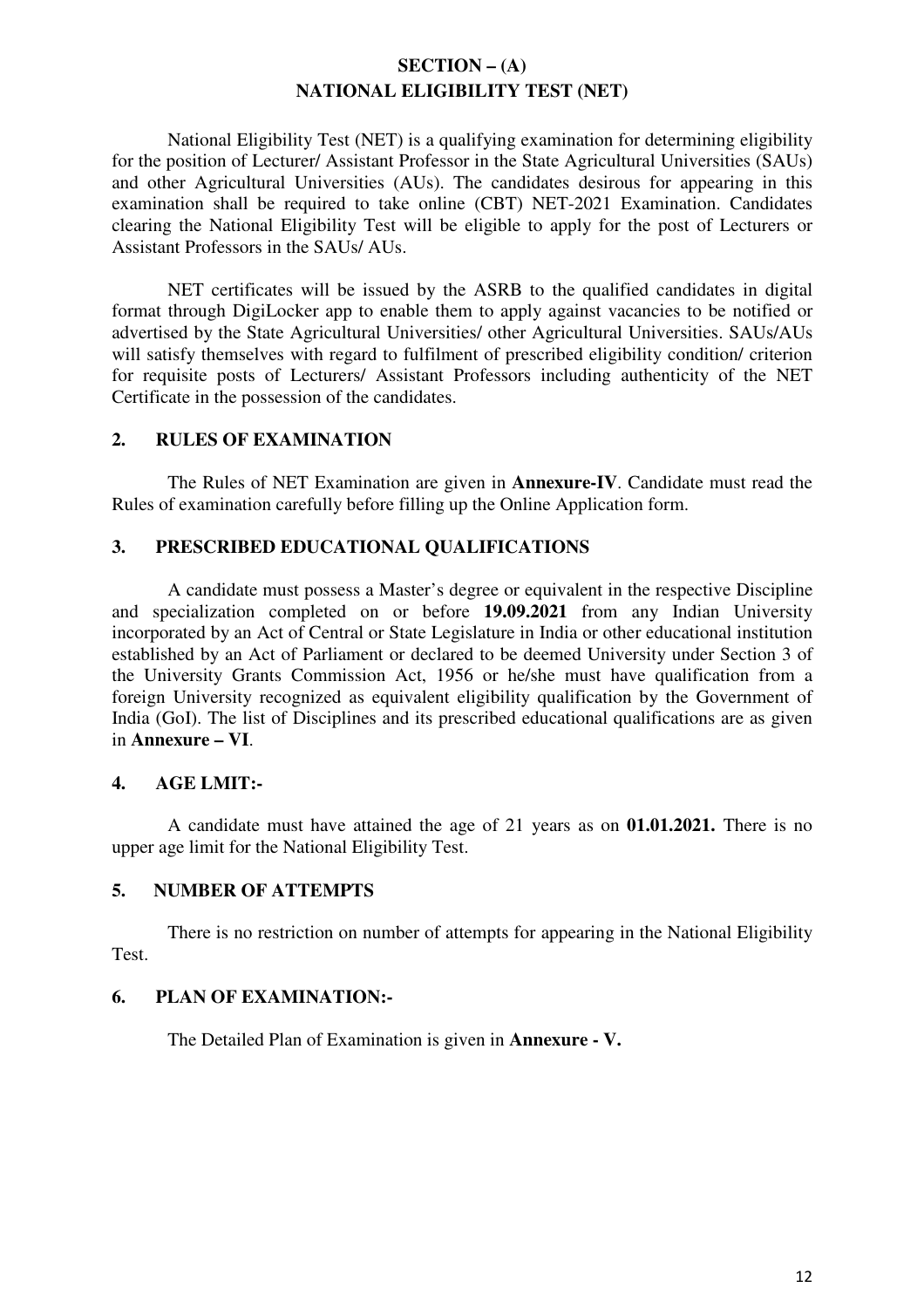### **RULES OF EXAMINATION FOR NET - 2021**

 The rules for the National Eligibility Test Examination to be held by the Agricultural Scientists Recruitment Board are published for general information.

### 1. **NATIONALITY**:

A candidate must be either:-

- (i) a citizen of India, or
- (ii) a citizen of Nepal, or
- (iii) a citizen of Bhutan, or
- (iv) a Tibetan refugee who came over to India before the  $1<sup>st</sup>$  January, 1962, with the intention of permanently settling in India, or
- (v) a person of Indian origin who has migrated from Pakistan, Burma, Sri Lanka and East African countries of Kenya, Uganda, the United Republic of Tanzania, Zambia, Malawi, Zaire, Ethiopia and Vietnam with the intention of permanently settling in India.

Provided that a candidate belonging to categories (ii), (iii), (iv) and (v) above shall be a person in whose favour a certificate of eligibility has been issued by the Government of India.

## 2. **AGE LIMITS:-**

A candidate must have attained the age of 21 years as on **01.01.2021.** There is no upper age limit for the National Eligibility Test.

## 3. **EDUCATIONAL QUALIFICATIONS:-**

A candidate must possess a Master's degree or equivalent in the concerned Discipline and specialization completed on or before **19.09.2021** from any Indian University incorporated by an Act of Central or State Legislature in India or other educational institution established by an Act of Parliament or declared to be deemed University under Section 3 of the University Grants Commission Act, 1956 or he/she must have qualification from a foreign University recognized as equivalent eligibility qualification by the Government of India (GoI).

#### 4. **FEE:-**

 The candidates seeking admission to examination must pay to the Board a fee as follows:

| Sl. No. | Category of candidate              |          |
|---------|------------------------------------|----------|
|         | Unreserved (UR)                    | $1000/-$ |
|         | Economically Weaker Section (EWS)/ | $500/-$  |
|         | Other Backward Class (OBC)         |          |
|         | Scheduled Caste (SC)/              |          |
|         | Scheduled Tribe (ST)/              | $250/-$  |
|         | PwBD / Women                       |          |

OBC candidates whose caste is not listed in Central List (as available on National Commission for Backward Classes website www.ncbc.nic.in) and who are not covered under the provisions as applicable to OBC-Non Creamy Layer (NCL) candidates, shall be treated as General Category candidates for all purposes. Accordingly, OBC Candidates not belonging to OBC Non-Creamy Layer shall indicate their category as 'General'.

Transaction charges for Debit Card/ Credit Card/ Net Banking/ UPI, as the case may be, have to be borne by the candidate.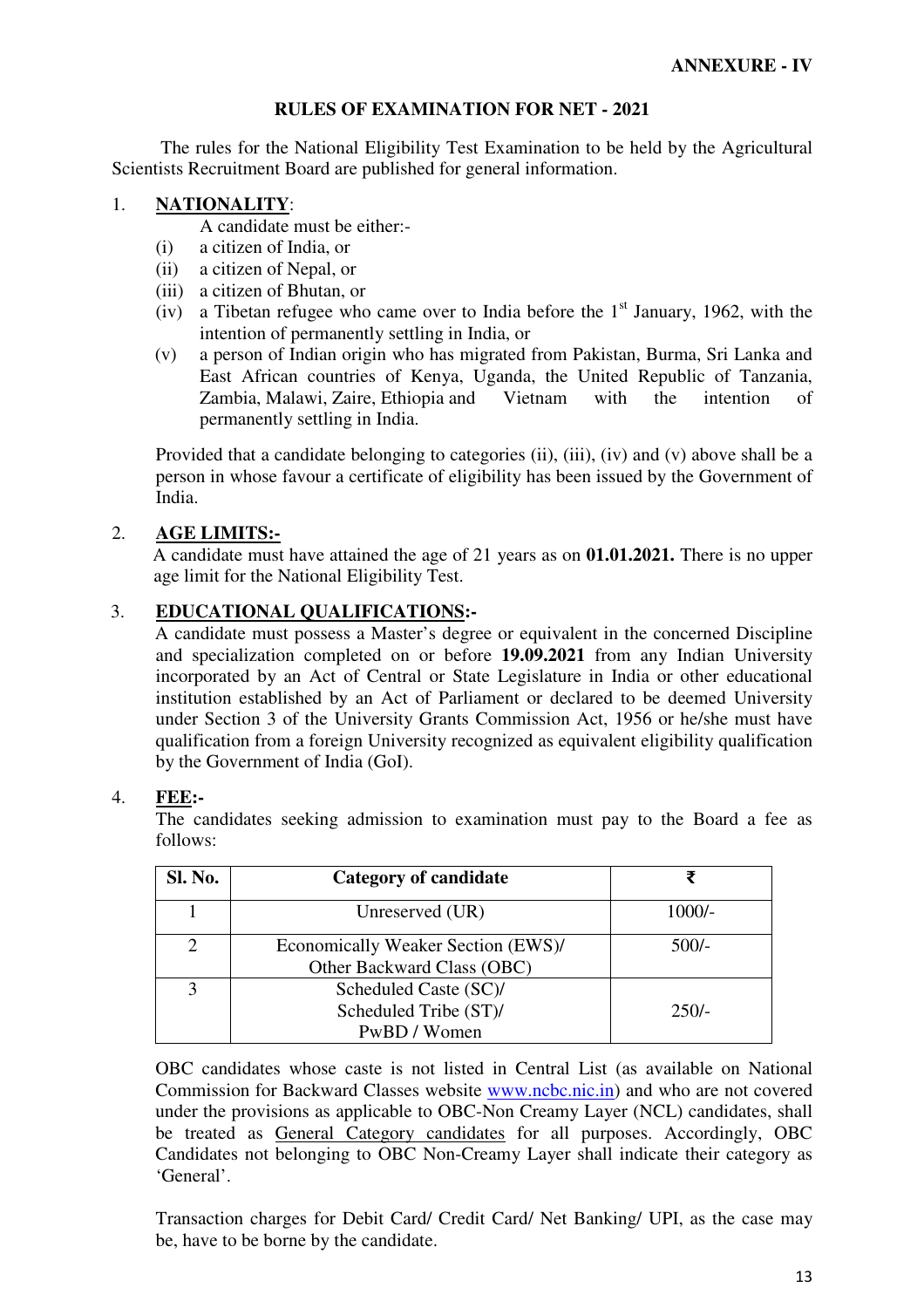**NOTE:** Fee once paid shall not be refunded under any circumstances nor can the fee be held in reserve for any other examination or selection.

## 5. **RESERVED/RELAXED CATEGORY CANDIDATES**

Candidates who claim to belong to the Scheduled Castes (SC) or Scheduled Tribes (ST) must possess the requisite certificate in the prescribed format as per **Appendix – I**. Otherwise their claim for SC/ST category will not be considered.

Candidates who claim to belong to Other Backward Classes (OBC)-Non Creamy Layer must possess the requisite certificate in the prescribed format as per **Appendix - II** from the competent authority as mentioned therein. Otherwise, their claim for OBC status will not be considered. The OBC Certificate in a format other than the prescribed one will not be accepted/ considered. The OBC Certificate should have been issued for posts under Govt. of India and not for posts under the respective state of the candidate only.

OBC candidates whose caste is not listed in Central List (as available on National Commission for Backward Classes website www.ncbc.nic.in) and who are not covered under the provisions as applicable to OBC-Non Creamy Layer (NCL) candidates, shall be treated as General Category candidates for all purposes.

Candidates who claim to be Persons with Benchmark Disabilities (PwBD) must possess medical certificate as per disability in the prescribed applicable format i.e. Form V/VI/VII as per **Appendix - III** issued by the Competent Medical Authorities for the purpose of employment.

Candidates who claim to belong to the Economically Weaker Section (EWS) will be required to submit the requisite certificate in the prescribed format as per **Appendix – IV**. Otherwise their claim for EWS category will not be considered.

Candidates should be in possession of all the requisite certificates in the prescribed format in support of their claim for relaxation/ reservation, and these certificates should be dated earlier than the closing date of the online application for the examination.

6. ASRB shall issue the NET Certificates in digital format through DigiLocker app based on information such as the qualifications, category, etc. given by the candidates in their online application form. Relaxation in qualifying standards, fee, etc. is also given on the basis of such information. It is the responsibility of the recruiting organization to verify the original certificates including prescribed qualification in the relevant discipline of NET, caste / Physically Challenged Certificate (if applicable), Character & Antecedents, etc. of the candidate at the time of consideration of his/her candidature for appointment. The NET Certificate is liable to be withdrawn / cancelled if it comes to the notice of the Board at any stage that the candidate had fraudulently obtained the Certificate by furnishing wrong particulars in his/her online application.

## 7. **NUMBER OF ATTEMPTS:-**

There is no restriction on number of attempts for appearing in the National Eligibility Test.

- 8. The date of declaration of result of NET Examination will be the date of qualifying NET Examination.
- 9. The decision of the Board with respect to the eligibility or otherwise of a candidate for admission to the examination shall be final.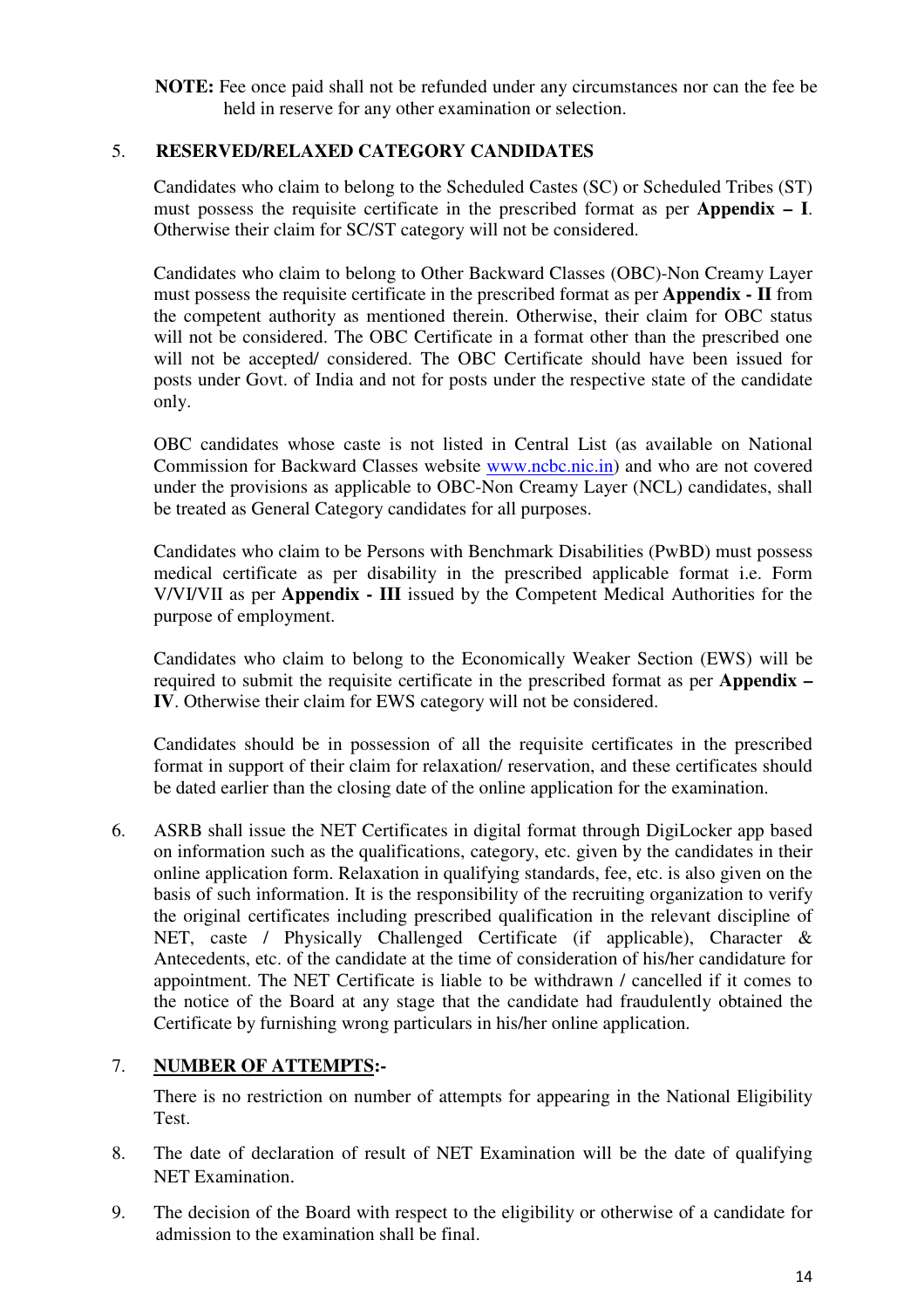- 10. No candidate will be admitted to the examination unless he/ she holds a certificate of admission from the Board.
- 11. Any attempt on the part of a candidate to obtain support for his/ her candidature by any means may disqualify him/ her from admission to the examination.

**--------------------------------------------**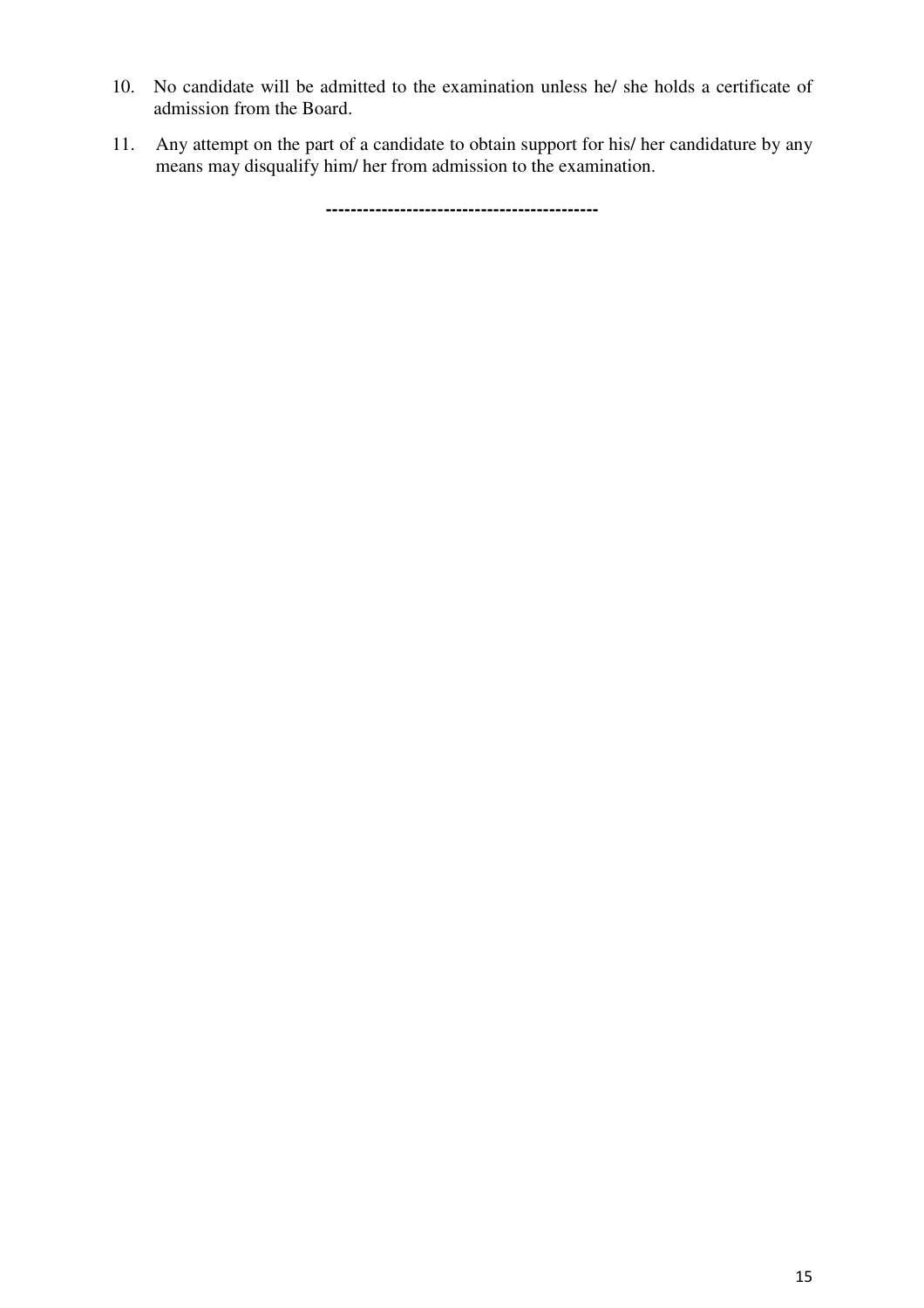#### **PLAN OF EXAMINATION FOR NET - 2021**

There will be one paper of 150 marks consisting of 150 objective type multiple choice questions to be solved in 2 (Two) hours. Each question carries one mark. These 150 questions shall be derived from the respective discipline in which the candidate has opted to appear.

| <b>Category of candidate</b> | Minimum qualifying marks |
|------------------------------|--------------------------|
| Un-reserved $(UR)/EWS$       | $75.0(50\%)$             |
| <b>OBC</b>                   | 67.5(45%)                |
| SC/ST/ PwBD                  | $60.0(40\%)$             |

#### **Minimum marks required for qualifying NET-2021**

1/3 mark will be deducted for each wrong answer in the NET-2021. There will be no rounding off of fractions of marks.

The Board reserves the right to fix/ revise the qualifying marks in any or all Disciplines at its discretion.

The Examination will be conducted in Online format at the designated Centres. The questions in the Examination will be available in bilingual form i.e. Hindi and English medium. The answers to the questions are to be registered on the Computer itself during the Examination.

- i. Candidates must mark the answers/papers themselves. Under no circumstances, they will be allowed the help of a scribe to mark the answers for them. Only the Visually Handicapped (VH) and Orthopedically Handicapped (OH) candidates with both arms affected may be allowed the help of a Scribe, only with the prior permission of the Board. Provision of a scribe will be made by ASRB on prior request made by such candidates ten (10) days before the Examination on netarssto@asrb.org.in. An additional time of 20 (twenty) minutes per hour will be allowed to such candidates.
- ii. The standard of paper will be that of a Master's degree of an Indian University in the relevant Discipline.

**--------------------------------------------**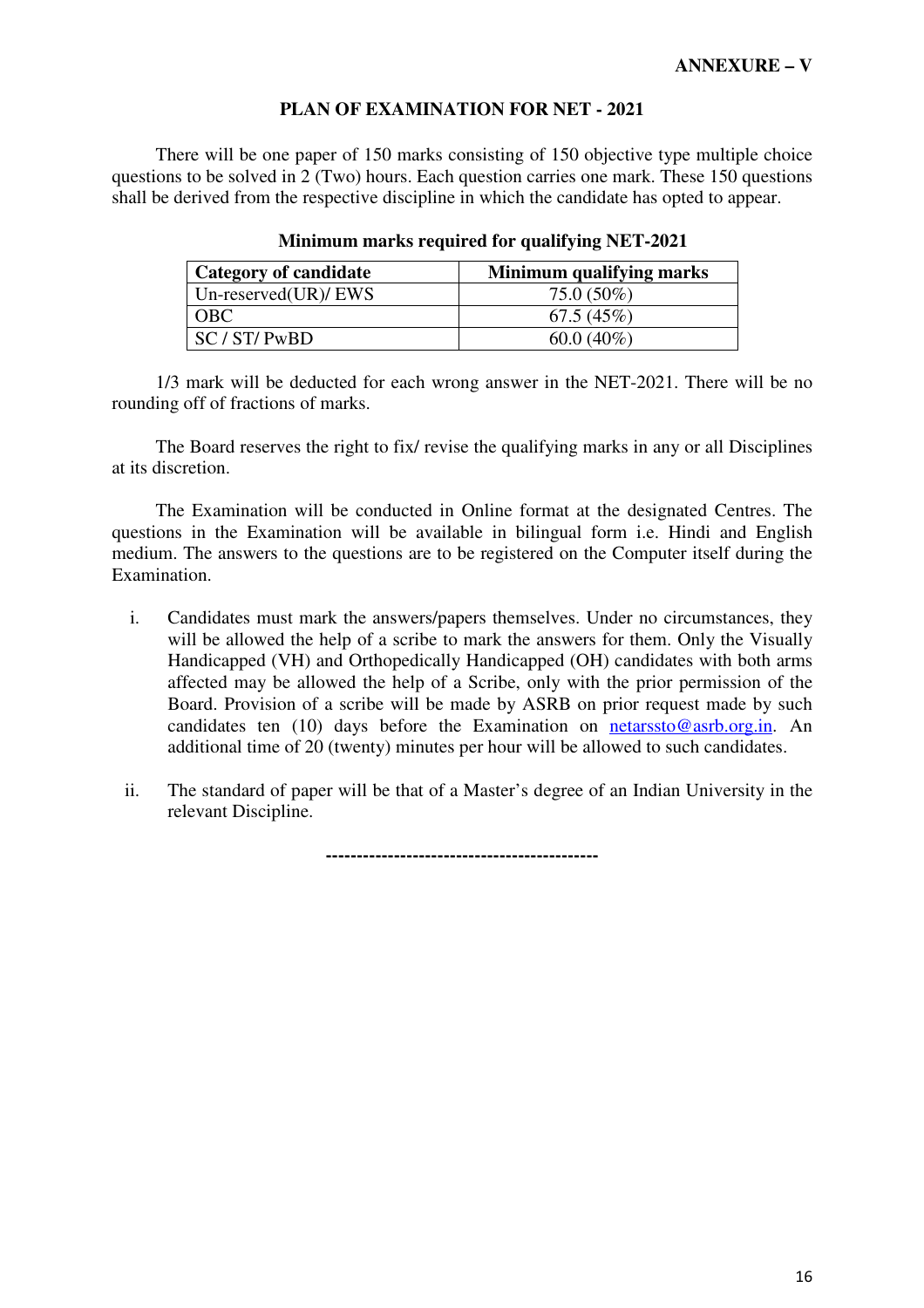# **DISCIPLINES AND THEIR APPROVED ELIGIBILITY QUALIFICATIONS FOR NET, ARS AND STO (T-6)**

| Code<br>No. | <b>Discipline</b>                                   | <b>Eligibility Qualifications</b>                                                                           |  |  |  |
|-------------|-----------------------------------------------------|-------------------------------------------------------------------------------------------------------------|--|--|--|
| 01          | Agricultural                                        | Master's degree in Agriculture/ Biotechnology/ Molecular                                                    |  |  |  |
|             | Biotechnology                                       | Biology & Bio-Technology/ Genetic Engineering/                                                              |  |  |  |
|             |                                                     | Botany/ Plant Sciences/ Life Sciences/Plant Physiology                                                      |  |  |  |
|             |                                                     | with specialization in Plant Biotechnology.                                                                 |  |  |  |
| 02          | <b>Agricultural Entomology</b>                      | Master's degree in Agriculture/ Entomology/ Zoology/                                                        |  |  |  |
|             |                                                     | Apiculture/ Plant Protection<br>Sericulture/<br>with                                                        |  |  |  |
|             |                                                     | specialization in Agricultural Entomology.                                                                  |  |  |  |
| 03          | <b>Agricultural Microbiology</b>                    | Agricultural<br>Microbiology<br>Master's<br>degree in                                                       |  |  |  |
|             |                                                     | /Microbiology/Plant Physiology.                                                                             |  |  |  |
| 04          | Economic Botany & Plant<br><b>Genetic Resources</b> | degree<br>Agriculture/<br>Master's<br>in<br>Botany/                                                         |  |  |  |
|             |                                                     | Horticulture/Plant Physiology with specialization in<br>Agricultural Botany/ Economic Botany/ Plant Genetic |  |  |  |
|             |                                                     | Resources.                                                                                                  |  |  |  |
| 05          | Genetics<br>Plant<br>$\&$                           | Master's degree in Agriculture/ Agricultural Botany/                                                        |  |  |  |
|             | <b>Breeding</b>                                     | Plant Breeding or Genetics or Genetics and Plant                                                            |  |  |  |
|             |                                                     | Breeding/Plant Physiology/Plant Genetic Resources.                                                          |  |  |  |
| 06          | Nematology                                          | Agriculture<br>degree<br>in<br>/Nematology/<br>Master's                                                     |  |  |  |
|             |                                                     | Entomology/ Plant Pathology/ Zoology/ Plant Protection                                                      |  |  |  |
|             |                                                     | with specialization in Nematology.                                                                          |  |  |  |
| 07          | <b>Plant Biochemistry</b>                           | Master's degree in Plant Biochemistry/ Agricultural                                                         |  |  |  |
|             |                                                     | Biochemistry/ Biochemistry with specialization in plants.                                                   |  |  |  |
| 08          | <b>Plant Pathology</b>                              | Master's degree in Agriculture/ Botany/ Life Sciences/                                                      |  |  |  |
|             |                                                     | Plant Protection with specialization in Plant Pathology/                                                    |  |  |  |
| 09          | <b>Plant Physiology</b>                             | Mycology.<br>Master's degree in Agriculture/ Plant Physiology/ Botany                                       |  |  |  |
|             |                                                     | with specialization in Plant Physiology.                                                                    |  |  |  |
| 10          | Science<br>Seed<br>&                                | Master's degree in Agriculture/ Seed Science/ Seed                                                          |  |  |  |
|             | Technology                                          | Technology or Seed Science and Technology/Plant                                                             |  |  |  |
|             |                                                     | Physiology.                                                                                                 |  |  |  |
| 11          | Floriculture<br>$\&$                                | in<br>Floriculture/<br>Master's degree<br>Agriculture<br>or                                                 |  |  |  |
|             | Landscaping                                         | Horticulture /Plant Genetic Resources with specialization                                                   |  |  |  |
|             |                                                     | Floriculture<br>and<br>Landscaping/<br>Post<br>Harvest<br>in<br>Technology (Horticulture).                  |  |  |  |
| 12          | <b>Fruit Science</b>                                | Agriculture<br>Pomology/<br>Master's<br>degree<br>in<br><b>or</b>                                           |  |  |  |
|             |                                                     | Horticulture/Plant Genetic Resources with specialization                                                    |  |  |  |
|             |                                                     | in Fruit Sciences/ Post Harvest Technology (Horticulture).                                                  |  |  |  |
| 13          | Spices, Plantation &                                | Master's degree in Agriculture/ Horticulture/ Botany                                                        |  |  |  |
|             | & Aromatic<br>Medicinal                             | /Plant Genetic Resources with specialization in Spices/                                                     |  |  |  |
|             | Plants                                              | Plantation Crops and/ or in Medicinal and Aromatic                                                          |  |  |  |
|             |                                                     | Plants/ Post Harvest Technology (Horticulture).                                                             |  |  |  |
| 14          | Vegetable Science                                   | Master's degree in Olericulture/ Vegetable Sciences/                                                        |  |  |  |
|             |                                                     | Agriculture or Horticulture/Plant Genetic Resources with                                                    |  |  |  |
|             |                                                     | specialization in Vegetable Sciences/ Post Harvest                                                          |  |  |  |
| 15          | Animal Biochemistry                                 | Technology (Horticulture).<br>Master's degree in Veterinary/ Animal Sciences/ Dairy/                        |  |  |  |
|             |                                                     | Fisheries Science with specialization in Biochemistry.                                                      |  |  |  |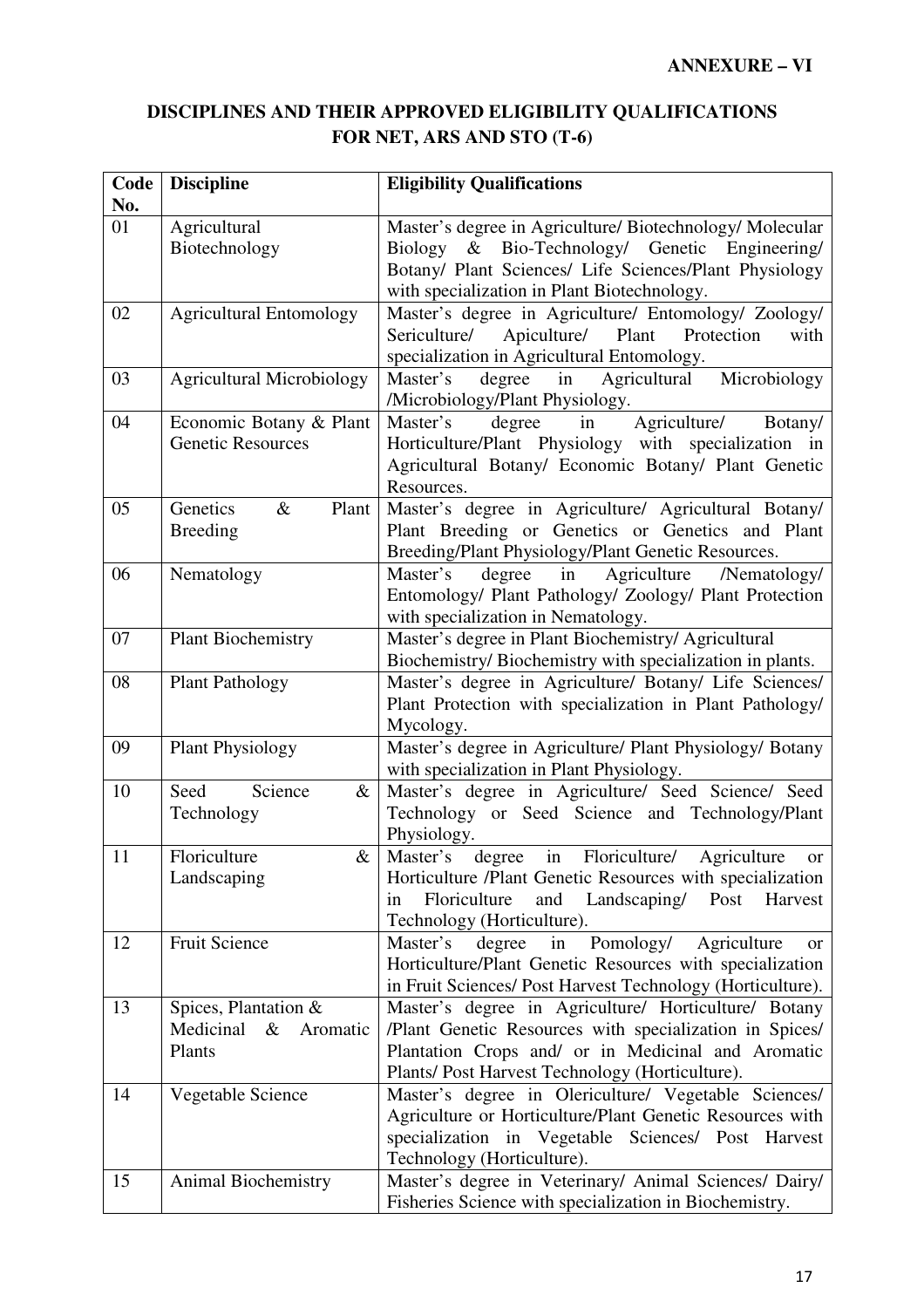| 16 | Animal Biotechnology                          | Master's degree in Veterinary/ Animal/ Fisheries Science<br>with specialization in Biotechnology.                                                                                                                                                                                                                   |  |  |
|----|-----------------------------------------------|---------------------------------------------------------------------------------------------------------------------------------------------------------------------------------------------------------------------------------------------------------------------------------------------------------------------|--|--|
| 17 | Genetics<br>Animal<br>$\&$<br><b>Breeding</b> | Master's degree in Veterinary/Animal Sciences with<br>specialization in Animal Genetics and Breeding.                                                                                                                                                                                                               |  |  |
| 18 | <b>Animal Nutrition</b>                       | Master's degree in Veterinary/ Animal Sciences with<br>specialization in Animal Nutrition.                                                                                                                                                                                                                          |  |  |
| 19 | <b>Animal Physiology</b>                      | Master's degree in Veterinary/ Animal Sciences with<br>specialization in Animal Physiology.                                                                                                                                                                                                                         |  |  |
| 20 | Animal Reproduction &<br>Gynaecology          | Master's degree in Veterinary/ Animal Sciences with<br>specialization in Animal Reproduction and Gynaecology.                                                                                                                                                                                                       |  |  |
| 21 | Dairy Chemistry                               | Master's degree in Dairy Chemistry/ Veterinary/ Animal<br>Sciences with specialization in Dairy Chemistry.                                                                                                                                                                                                          |  |  |
| 22 | Dairy Microbiology                            | Master's degree in Dairy Microbiology/ Veterinary/<br>Animal<br>Sciences<br>with<br>specialization<br>Dairy<br>in<br>Microbiology.                                                                                                                                                                                  |  |  |
| 23 | Dairy Technology                              | Master's degree in Dairy Technology or Dairy Science/<br>Animal Products Technology/Food Technology with<br>specialization in Dairy Technology.                                                                                                                                                                     |  |  |
| 24 | Product<br>Livestock<br>Technology            | Master's degree in Veterinary/Animal Sciences with<br>specialization in Livestock Products Technology.                                                                                                                                                                                                              |  |  |
| 25 | Production<br>Livestock<br>Management         | Master's degree in Veterinary/ Animal Sciences with<br>specialization in Livestock Production Management/<br>Animal Husbandry.                                                                                                                                                                                      |  |  |
| 26 | <b>Poultry Science</b>                        | Master's degree in Poultry Sciences/ Veterinary/ Animal<br>Sciences with specialization in Poultry Sciences.                                                                                                                                                                                                        |  |  |
| 27 | Veterinary Medicine                           | Master's degree in Veterinary Medicine/ Veterinary<br>Preventive Medicine/ Veterinary Clinical Medicine.                                                                                                                                                                                                            |  |  |
| 28 | Veterinary Microbiology                       | in Veterinary<br>with<br>Master's<br>degree<br>Sciences<br>specialization in Microbiology/ Bacteriology/ Virology/<br>Mycology/Immunology.                                                                                                                                                                          |  |  |
| 29 | Veterinary Parasitology                       | Master's degree in Veterinary Parasitology.                                                                                                                                                                                                                                                                         |  |  |
| 30 | Veterinary Pathology                          | Master's degree in Veterinary Pathology.                                                                                                                                                                                                                                                                            |  |  |
| 31 | Veterinary Pharmacology                       | degree in Veterinary Pharmacology<br>Master's<br>and<br>Toxicology/Veterinary Pharmacology.                                                                                                                                                                                                                         |  |  |
| 32 | Veterinary Public Health                      | Master's<br>Public<br>Health/<br>Veterinary<br>degree<br>in<br>Epidemiology.                                                                                                                                                                                                                                        |  |  |
| 33 | <b>Veterinary Surgery</b>                     | in<br>Veterinary<br>Surgery/Veterinary<br>Master's<br>degree<br>Anatomy.                                                                                                                                                                                                                                            |  |  |
| 34 | Aquaculture                                   | Master's degree in Aquaculture/ Fishery Sciences/<br>Marine Biology/ Aquatic Biology with specialization<br>in Mariculture/ Aquatic Environmental Management/<br>Aquatic Ecology/ Inland Aquaculture.                                                                                                               |  |  |
| 35 | Fisheries<br>Resource<br>Management           | Master's degree in Fishery Sciences/Fisheries Resource<br>Management/ Marine Biology/Aquatic Environmental<br>Management/ Aquatic Biology/Industrial Fisheries with<br>specialization in Fisheries Resource Management/ Fish<br>Population Dynamics/ Fishery Hydrography/ Ecosystem<br>Management/ Aquatic Ecology. |  |  |
| 36 | Fish<br>Processing<br>Technology              | Master's degree in Fishery Sciences/ Fish Processing<br>Technology/Post Harvest Technology/ Industrial Fisheries<br>with specialization in Fish Harvest and Processing.                                                                                                                                             |  |  |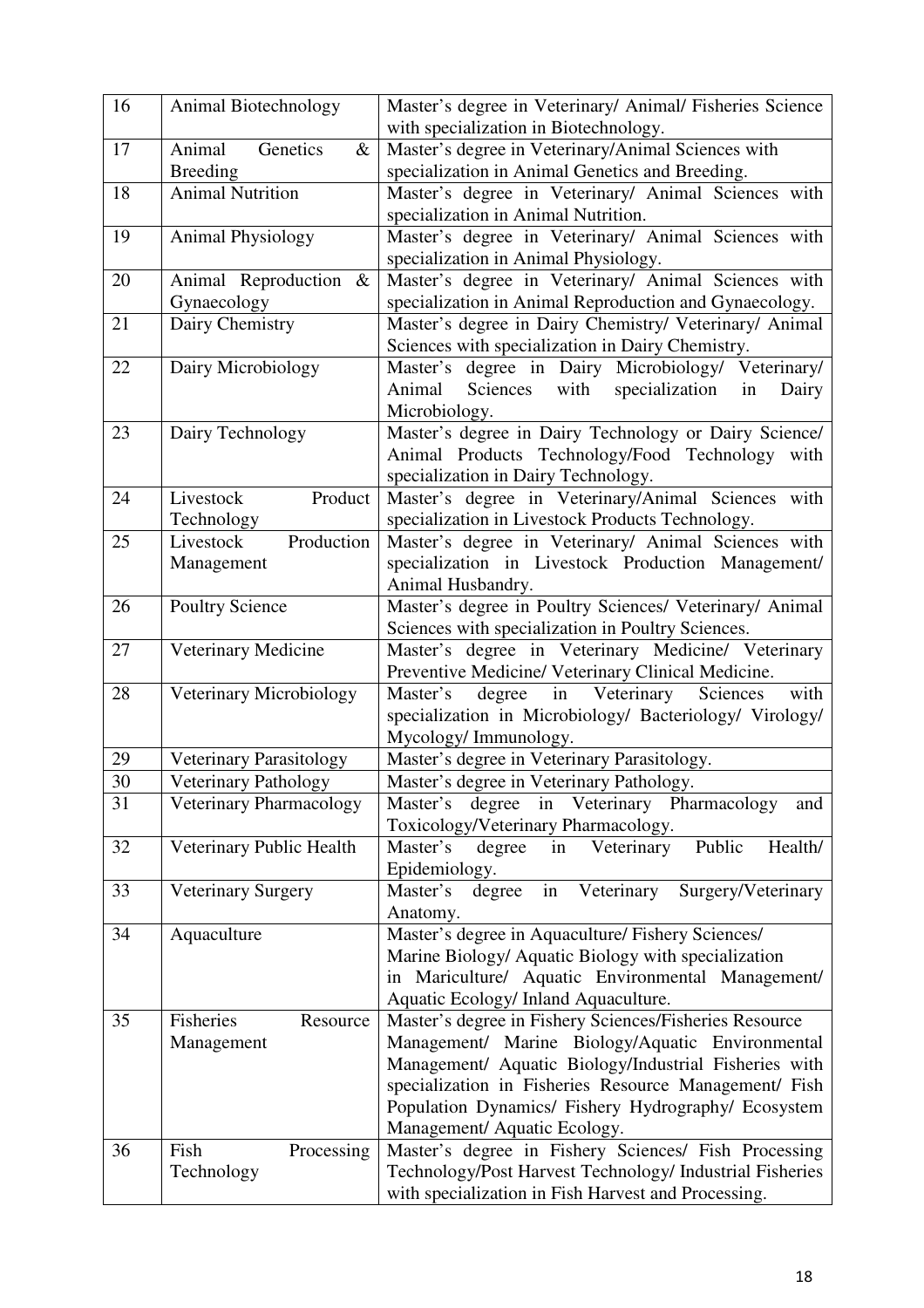| 37 | <b>Fish Nutrition</b>                         | Master's degree in Fishery Sciences with specialization<br>Fish<br>Nutrition<br>and Fish Physiology/ Feed<br>in<br>Technology/ Fish Nutrition and Biochemistry.                                                                                                             |
|----|-----------------------------------------------|-----------------------------------------------------------------------------------------------------------------------------------------------------------------------------------------------------------------------------------------------------------------------------|
| 38 | <b>Fish Health</b>                            | Master's degree in Fishery Science/ Marine Biology<br>with specialization in Fish Health/ Fish Pathology and<br>Microbiology.                                                                                                                                               |
| 39 | Fish Genetics & Breeding                      | Master's degree in Fishery Science/ Marine Biology<br>with specialization in Fish Genetics and Breeding/ Fish<br>Biotechnology.                                                                                                                                             |
| 40 | <b>Agricultural Chemicals</b>                 | Master's degree in Agriculture/ Agricultural Chemicals/<br>Organic Chemistry with specialization in Agricultural<br>Chemicals.                                                                                                                                              |
| 41 | <b>Agricultural Meteorology</b>               | Master's<br>degree<br>in<br>Agricultural<br>Meteorology/<br>Agricultural Physics with specialization in Agricultural<br>Meteorology.                                                                                                                                        |
| 42 | Agroforestry                                  | Master's degree in Agroforestry<br><b>Or</b><br>Master's degree in Forestry or<br>Agronomy<br><b>or</b><br>or Botany with<br>Horticulture<br>specialization<br>in<br>Agroforestry.                                                                                          |
| 43 | Agronomy                                      | Master's degree in Agriculture with specialization in<br>Agronomy/Soil Water Management/ Conservation<br>Agriculture/ Farming Systems Management/ Forage<br>Production/Water Science and Technology.                                                                        |
| 44 | <b>Environmental Science</b>                  | Master's degree in Environmental Science/Agro-<br>Agriculture<br>Physics/ Agriculture<br>forestry/<br>with<br>specialization in Environmental Science.                                                                                                                      |
| 45 | Soil Sciences                                 | Sciences/<br>Agriculture/ Soil<br>Master's<br>degree<br>in<br>Agricultural Chemistry/ Agricultural Physics with<br>specialization in Soil Physics and Soil and Water<br>Conservation/ Soil Fertility/Soil Microbiology/<br>Soil<br>Chemistry/ Water Science and Technology. |
| 46 | <b>Business</b><br>Agricultural<br>Management | Master's degree in Agricultural Business Management/<br>Agricultural Marketing/ Business Management with<br>specialization in Agricultural Business/ Fisheries<br>Business Management.                                                                                      |
| 47 | <b>Agricultural Economics</b>                 | Master's degree in Agricultural Economics/ Dairy<br>Economics/ Veterinary Economics/ Fisheries<br>Economics / Economics with<br>specialization<br>in<br>Agriculture.                                                                                                        |
| 48 | <b>Agricultural Extension</b>                 | Master's degree in Agricultural Extension/ Veterinary<br>Extension/ Dairy Extension/ Fisheries Extension/ Home<br>Science Extension/ Agriculture Communication in<br>Sciences/ Rural Development/<br>Agricultural<br>Rural<br>Management.                                   |
| 49 | <b>Agricultural Statistics</b>                | Master's degree in Agricultural Statistics / Statistics /<br>Mathematics with specialization in Statistics.                                                                                                                                                                 |
| 50 | Home Science                                  | Master's degree in Home Science with specialization in<br>Family<br>Resource<br>Management/<br>Textile<br>and<br>Clothing/Child Development/ Foods and Nutrition.                                                                                                           |
| 51 | Farm Machinery & Power                        | Master's degree in Agricultural Engineering/<br>Mechanical Engineering with specialization in Farm<br>Machinery and Power.                                                                                                                                                  |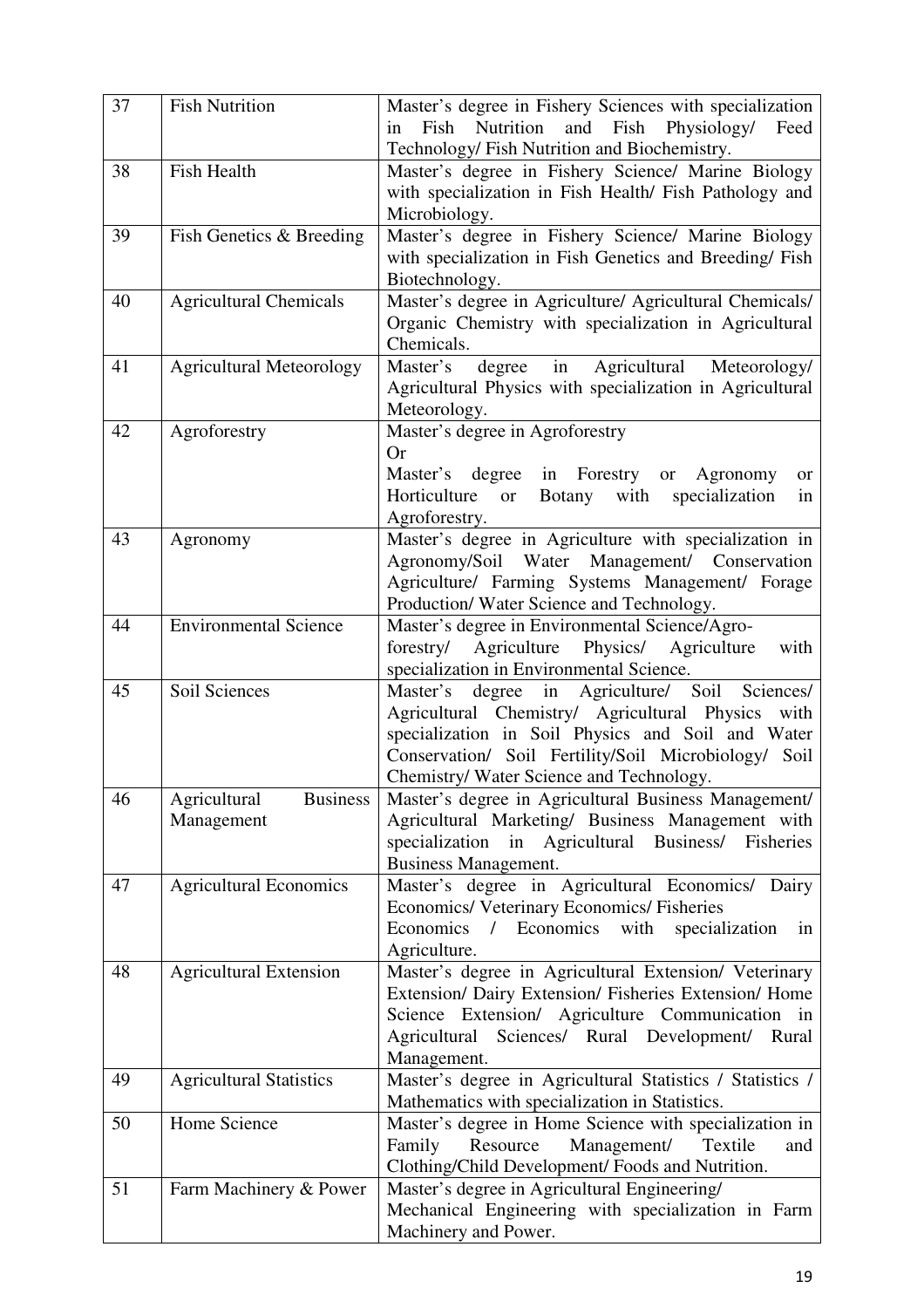| 52 | Computer Applications $\&$<br>IT                       | Master's degree in Computer Application / Information<br>Information<br>Technology<br>Technology<br>$\prime$<br>&<br>Communication / Computer Science.                                                                                                                              |  |  |  |
|----|--------------------------------------------------------|-------------------------------------------------------------------------------------------------------------------------------------------------------------------------------------------------------------------------------------------------------------------------------------|--|--|--|
| 53 | $\&$<br>Water<br>Land<br><b>Management Engineering</b> | Master's degree in Agricultural Engineering/ Civil<br>Engineering with specialization in Soil and Water<br>Conservation/<br>Irrigation<br>and<br>Drainage/<br>Water<br>Resources/ Hydrology/ Aquatic Engineering/Water<br>Science and Technology.                                   |  |  |  |
| 54 | <b>Bioinformatics</b>                                  | Master's degree in Bioinformatics or in any basic<br>science with specialization in Bioinformatics.                                                                                                                                                                                 |  |  |  |
| 55 | Food Technology                                        | Master's degree in Food Science/ Food Technology/<br>Science<br>and<br>Technology/ Post<br>Food<br>Harvest<br>Technology.                                                                                                                                                           |  |  |  |
| 56 | Agricultural Structure and<br>Process Engineering      | Master's degree in Agricultural Engineering with<br>specialization in Agricultural Structures / Aquaculture<br>Engineering.<br><b>Or</b>                                                                                                                                            |  |  |  |
|    |                                                        | Master's degree in Agricultural Engineering with<br>specialization in Agricultural Process Engineering /<br>Food Process Engineering / Dairy Engineering.                                                                                                                           |  |  |  |
| 57 | Veterinary Anatomy<br>(only for NET)                   | Master's degree in Veterinary Anatomy.                                                                                                                                                                                                                                              |  |  |  |
| 58 | <b>Agricultural Physics</b>                            | Master's degree in Agricultural Physics or Bio-physics<br>or Remote Sensing & GIS or Agricultural Meteorology<br>or Environmental Science or Geo-informatics.<br><b>Or</b><br>Master's degree in Soil Science with specialization in<br>Soil Physics and Soil & Water Conservation. |  |  |  |
| 59 | Electronics<br>$\&$<br>Instrumentation                 | Master's<br>degree<br>in<br>Electronics<br>Engineering<br><b>or</b><br>Electronics and Telecommunication Engineering<br><b>or</b><br>Electrical & Electronics Engineering or Electronics $\&$<br>Engineering<br>Instrumentation<br>Instrumentation<br><b>or</b><br>Engineering      |  |  |  |
| 60 | Textile<br>Manufacture<br>$\&$<br>Technology           | Master's degree in Textile Technology or Textile<br>Engineering or Textile Chemistry or Technical Textiles<br>or Textile Chemical Processing or Textile and Clothing<br>and Technology<br>Fibre<br>Science<br><sub>or</sub><br>Fashion<br>or<br>Technology.                         |  |  |  |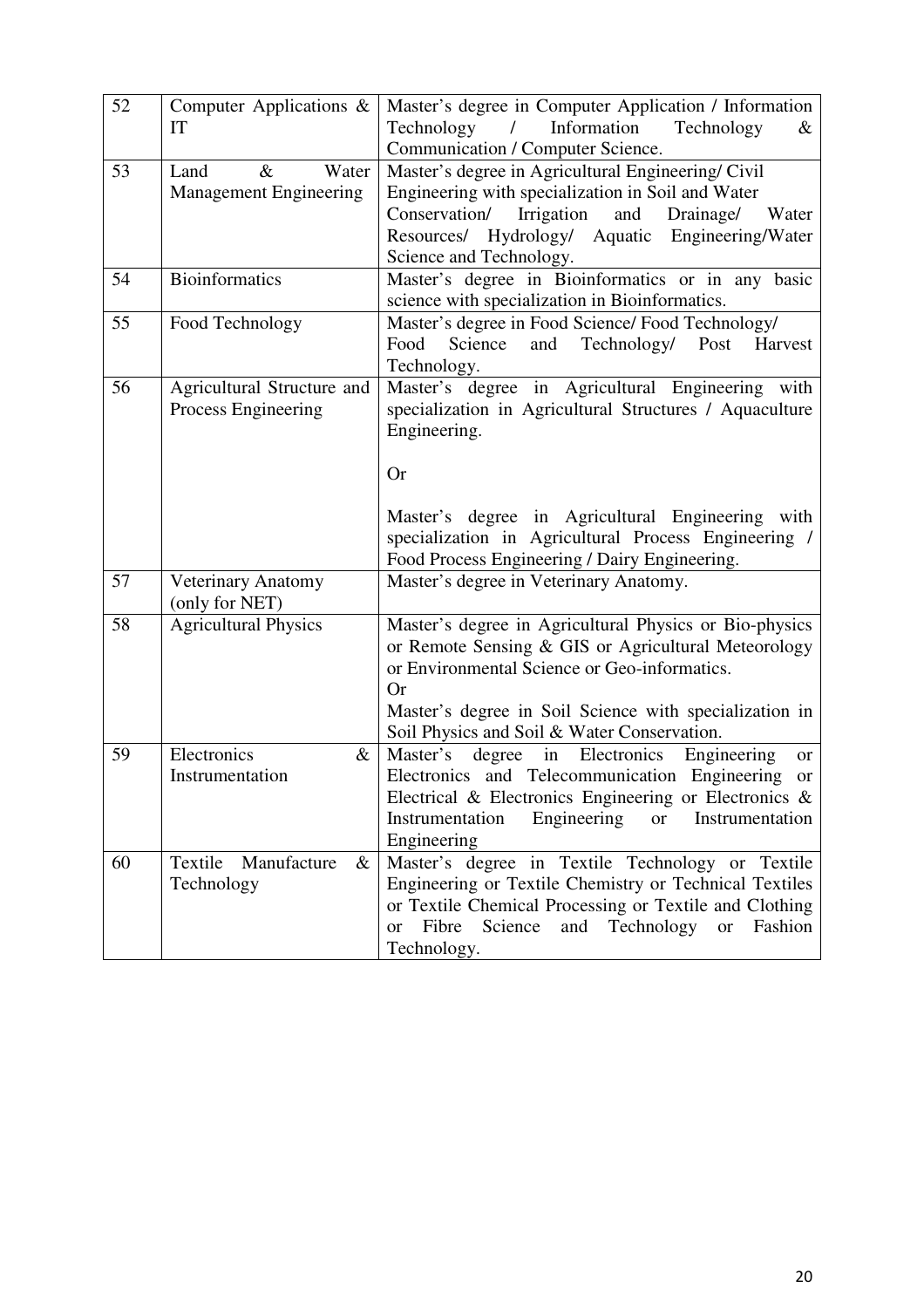## **SECTION (B) AGRICULTURAL RESEARCH SERVICE (ARS)**

 The ARS (Preliminary) Examination is a qualifying examination and its marks will not be carried forward for determining final merit of the candidates. All those candidates desirous of appearing for ARS Examination for recruitment to the post of ARS Scientists are required to take ARS Preliminary [online (CBT) examination], ARS (Mains) Examination and viva-voce. Only those candidates who qualify the ARS-2021 (Preliminary) Examination as per standards given in **Annexure-IX** will be eligible to appear in the ARS-2021 (Mains) Examination, further restricted to 15 candidates for one vacancy. Candidates declared successful in ARS-2021 (Mains) Examination and viva-voce will be recommended for appointment as Scientists in Agricultural Research Service (ARS) of Indian Council of Agricultural Research (ICAR) in the Pay Band – 3 of  $\bar{\tau}$  15,600 – 39,100 with RGP of  $\bar{\tau}$ 6000/- (revised Pay Level 10 - ₹ 57,700 – 1,82,400).

#### **2. VACANCIES FOR ARS**

 The number of vacancies in ARS-2021 under various disciplines are given in Annexure-VII. The number of vacancies is tentative.

## **3. RULES OF EXAMINATION**

 The Rules of ARS Examination are given in **Annexure -VIII**. Candidate must read the Rules of examination carefully before filling up the Online Application form.

### **4. PRESCRIBED EDUCATIONAL QUALIFICATIONS**

Candidate must hold a Master's Degree or equivalent in the concerned discipline with specialization as defined in **Annexure -VI,** completed on or before **19.09.2021**. For details, please refer to Rule 3 of Rules of the Examination given in **Annexure -VIII**.

 The candidates having Master's degree from a foreign University must attach a certificate of equivalence and recognition of that degree issued by the University Grants Commission/ Government of India / any other concerned Government of India / Department or Agency.

 Candidates who have appeared at an academic examination, the passing of which would render them eligible to appear at the ARS Examination but have not been informed of the results, may apply for admission to the ARS Examination. Candidates who intend to appear at such a qualifying examination may also apply. Such candidates will be admitted to the ARS Mains Examination, if otherwise eligible but their admission would be purely provisional.

 All candidates who qualify in ARS Mains Examination are required to submit selfattested copies of the documents/ certificates in support of their candidature by the cut-off date to be announced at the time of declaration of result of ARS Mains Examination, failing which they would not be allowed to appear in the viva-voce.

## **5. AGE LMIT:-**

A candidate must have attained the age of **21 years** but not have attained the age of **32 years as on 01.01.2021**. Age relaxation is admissible to the various categories as per Rule 2 of the Rules of the Examination as given in **Annexure –VIII**.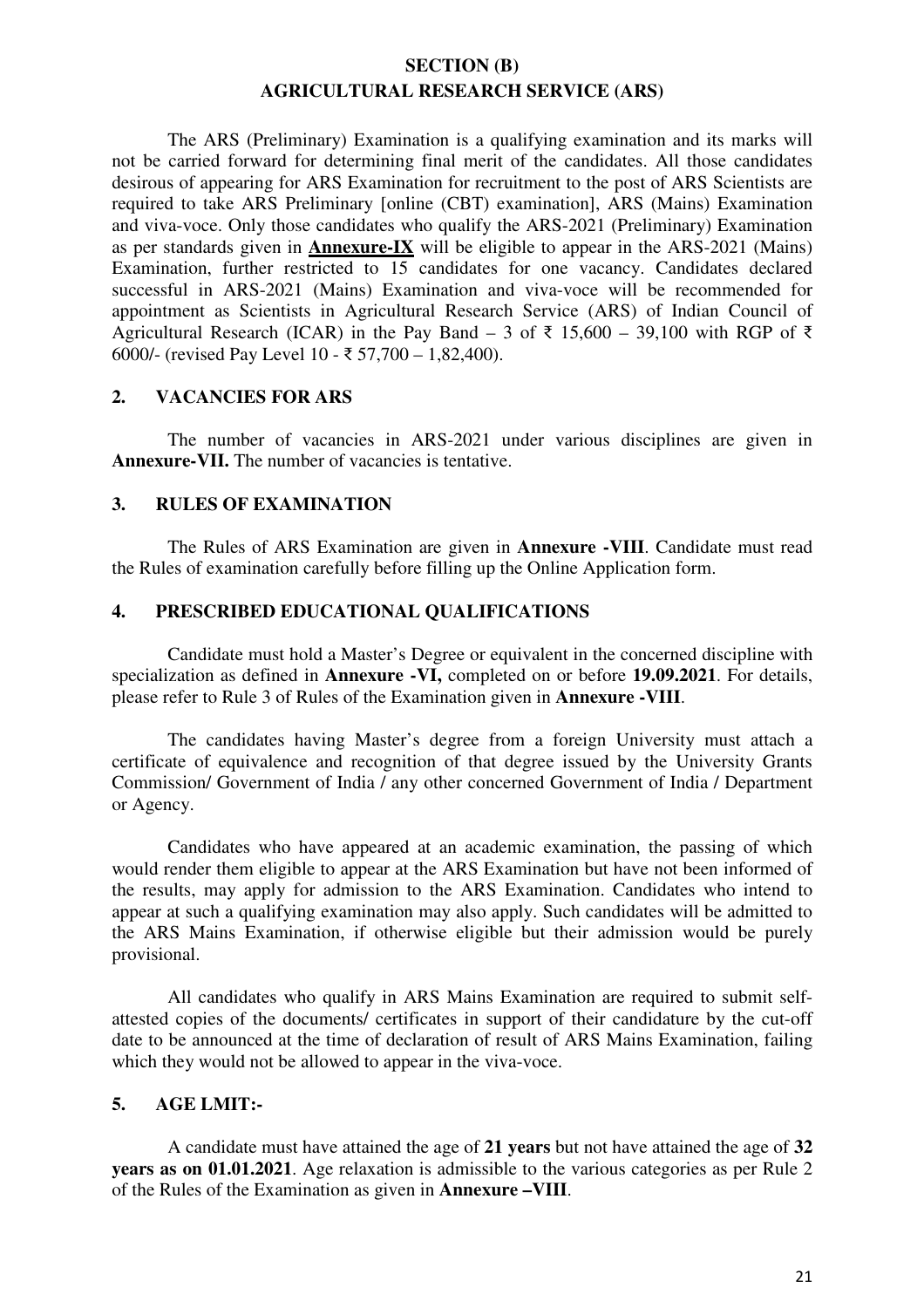#### **6. NUMBER OF ATTEMPTS**

- (a) The number of attempts for appearing in the Agricultural Research Service Examination will be limited to **SIX** for Unreserved category and EWS category candidates (whether M.Sc./Ph.D.) including the in-service candidates of I.C.A.R. However, this restriction will not apply to SC and ST candidates who are otherwise eligible. The number of attempts for Other Backward Classes category and PwBD (belonging to General/OBC category) candidates will be **NINE**.
- Note-I :- The number of attempts made by the candidates prior to Agricultural Research Service examination 2011 will not be taken into account for counting the number of attempts made. Attempt means that the candidate must have appeared for the Examination.
- **Note-II :-** An attempt at a Preliminary Examination shall be deemed to be an attempt at the Examination. Notwithstanding the disqualification/cancellation of candidature, the fact of appearance of the candidate at the examination will count as an attempt.

### (b) *Restrictions on applying for the Examination:-*

"A candidate who has already qualified ARS examination (finally selected) in the earlier year will not be eligible to compete in the subsequent examinations conducted by ASRB for the same discipline in which he/she has earlier qualified. However, there is no bar to reappear for an ARS selected candidate in the subsequent ARS examination in a discipline different than the one in which he/she has already qualified".

## **7. PLAN OF EXAMINATION:-**

The Detailed Plan of Examination is given in **Annexure - IX.**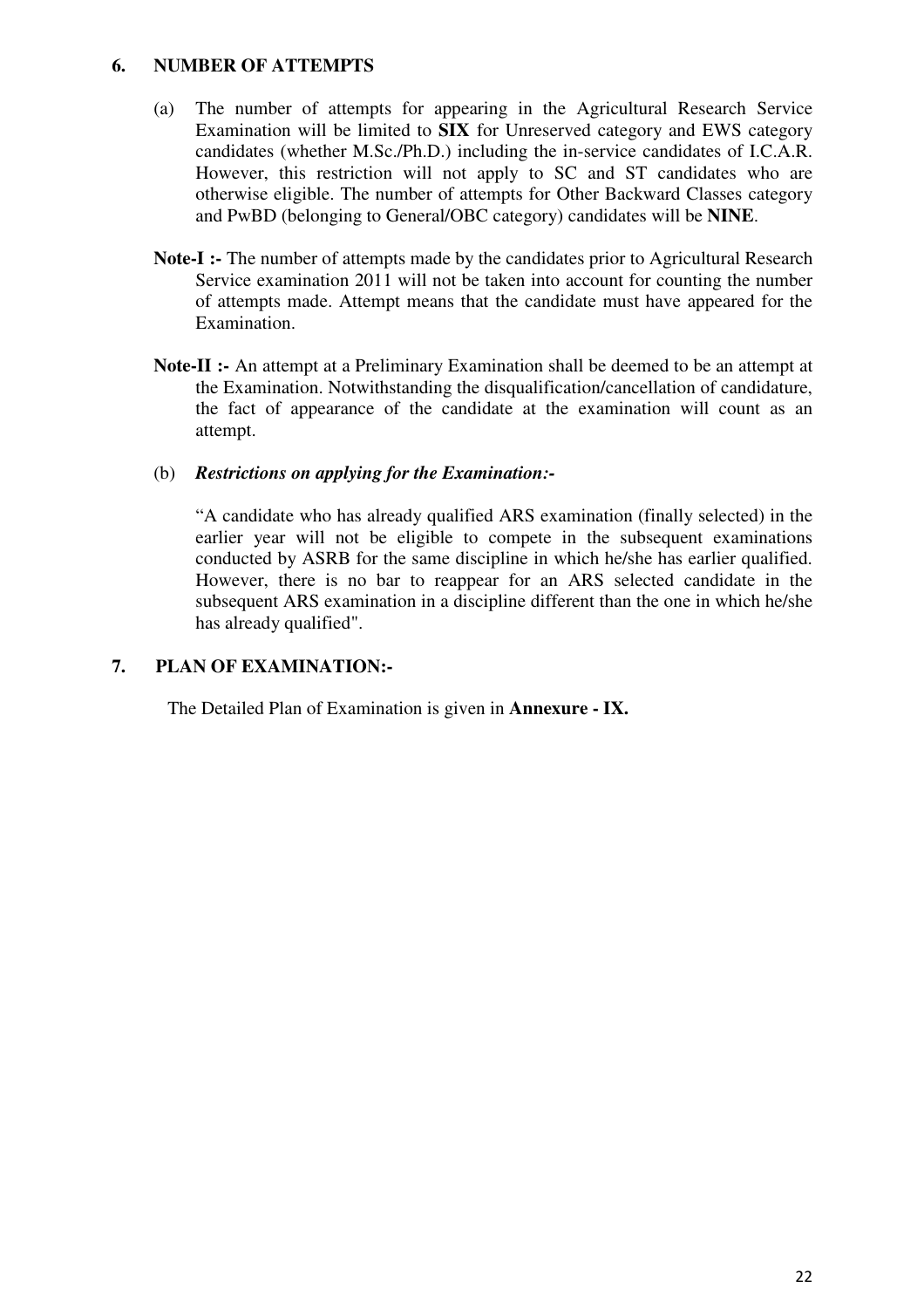### **S. No. Code No. Discipline** Total SC ST OBC **EWS** UR PwBD **(OH/HI)**  1 2 Agricultural Entomology 11 2 0 3 1 5 0 2 3 Agricultural Microbiology @ 2 0 1 0 0 1 0 3 4 Economic Botany & PGR 5 0 1 1 1 2 0 4 5 Genetics & Plant Breeding 6 1 1 1 1 2 0 5 7 Plant Biochemistry @ 4 0 1 1 0 2 1 (HI) 6 8 Plant Pathology 10 2 0 3 1 4 0 7 9 Plant Physiology 4 0 0 1 1 2 0 8 10 Seed Science & Technology 4 1 0 1 1 1 0 9 11 | Floriculture & Landscaping  $\#\begin{bmatrix} 6 & 0 & 0 & 2 & 1 & 3 & 1 \end{bmatrix}$ 10 | 12 | Fruit Science # 10 | 1 | 1 | 3 | 1 | 4 | 0 11 14 Vegetable Science # 6 1 1 1 1 2 0 12 15 Animal Biochemistry @ 3 0 0 1 0 2 1 (HI) 13 16 Animal Biotechnology # 3 1 0 0 0 2 1 (OH) 14 17 Animal Genetics & Breeding 7 1 1 1 1 1 3 0 15 18 Animal Nutrition 4 1 0 1 0 2 0 16 | 19 | Animal Physiology | 4 | 0 | 1 | 1 | 0 | 2 | 0 17 20 Animal Reproduction & Gynaecology  $1 \mid 0 \mid 0 \mid 0 \mid 0 \mid 1 \mid 0$ 18 | 21 | Dairy Chemistry | 3 | 0 | 1 | 1 | 1 | 0 | 0 19 | 22 | Dairy Microbiology @ | 3 | 0 | 1 | 1 | 1 | 0 | 0 20 23 Dairy Technology 3 1 0 0 0 2 0 21 24 Livestock Production Technology 2 0 1 0 0 1 0 22 25 Livestock Production Management 4 0 0 2 0 2 0 23 26 Poultry Science 3 0 0 1 0 2 0 24 27 Veterinary Medicine 2 0 1 0 0 1 0  $25 \quad 28$  Veterinary Microbiology @ 3 1 0 0 0 2 0 26 29 Veterinary Parasitology 2 1 0 0 0 1 0 27 33 Veterinary Surgery 1 0 0 0 0 1 0 28 34 Aquaculture 3 1 0 0 0 2 0 29 37 Fish Nutrition 2 0 1 0 0 1 0 30 38 Fish Health 1 0 0 0 0 1 0 31 39 Fish Genetics & Breeding 1 0 0 0 0 1 0 1 0  $32 \quad 40$  Agricultural Chemical @ 3 0 0 1 1 1 2 (HI) 33 41 Agricultural Meteorology 2 0 0 1 0 1 0 1 0 34 42 Agroforestry 3 0 0 1 0 2 0 35 | 43 | Agronomy | 9 | 2 | 0 | 2 | 1 | 4 | 0

Ι

#### **VACANCY POSITION FOR ARS EXAMINATION- 2021 AS REQUISITIONED BY ICAR**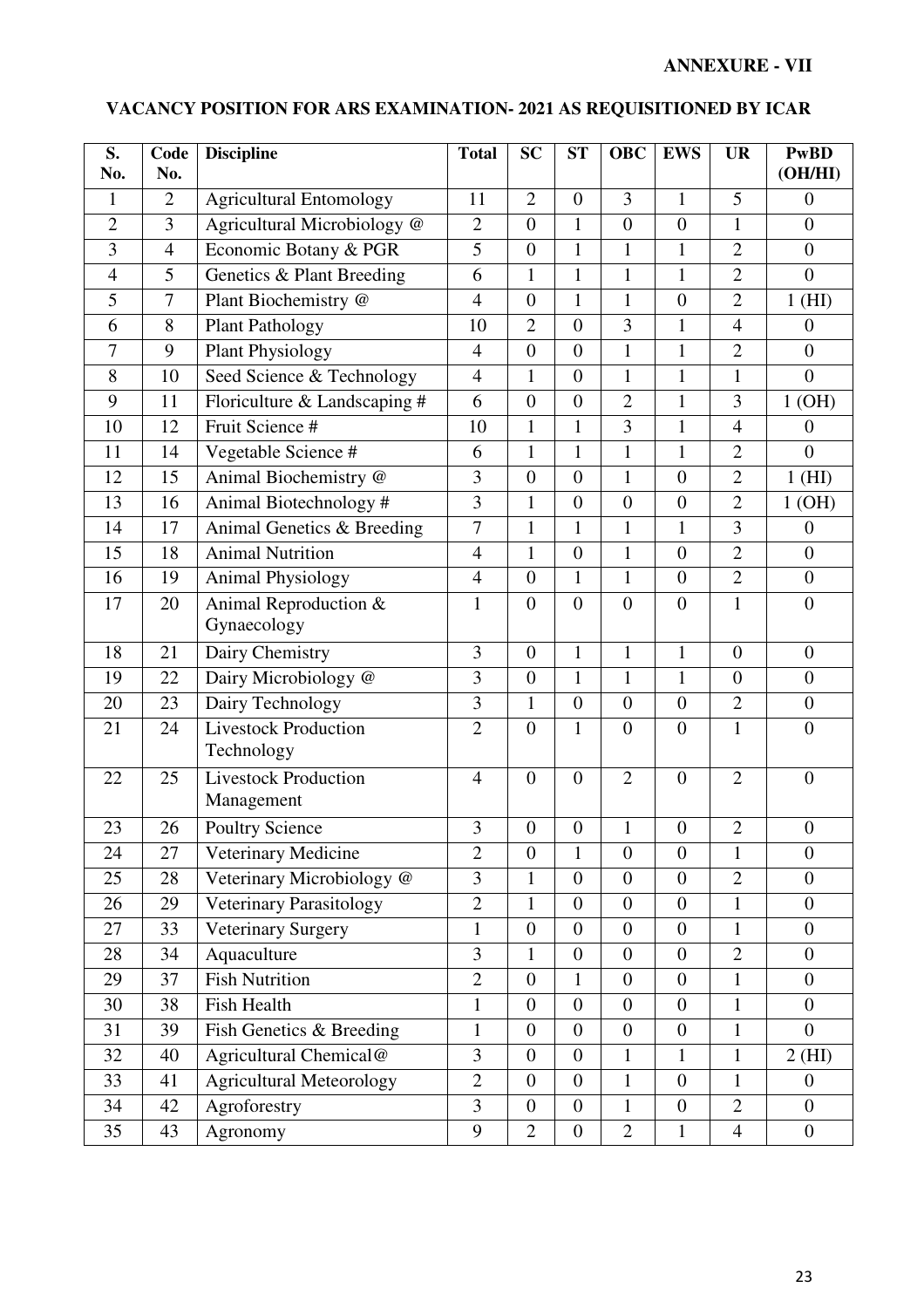|    |    | <b>Total</b>                                    | 222            | 28             | 22             | 51             | 21             | 100            |                |
|----|----|-------------------------------------------------|----------------|----------------|----------------|----------------|----------------|----------------|----------------|
| 48 | 60 | Textile Manufacture &<br>Technology@            | $\overline{2}$ | $\theta$       | 1              | $\theta$       | $\theta$       | $\mathbf{1}$   | $1$ (HI)       |
| 47 | 59 | Electronics &<br>Instrumentation                | 5              | 1              | $\theta$       | 1              | $\theta$       | 3              | $\Omega$       |
| 46 | 58 | <b>Agricultural Physics #</b>                   | 3              | $\theta$       | 1              | $\theta$       | $\theta$       | $\overline{2}$ | 1(OH)          |
| 45 | 56 | Agricultural Structure &<br>Process Engineering | 16             | $\overline{2}$ | $\overline{2}$ | $\overline{4}$ | $\overline{2}$ | 6              | $\Omega$       |
| 44 | 55 | Food Technology#                                | $\overline{4}$ | 1              | $\overline{0}$ | 1              | $\theta$       | $\overline{2}$ | $\overline{0}$ |
| 43 | 54 | Bioinformatics #                                | $\overline{4}$ | $\mathbf{1}$   | $\Omega$       | 1              | $\theta$       | $\overline{2}$ | $\overline{0}$ |
| 42 | 53 | Land & Water<br><b>Management Engineering</b>   | 3              | $\overline{0}$ | $\overline{0}$ | 1              | $\theta$       | $\overline{2}$ | $\theta$       |
| 41 | 49 | <b>Agricultural Statistics #</b>                | 10             | 1              | $\overline{2}$ | 3              | 1              | 3              | 1(OH)          |
| 40 | 48 | <b>Agricultural Extension</b>                   | 12             | $\overline{2}$ | 1              | 3              | $\overline{2}$ | $\overline{4}$ | $\theta$       |
| 39 | 47 | Agricultural Economics #                        | 12             | $\overline{2}$ | 1              | 3              | $\mathbf{1}$   | 5              | 2(OH)          |
| 38 | 46 | <b>Agricultural Business</b><br>Management#     | $\overline{2}$ | $\overline{0}$ | $\overline{0}$ | 1              | $\overline{0}$ | $\mathbf{1}$   | $\theta$       |
| 37 | 45 | Soil Science #                                  | 5              | 1              | $\Omega$       | 1              | 1              | $\overline{2}$ | 1(OH)          |
| 36 | 44 | <b>Environmental Science</b>                    | 4              | $\overline{0}$ | 1              | 1              | $\theta$       | $\overline{2}$ | $\overline{0}$ |

# Discipline identified as suitable for PwBD (Orthopedically Handicapped Persons). @ Discipline identified as suitable for PwBD (Hearing Impaired Persons).

N.B.: Appointment of PwBD candidates in the disciplines, other than the disciplines identified as suitable for them, shall not be considered.

## **Abbreviations:**

UR- Unreserved; SC- Scheduled Caste; ST- Scheduled Tribe; OBC- Other Backward Class; EWS – Economically Weaker Section; PwBD - Persons with Benchmark Disabilities; OH-Orthopedically Handicapped; HI- Hearing Impaired

Vacancy position of PwBD (OH/HI) candidates is included in the total number of vacancy through lateral reservation.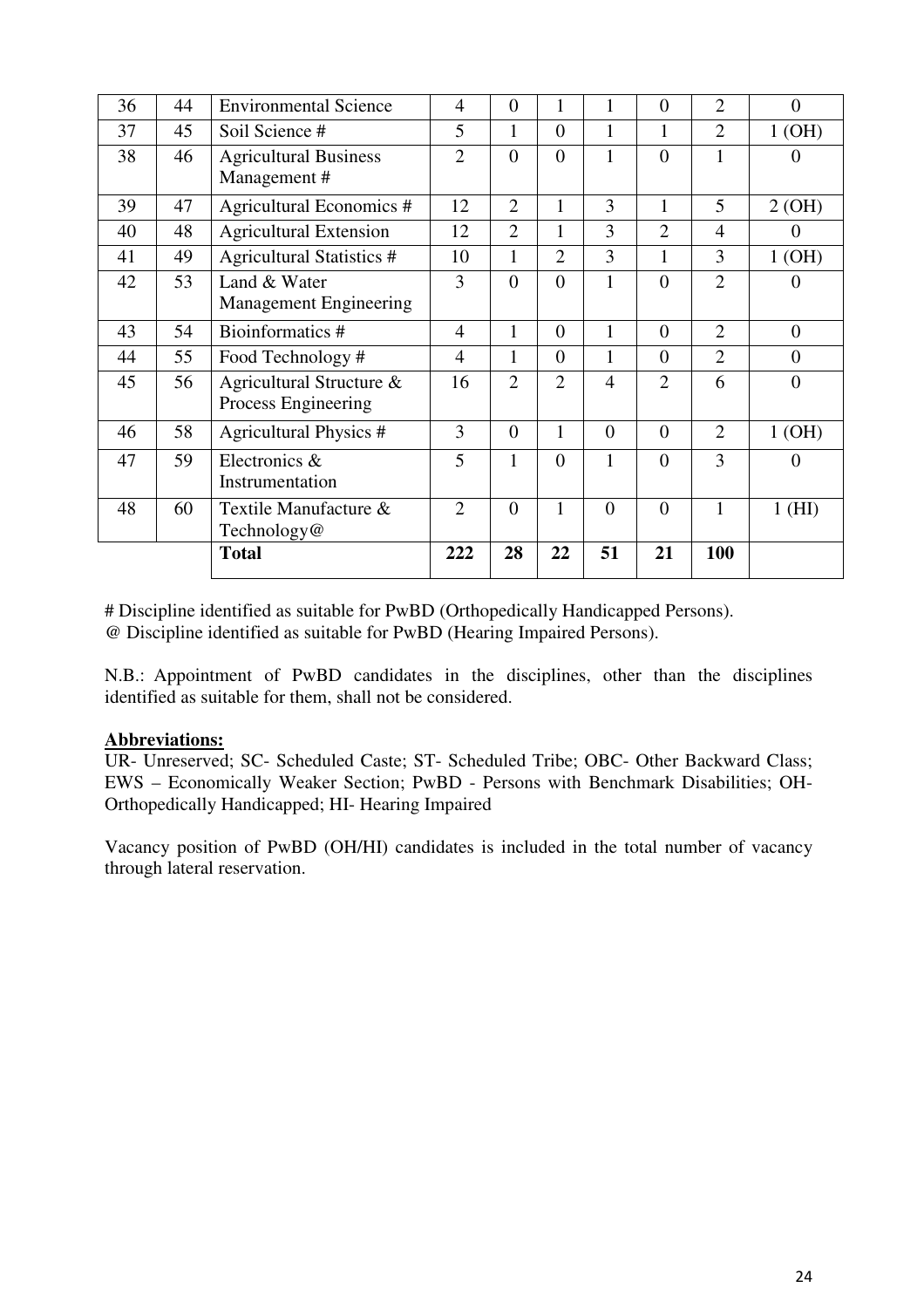### **RULES OF EXAMINATION FOR ARS**

 The rules for the Agricultural Research Service (ARS) Examination to be held by the Agricultural Scientists Recruitment Board are published for general information.

#### 1. **NATIONALITY**:

A candidate must be either:-

- (i) a citizen of India, or
- (ii) a citizen of Nepal, or
- (iii) a citizen of Bhutan, or
- (iv) a Tibetan refugee who came over to India before the  $1<sup>st</sup>$  January, 1962, with the intention of permanently settling in India, or
- (v) a person of Indian origin who has migrated from Pakistan, Burma, Sri Lanka and East African countries of Kenya, Uganda, the United Republic of Tanzania, Zambia, Malawi, Zaire, Ethiopia and Vietnam with the intention of permanently settling in India.

Provided that a candidate belonging to categories (ii), (iii), (iv) and (v) above shall be a person in whose favour a certificate of eligibility has been issued by the Government of India.

## 2. **AGE LIMITS:-**

 A candidate seeking admission to the **ARS Examination** must have attained the age of **21 years** but not have attained the **age of 32 years as on 01.01.2021**. In-service candidates of ICAR less than 45 years in age as on **01.01.2021** will also be eligible to appear subject to possession of prescribed qualifications. In-service candidates of the State Agricultural Universities less than 35 years in age as on **01.01.2021** will be eligible to appear for ARS subject to possession of prescribed qualifications.

#### *The upper age limit prescribed above will also be relaxable:-*

- (i) Upto a maximum of five years if a candidate belongs to SC or ST.
- (ii) Upto a maximum of 3 years in the case of candidates belonging to Other Backward Classes, who are eligible to avail of reservation applicable to such candidates, i.e. Non-creamy layer.
- (iii) For PwBD candidates, the upper age limit will be relaxable upto a maximum of 10 years. Candidates belonging to SC, ST and OBC who are also covered under the PwBD category will be eligible for grant of cumulative age relaxation under both of their respective categories.
- (iv) For ARS the upper age limit for the candidates holding Ph.D. degree will be 35 years. Hence, the upper age limit for SC/ST/OBC/ PwBD candidates holding Ph.D. degree will be relaxable by a further period of 3 years. Thus, the maximum age limit for SC/ST candidates in such cases will be 40 years, for OBC candidates 38 years and for PwBD candidate 45 years. In such cases the candidates should have obtained Ph.D. degree on or before **19.09.2021**, which is the qualifying date for holding Master's Degree.
- (v) Up to a maximum of five years if a candidate had ordinarily been domiciled in the State of Jammu & Kashmir during the period from the  $1<sup>st</sup>$  January, 1980 to the 31<sup>st</sup> day of December, 1989.
- (vi) To other bonafide displaced persons/repatriates of Indian origin / Defence Services Personnel/Border Security Force Personnel etc. as per the existing instructions of the Government of India on the subject.

#### **Save as provided above, the age limits prescribed can in no case be relaxed.**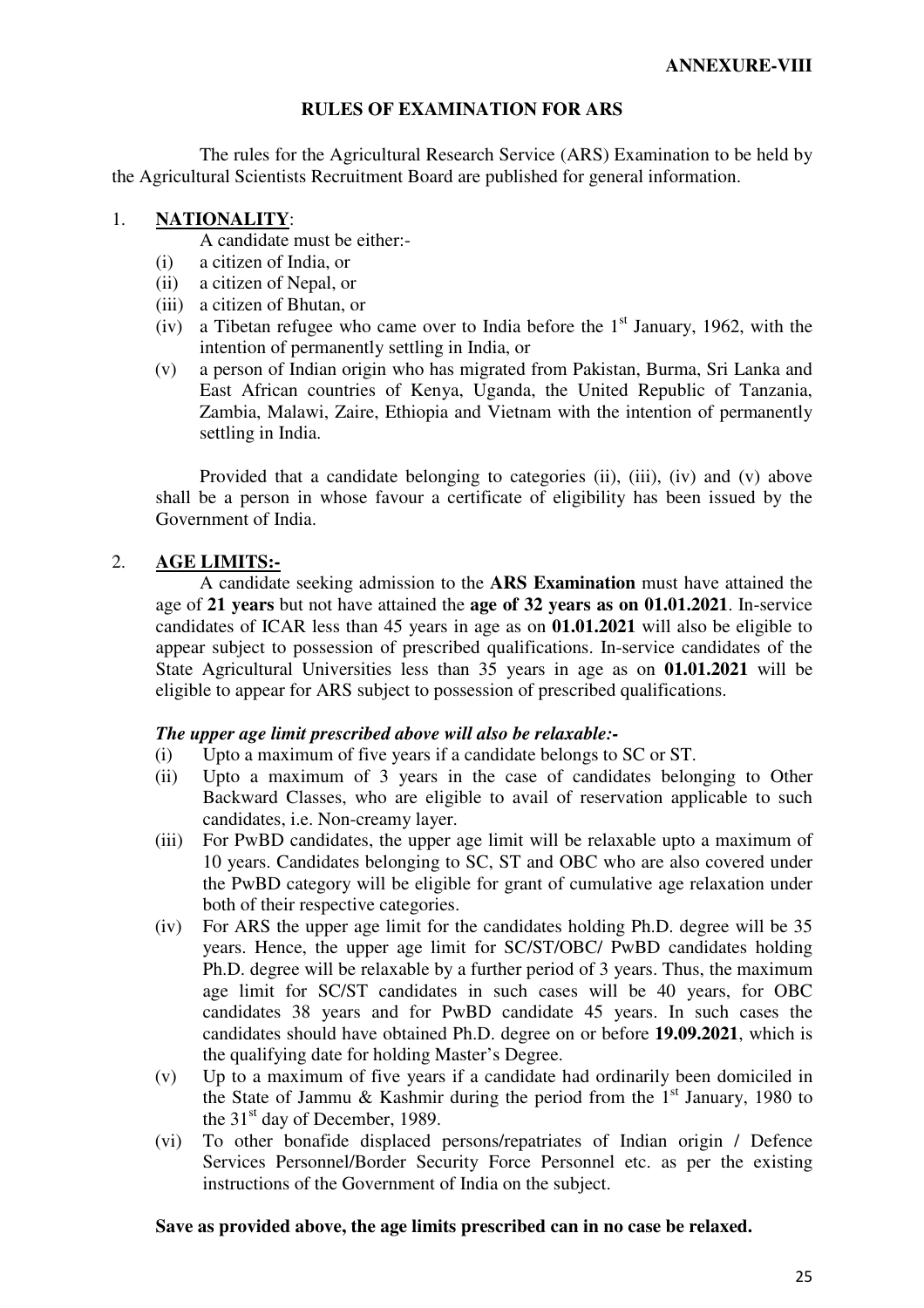#### 3. **EDUCATIONAL QUALIFICATIONS:-**

 A candidate for the Agricultural Research Service must hold a Master's degree or equivalent in the discipline concerned with specialization as defined in **Annexure-VI completed on or before 19.09.2021** from any Indian University incorporated by an Act of Central or State Legislature in India or other educational institution established by an Act of Parliament or declared to be deemed University under Section 3 of the University Grants Commission Act, 1956 or he/she must have qualification from a foreign University recognized as equivalent eligibility qualification to above by the Government of India.

 Candidates who have appeared at an examination, the passing of which would render them eligible to appear at the ARS-2021 Examination but have not been informed of the results, may apply for admission to the ARS – 2021 Examination. Candidates who intend to appear at such a qualifying examination may also apply. Such candidates will be admitted to the ARS – 2021 Mains Examination, if otherwise eligible but their admission would be purely provisional. These candidates are required to submit the self-attested copies of the documents/certificates in support of their candidature by the cut-off date to be announced at the time of declaration of result of ARS Mains Examination, failing which their viva-voce call letter (through e-mail) shall be withheld.

 The candidates having Master's degree from a foreign University must attach a certificate of equivalence and recognition of that degree issued by the University Grants Commission/ Govt. of India/ any other Department concerned of Govt. of India.

### 4. **FEE:-**

 The candidates seeking admission to examination must pay to the Board a fee as follows:

| S.<br>No.             | Category of candidate                                                   | <b>Examination fee</b> |
|-----------------------|-------------------------------------------------------------------------|------------------------|
|                       | General (Unreserved)                                                    | $500/-$                |
| $\mathcal{D}_{\cdot}$ | Economically Weaker Section (EWS)/ Other<br><b>Backward Class (OBC)</b> | $500/-$                |
|                       | Women/ Scheduled Caste (SC)/ Scheduled<br>Tribe (ST)/ PwBD              | NIL.                   |

#### Details of fee charges to be paid:

Transaction charges for Debit Card/ Credit Card/ Net Banking/ UPI, as the case may be, have to be borne by the candidate.

**NOTE I:** Notwithstanding the aforesaid provision for fee exemption, a PwBD candidate will be considered to be eligible for appointment only if he/she (after such physical examination as the Government or the appointing authority, as the case may be, may prescribe) is found to satisfy the requirements of physical and medical standards for the concerned Services/Posts to be allocated to PwBD candidates by the Government.

**NOTE II:** APPLICATIONS NOT ACCOMPANIED BY THE PRESCRIBED FEE SHALL BE SUMMARILY REJECTED.

**NOTE III:** Fee once paid shall not be refunded under any circumstances nor can the fee be held in reserve for any other examination or selection.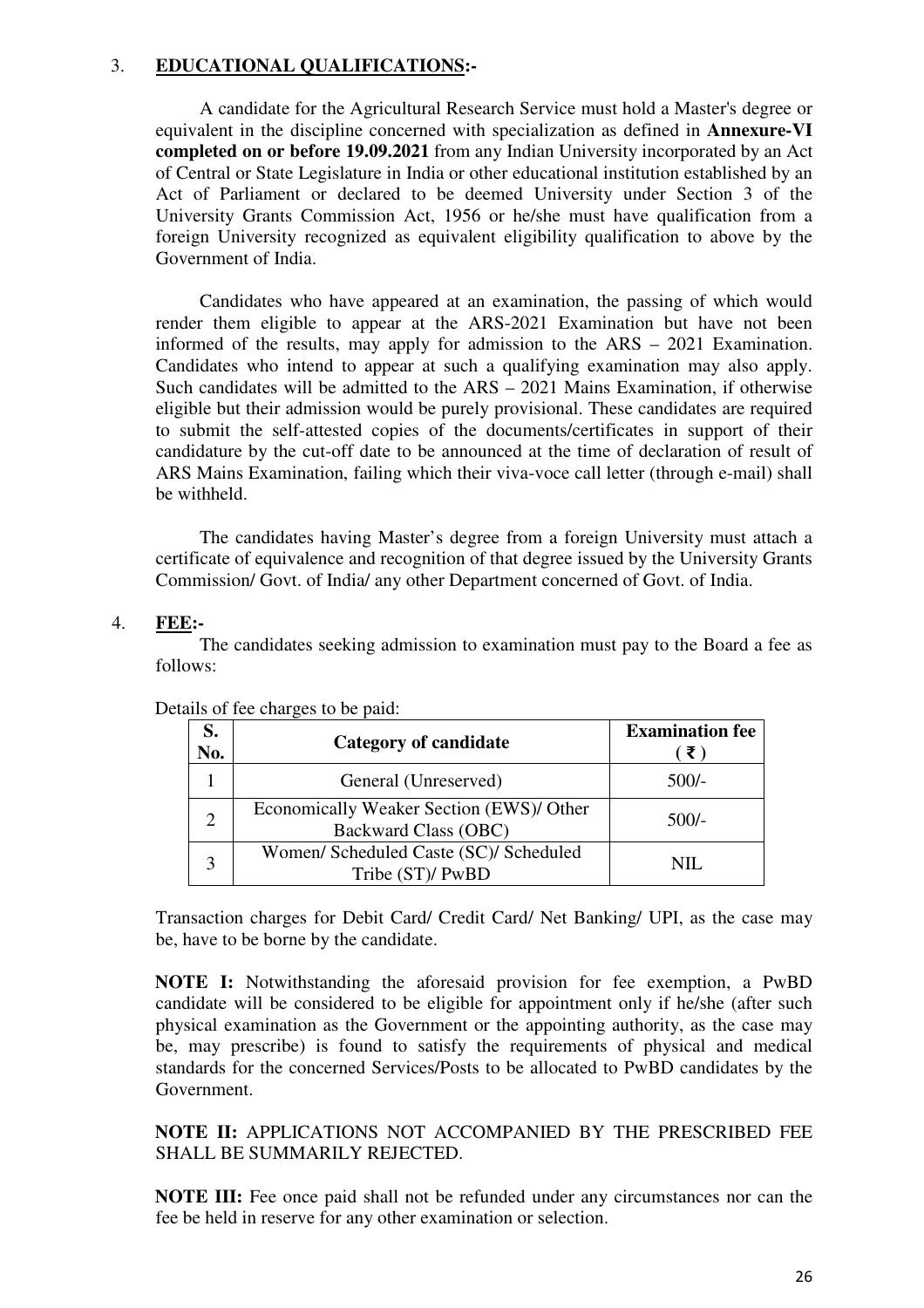**NOTE IV:** OBC candidates whose caste is not listed in Central List (as available on National Commission for Backward Classes website www.ncbc.nic.in) and who are not covered under the provisions as applicable to OBC-Non Creamy Layer (NCL) candidates, shall be treated as General Category candidates for all purposes. Accordingly, OBC Candidates not belonging to OBC Non-Creamy Layer shall indicate their category as 'General'.

## 5. **RESERVED/RELAXED CATEGORY CANDIDATES**

Candidates who claim to belong to the Scheduled Castes (SC) or Scheduled Tribes (ST) will be required to submit the requisite certificate in the prescribed format as per **Appendix – I**. Otherwise their claim for SC/ST category will not be considered.

Candidates who claim to belong to Other Backward Classes (OBC) will be required to submit requisite certificate in the prescribed format as per **Appendix - II** from the competent authority as mentioned therein. Otherwise, their claim for OBC status will not be considered. The OBC Certificate in a format other than the prescribed one will not be accepted/considered. The OBC Certificate should have been issued for posts under Govt. of India and not for posts under the respective state of the candidate only.

OBC candidates whose caste is not listed in Central List (as available on National Commission for Backward Classes website www.ncbc.nic.in) and who are not covered under the provisions as applicable to OBC-Non Creamy Layer (NCL) candidates, shall be treated as General Category candidates for all purposes.

Candidates who claim to be PwBD will be required to submit medical certificates as per disability in the new prescribed applicable format i.e. Form V/VI/VII as per **Appendix - III** issued by the Competent Medical Authorities for the purpose of employment.

Candidates who claim to belong to the Economically Weaker Section (EWS) will be required to submit the requisite certificate in the prescribed format as per **Appendix – IV**. Otherwise their claim for EWS category will not be considered.

Candidates should be in possession of all the requisite certificates in the prescribed format in support of their claim for relaxation/ reservation, and these certificates should be dated earlier than the closing date of the online application for ARS-2021 Examination.

Candidates who claim to be ICAR/SAU employee will be required to submit the requisite certificate in the prescribed format as per **Appendix - V**.

## 6. **(a) NUMBER OF ATTEMPTS***:-*

 The number of attempts for appearing in the Agricultural Research Service Examination will be limited to **SIX** for Unreserved category candidates (whether M.Sc./Ph.D.) including the in-service candidates of I.C.A.R. However, this restriction will not apply to SC and ST candidates who are otherwise eligible. The number of attempts for Other Backward Classes category and PwBD category (belonging to General/OBC category) candidates will be **NINE**.

- **Note-I:** The number of attempts made by the candidates prior to Agricultural Research Service Examination 2011 will not be taken into account for counting the number of attempts made. Attempt means that the candidate must have appeared for the Examination.
- **Note-II:** An attempt at a Preliminary Examination shall be deemed to be an attempt at the Examination. Notwithstanding the disqualification/cancellation of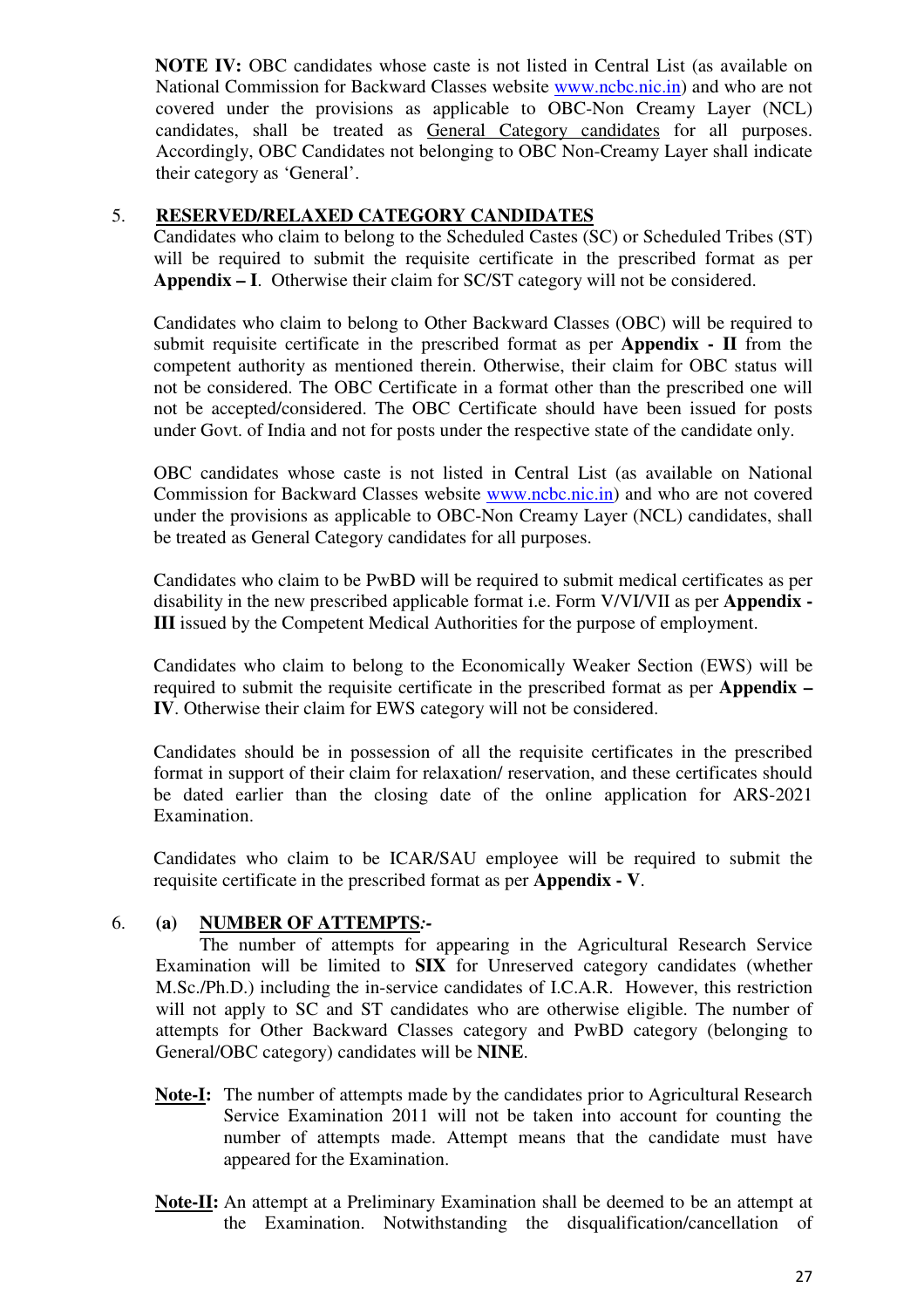candidature, the fact of appearance of the candidate at the examination will count as an attempt.

## **(b) RESTRICTIONS ON APPLYING FOR THE EXAMINATION***:-*

 "A candidate who has already qualified ARS examination (finally selected) in the earlier year will not be eligible to compete in the subsequent examinations conducted by ASRB for the same discipline in which he/she has earlier qualified. However, there is no bar on an ARS selected candidate to reappear in the subsequent ARS examination in a discipline different than the one in which he/she has already qualified".

- 7. Candidates already in the Service of Indian Council of Agricultural Research, Central/State Government/Scientific Institutions/Universities, whether in a permanent or a temporary capacity or as a work charged employee, other than a casual or daily rated employee, are required to submit an undertaking that they have informed in writing their Head of Office/Department that they have applied for the examination. However, a candidate seeking age relaxation on account of being ICAR/SAU Employee must attach a certificate to this effect in the prescribed format as given in **Appendix-V** from the concerned Institute/SAU at the time of submission of documents/certificates.
- 8. The decision of the Board with respect to the eligibility or otherwise of a candidate for admission to the examination shall be final.
- 9. No candidate will be admitted to the examination unless he/ she hold a certificate of admission issued by the Board.
- 10. Any attempt on the part of a candidate to obtain support for his candidature by any means may disqualify him from admission to the examination.
- 11. A candidate must be in good mental and bodily health and free from any physical defects likely to interfere with the discharge of his duties as an officer of the service. A candidate, who after such physical examination as the Indian Council of Agricultural Research may prescribe, is found not to satisfy these requirements will not be appointed. Candidates selected by the Board may be required to undergo physical examination. Candidates will be required to pay the fee for the Medical Examination as prescribed by the Government of India for such category of the posts.

## 12. *No person:-*

- **(a)** Who has entered into or contracted a marriage with a person having a spouse living or
- **(b)** Who, having a spouse living has entered into or contracted a marriage with any person shall be eligible for appointment to the service.

 Provided that the Indian Council of Agricultural Research, may, if satisfied that such a marriage is permissible under the personal law applicable to such person and the other party to the marriage and there are other grounds for so doing, exempt any person from the operation of this rule.

13. Brief particulars relating to the service to which recruitment is being made through this Examination are stated in **Annexure-X**.

**--------------------------------------------**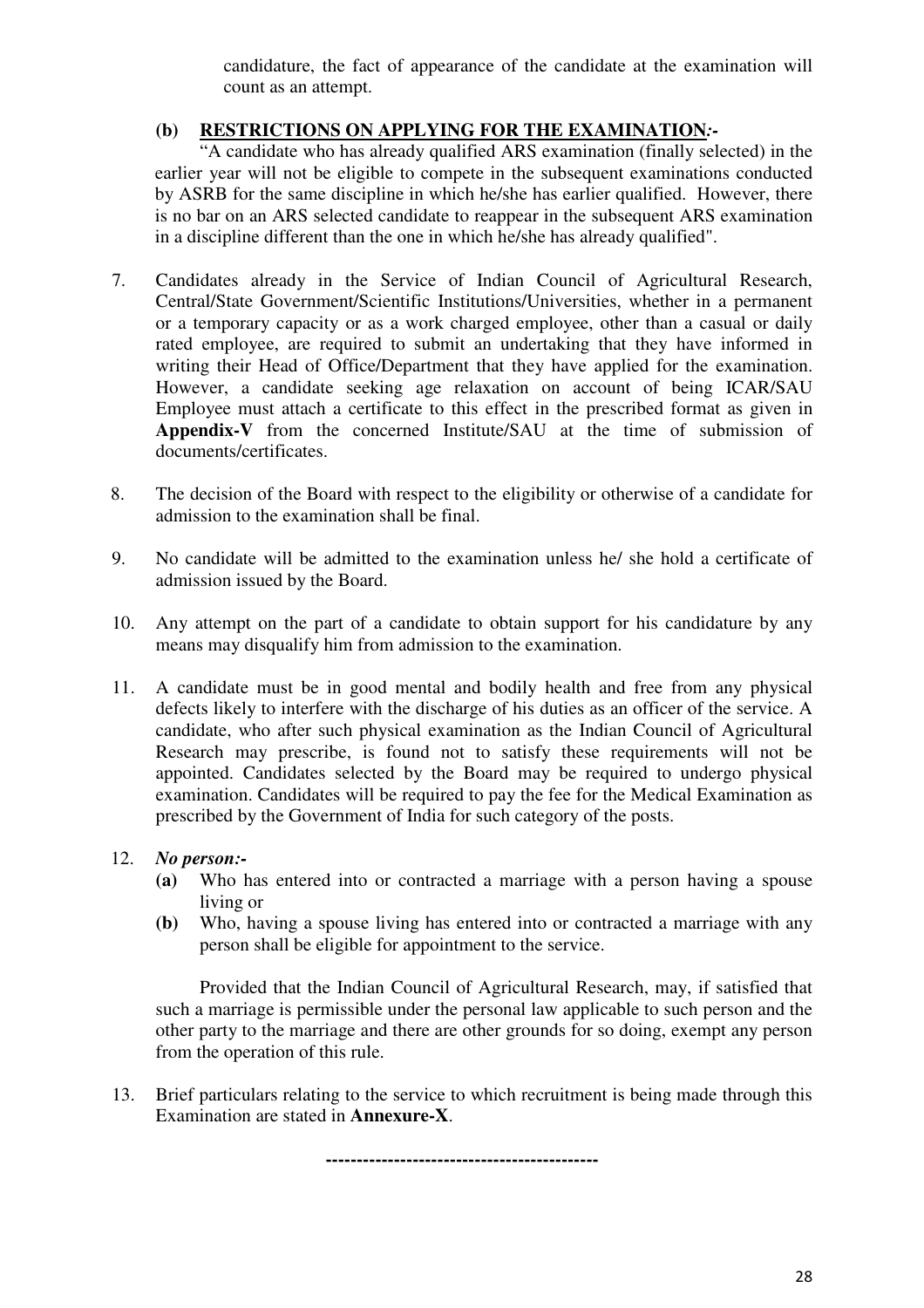#### **PLAN OF EXAMINATION FOR ARS**

**Two separate competitive examinations (Computer Based Test + Written) followed by Viva-voce shall be conducted as per the following plan of examination:-** 

|     | <b>Examination</b>                      | <b>Max. Marks</b> | <b>Duration</b> |
|-----|-----------------------------------------|-------------------|-----------------|
| (a) | ARS-2021 (Preliminary) (Objective Type) | 150               | 2 hours         |
| (h) | ARS-2021 (Mains) (Descriptive Type)     | 240               | 3 hours         |
| (c) | Viva-voce                               | 60                |                 |

#### 2. (a) **ARS-2021 ( Preliminary) Examination Paper:-**

ARS-2021 (Preliminary) Examination shall have one paper of 150 marks with all multiple choice objective questions to be attempted in 2 hours (Two hours), from the respective professional subject(s) for which candidate has opted. The Examination will be conducted in Online format at the designated Centres. The questions in the Examination will be available in bilingual form i.e. Hindi and English medium. The answers are to be indicated on the Computer itself during the Examination.

**1/3 marks will be deducted for each wrong answer in ARS-2021 (Preliminary) Examination (Objective Type). There will be no rounding off of fractions of marks. This is a qualifying examination and marks scored will not be counted for final selection**  (except in tie-break cases, if required)**.** 

The candidates who obtain following minimum qualifying marks in the Preliminary Examination will be allowed to appear in the ARS (Mains) Examination in the ratio of 1:15 (category-wise) for each post. However, the Board reserves the right to fix/ revise the qualifying marks and ratio in any or all Disciplines at its discretion.

| <b>Category of candidate</b> | Minimum qualifying marks |
|------------------------------|--------------------------|
| Un-reserved $(UR)/EWS$       | 67.5(45%)                |
| OBC.                         | $60.0(40\%)$             |
| SC/ST/ PwBD                  | 52.5 $(35%)$             |

**Minimum marks required for qualifying ARS-2021 (Preliminary) Examination:** 

**Since the ARS-2021 (Preliminary) Examination will be conducted Online (and the number of computers being limited at our Centres), there may be disciplines for which Multiple Sets of Question Papers could be used. In such cases, the Board at its discretion may adopt EquiPercentile Normalisation Procedure for deciding number of qualified candidates for such Disciplines.** 

Candidates must mark the answers/papers in their own hand. Under no circumstances, they will be allowed the help of a scribe to mark the answers for them. Only the Orthopedically Handicapped (OH) candidates with both arms affected may the allowed the help of a Scribe, only with the prior permission of the Board. Provision of a scribe will be made by ASRB on prior request made by such candidates ten (10) days before the Examination on netarssto@asrb.org.in. An additional time of 20 (twenty) minutes per hour will be allowed to such candidates.

#### (b) **ARS-2021 (Mains) Examination Paper:-**

ARS-2021 (Mains) Examination Paper will have only one paper of 240 marks in the respective disciplines, to be attempted in 3 hours duration. The paper shall be divided in three parts A, B and C. Part 'A' will consist of 40 (forty) questions of 2 (two) marks each. In this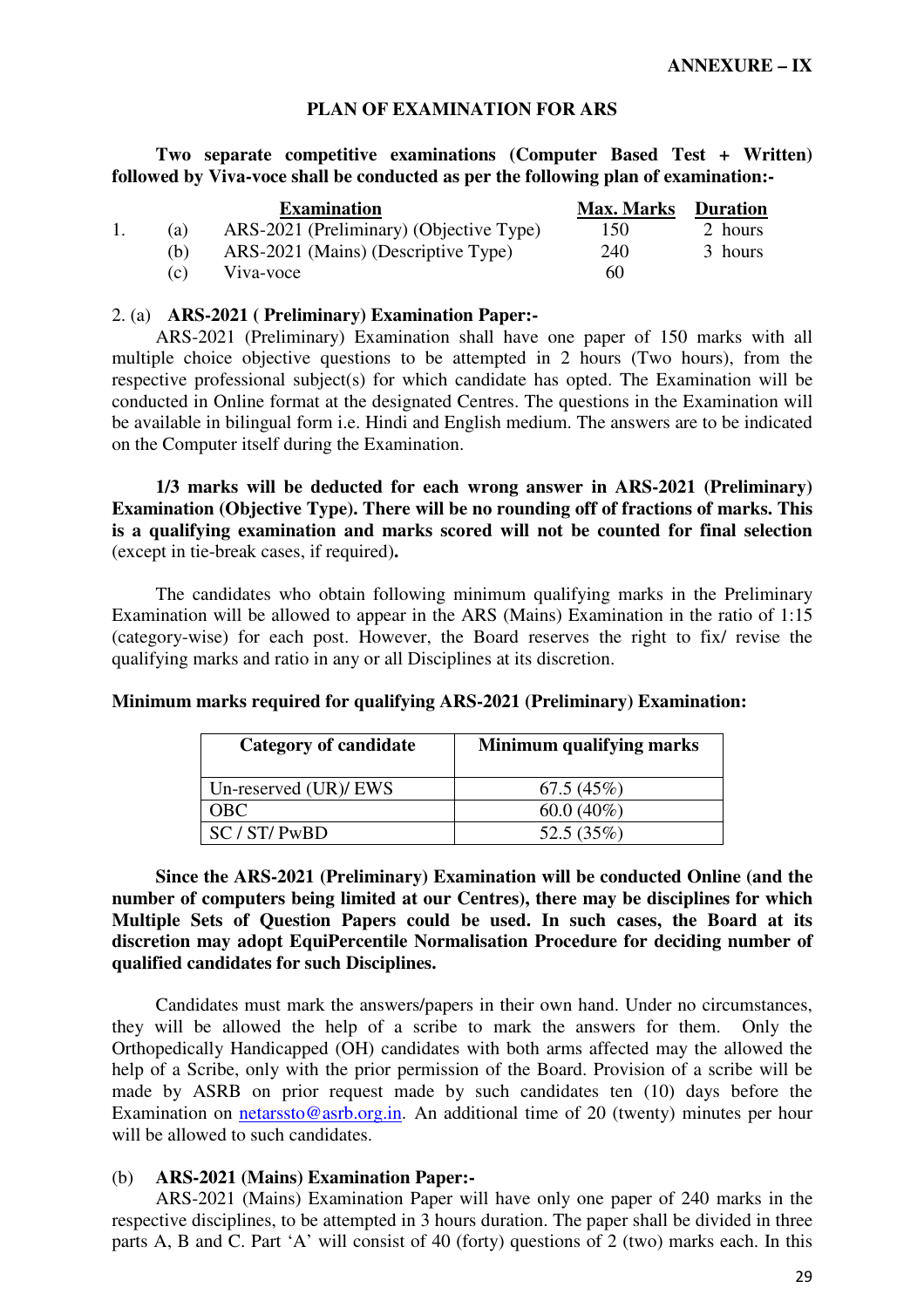part, answers required will be of very short, not exceeding 10 (Ten) words at the most. Part 'B' will have 20 (twenty) questions of 5 (five) marks each requiring one or two paragraphs and/or graphic explanation. Part 'C' will have 6 (six) essay type or descriptive type questions. Each question will carry 10 (ten) marks and may have two or more parts. Answers are required to be written in the space provided below the question. In no case extra sheets will be provided. All questions in parts 'A' 'B' and 'C' will be compulsory.

The candidates who obtain such minimum qualifying marks in the Mains Examination as may be decided by the Board in its discretion, shall be called for viva-voce in the ratio of 1:5 (category-wise) for each post. However, the Board reserves the right to revise this ratio at its discretion.

### (c) **ARS-2021 - Viva-voce :-**

The candidates will be interviewed by a Board of competent and unbiased experts in the respective disciplines, who will have before them a record of his/her career. The object of the viva-voce is to assess his/her suitability for the Service for which he/she has competed. The viva-voce is intended to supplement the written examination for testing the general and specialized knowledge and abilities of the candidate. The candidate will be expected to have taken an intelligent interest not only in his/her own state or country, but also in modern current of thought and in new discoveries, which should rouse the curiosity of well-educated youth.

The technique of the viva-voce is not that of strict cross-examination, but of a natural, though directed and purposive conversation intended to reveal the candidate's mental qualities and his/her grasp of problems. The Board will pay special attention to assessing the intellectual curiosity, critical powers of assimilation, balance of judgment and alertness of mind, the ability for social cohesion, integrity of character, initiative and capacity for leadership and scientific research.

**NOTE:-** Syllabus for ARS-2021 (Preliminary) Examination and ARS-2021 (Mains) Examination is available on ASRB's website www.asrb.org.in

## 3. **Examination Procedure**:-

- (i) Reserved category candidates who qualify after availing relaxed standard, extended no. of attempts or age relaxation shall render themselves ineligible for UR posts. They will be eligible only for the posts which are reserved for respective category in a particular discipline.
- (ii) After the Viva-Voce the candidates will be arranged by the Board in the order of merit in each category (professional subject-wise) as prepared on the basis of the aggregate marks finally awarded to each candidate. Candidates who obtain such minimum aggregate marks in the written papers and Viva-Voce as may be fixed by the Board in its discretion shall be recommended for appointment to ARS in accordance with the number of vacancies intimated by the Council under each discipline. Based on the merit, the candidates belonging to reserved categories i.e. SC/ST/OBC/PwBD (Orthopedically Handicapped (OH)/ Hearing Impaired (HI)) are also eligible to be considered against the unreserved vacancies, if no relaxation in age, no. of attempts or qualifying marks, either in ARS-2021 (Preliminary) or in ARS-2021 (Mains) Examination or in both has been availed by such reserve category candidates. If any concession in age, no. of attempts or relaxation in qualifying marks is availed, such candidates will be eligible for consideration only against vacancies reserved for them in the respective discipline.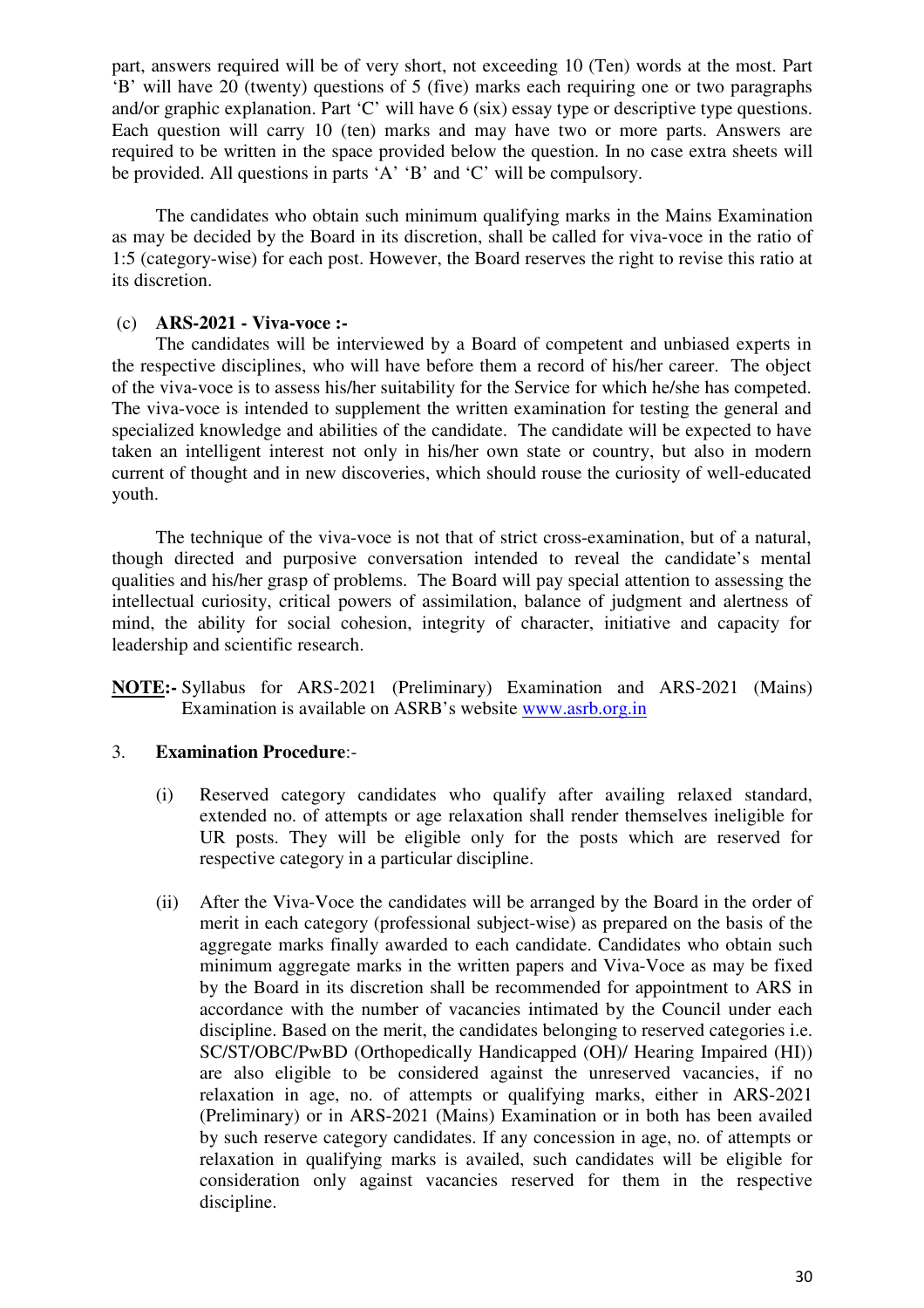- (iii) **Rules for Tie-Breaker**:- Wherever two or more candidates have secured equal aggregate marks (marks in written ARS-2021 - Mains Examination + Viva-voce) the merit of the candidates shall be determined by applying the following Tie-Breaker Rules:
	- (a) Candidate securing more marks in the written ARS-2021 (Mains) Examination will be ranked higher.
	- (b) In case where the marks mentioned at (a) above are equal, candidate securing more marks in the ARS-2021 (Preliminary) Examination will be ranked higher.
	- (c) In case where the marks mentioned at (b) above are equal, the candidate senior in age will be ranked higher.
- (iv) Candidates belonging to the Scheduled Castes (SC) or the Scheduled Tribes (ST) may be recommended by the Board by a relaxed standard to make up the deficiency in the reserved quota subject to the relevant instructions on the subject and also subject to the fitness of these candidates for appointment to the Agricultural Research Service, irrespective of their ranks in the order of merit at the examination.
- (v) There is no provision for maintaining the select panel and therefore, the vacancies against which the recommended candidates do not join will not be filled-up. The backlog vacancies will be filled up through the next examination.
- (vi) There is no provision of re-evaluation of the answer script and therefore, no request for re-evaluation of the answer script will be entertained. The Board will not enter into any correspondence in this regard.
- (vii) The form and manner of communication of the result of the examination to individual candidates shall be decided by the Board and the Board will not enter into correspondence with them regarding the result.
- (viii) Recommendation by the Board for appointment in the ARS will not be binding unless the Indian Council of Agricultural Research (ICAR) is satisfied after such enquiry as may be considered necessary that the candidate is suitable in all respects for appointment to the Service.

#### **4. GENERAL INSTRUCTIONS for ARS-2021 (MAINS) EXAMINATION:**

- (a) Question paper for ARS-2021 (Mains) Examination can be answered either in English or Hindi. The Candidate has to indicate his/her medium of examination therefore in the Online Application Form itself. The answers/ scripts attempted in a medium other than the opted one will not be evaluated.
- (b) Candidates must mark the answers/papers in their own hand. Under no circumstances, they will be allowed the help of a scribe to write the answers for them. Only the Orthopedically Handicapped (OH) candidates with both arms affected may the allowed the help of a Scribe, with the prior permission of the Board. Provision of a scribe will be made by ASRB on prior request made by such candidates ten (10) days before the Examination on netarssto@asrb.org.in. An additional time of 20 (twenty) minutes per hour will be allowed to such candidates.
- (c) If a candidate's handwriting is not easily legible, a deduction will be made on this account from the total marks otherwise accruing to him.
- (d) Marks will not be allotted for mere superficial knowledge.
- (e) Credit will be given for orderly, effective and exact expression combined with due economy of words in all subjects of the examination.
- (f) Standard of both the papers ARS-2021 (Preliminary) Examination and ARS-2021 (Mains) Examination will be that of Master's Degree of an Indian University.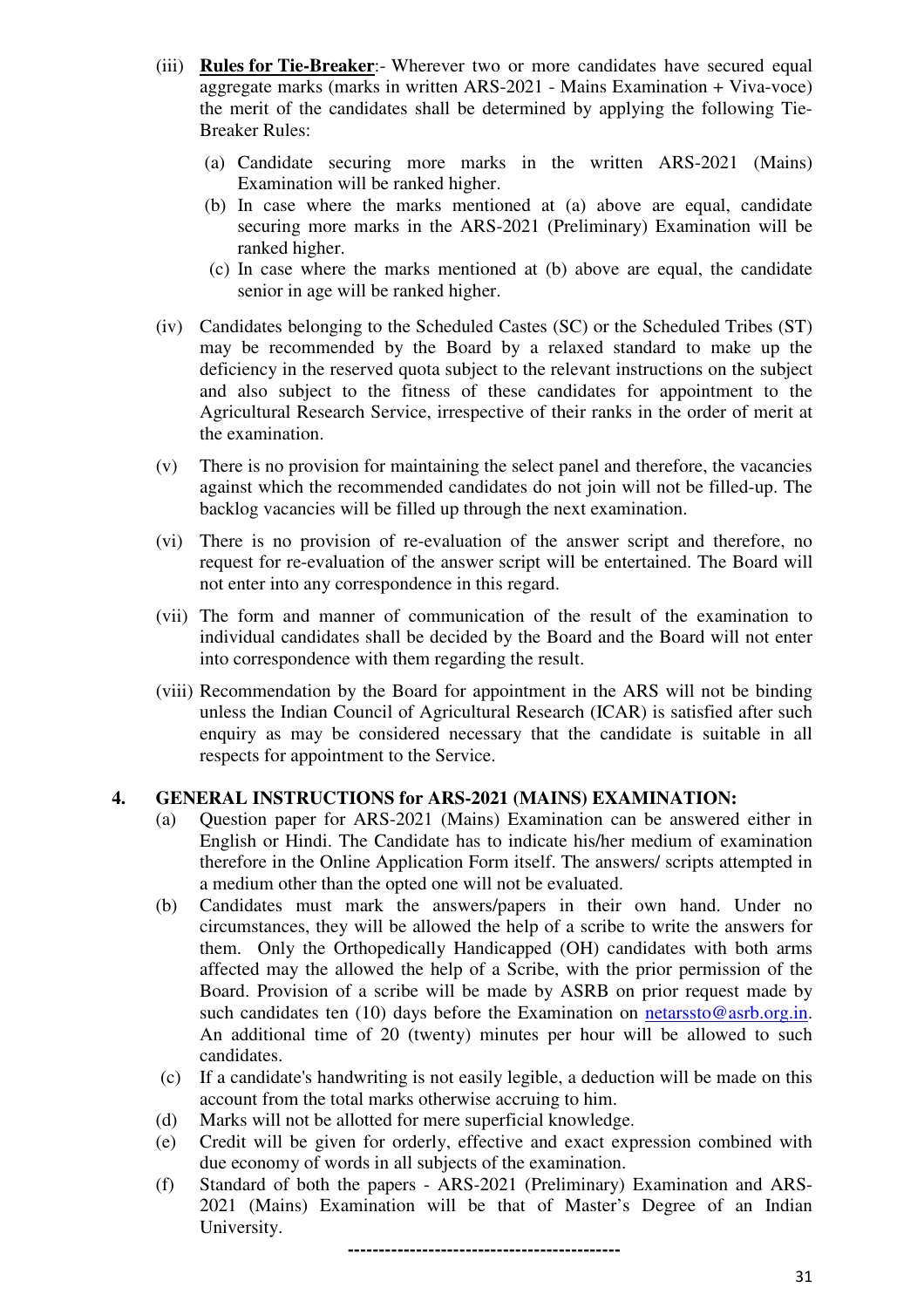## **Brief particulars relating to the Agricultural Research Service (ARS):-**

- 1. Candidates selected for appointment to the Service will be appointed as Scientists in the Service on probation for a period of two years which may be extended, if necessary.
- 2. Candidates selected on the basis of the competitive examination shall be required to undergo an intensive course of study and training for a specified period.
- 3. On successful completion of the prescribed training, a candidate will be posted anywhere in India according to the Research priorities of the Council. He will be liable to serve at the initial place of posting at least for a period of five years for category A Stations and 3 years for category B Stations before seeking transfer on whatsoever ground from that place / station.
- 4. Every trainee shall be required to execute a bond to serve the Council (ICAR) for a minimum period of 4 years from the date of appointment, including the period of training. Failure to serve the ICAR for the stipulated period will render the candidate liable to refund to the Council a sum of  $\bar{\tau}$  1,25,000/- (Rupees one lakh twenty five thousand only)
- 5. Any trainee found to be guilty of unbecoming conduct will be liable to be discharged even before completion of the period of training. Such a trainee will be liable to refund full amount of the emoluments paid to him / her during training period.
- 6. If in the opinion of the ICAR, the work or conduct of the officer on probation is unsatisfactory or shows that he is unlikely to become efficient, the ICAR may discharge him forthwith. On completion of the period of probation or any extension, if it is found that a candidate is not fit for permanent appointment, he / she may be discharged.
- 7. Conditions of service, leave, pension, etc. for the members of service shall be as determined by the Council.
- 8. A Scientist is liable to serve anywhere in India or abroad.
- 9. In ARS, the scientist will be placed in the same discipline in which he/she has qualified the ARS Preliminary examination and no request for change of discipline will be entertained.
- 10. The candidates selected for appointment to the posts in Veterinary Sciences disciplines will be entitled to Non Practicing Allowance, as admissible under the rule of Indian Council of Agricultural Research and subject to fulfilment of the conditions of entitlement as prescribed by the Council. The grant of NPA to ICAR Scientists is subject to the approval of Ministry of Finance.

**--------------------------------------------**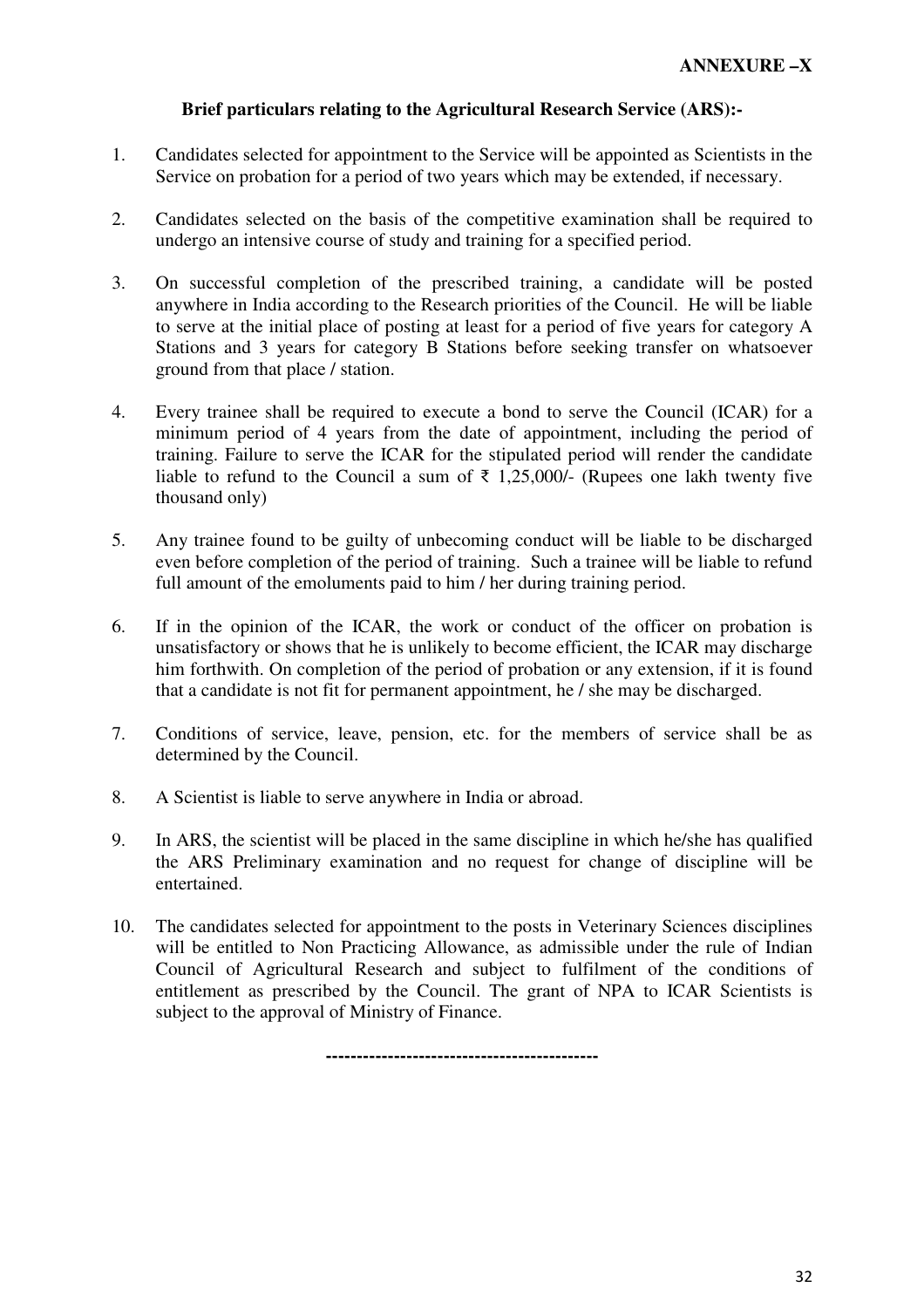## **SECTION (C) SENIOR TECHNICAL OFFICER (STO) (T-6)**

 STO (T-6) Examination is a direct recruitment examination for the post of Senior Technical Officer (STO) (T-6) at ICAR Hqrs and its Research Institutes. All those candidates desirous of appearing for this examination for recruitment to the post of STO (T-6) are required to take the online (CBT) STO (T-6) Examination and the Interview. Candidates declared successful in the online examination and interview will be recommended for appointment as Senior Technical Officer (STO) (T-6) of Indian Council of Agricultural Research (ICAR) in the Pay Band – 3 of  $\bar{\tau}$  15,600 – 39,100 with GP of  $\bar{\tau}$  5400/- (revised Pay Level 10 - ₹ 56,100 – 1,77,500 of the 7<sup>th</sup> CPC), based on the Institute of their choice opted while filling the online application.

 Only those candidates, who qualify the online (CBT) examination for STO (T-6) as per prescribed standards, will be shortlisted for Interview in the ratio of 1:5 i.e. 5 candidates for one post, in order of merit.

#### **2. VACANCIES FOR STO (T-6)**

 The number of vacancies for the posts of Senior Technical Officer (STO) (T-6) are given in **Annexure -XI.**

 Preference of Institutes may be indicated in the online application form. The preference, once submitted, shall not be changed under any circumstances.

#### **3. RULES OF EXAMINATION**

 The Rules of STO (T-6) Examination are given in **Annexure - XII**. Candidate must read the Rules of examination carefully before filling up the Online Application form.

#### **4. PRESCRIBED EDUCATIONAL QUALIFICATIONS**

 Candidate must hold a Master's Degree or equivalent in the concerned discipline with specialization as defined in **Annexure -VI and XI,** completed on or before **19.09.2021**. For details, please refer to Rules of the Examination given in **Annexure -XII**.

#### **5. AGE LMIT:-**

A candidate seeking admission to the **STO (T-6) Examination** must have attained the age of **21 years** but not have attained the **age of 35 years** as on **25.04.2021.** Age relaxation is admissible to the various categories as per Rules of the Examination as given in **Annexure – XII**.

#### **6. PLAN OF EXAMINATION:-**

The Detailed Plan of Examination is given in **Annexure - XIII.** 

#### **7. SYLLABUS:**

Syllabus for STO (T-6) is common with that of NET/ ARS Disciplines, which is available on the Syllabus Link on ASRB's website: http://www.asrb.org.in.

ASRB's website: http://www.asrb.org.in  $\rightarrow$  NET/ARS Notifications / Other Instructions  $\rightarrow$  Syllabus for various disciplines (http://asrb.org.in/9-syllabus/27-syllabus).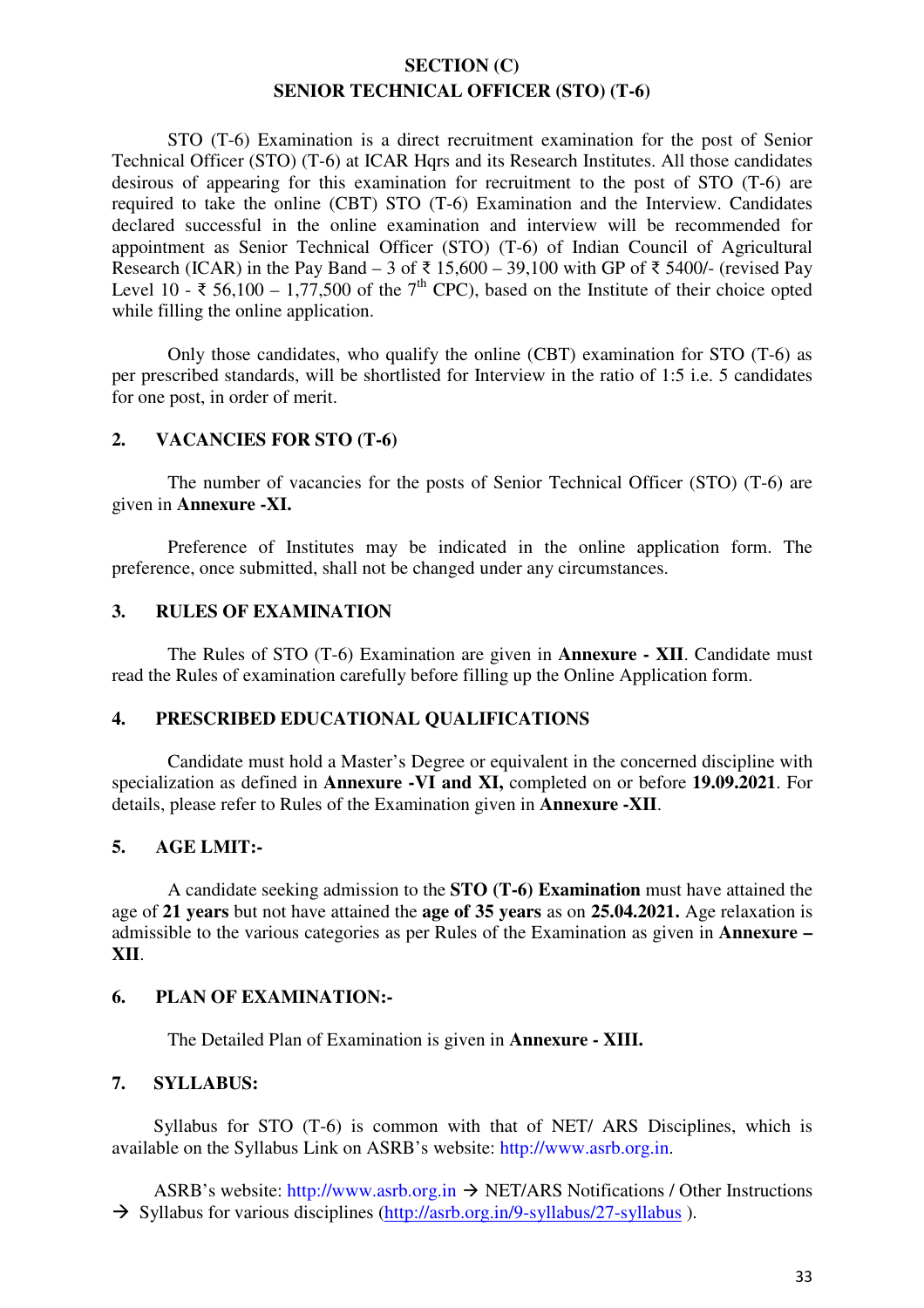#### **Vacancy detail for STO (T-6) along with the Institute and corresponding NET Discipline (Qualification as per Annexure-VI)**

| S.<br>No.        | <b>Institute and</b><br><b>Location</b> | <b>Functional</b><br>Group | <b>Vacancy</b> | <b>NET Discipline</b>                     |
|------------------|-----------------------------------------|----------------------------|----------------|-------------------------------------------|
| 1.               | NAARM,                                  | Field/Farm                 | $1$ (UR)       | Agronomy (Code No. 43)                    |
|                  | Hyderabad                               | Technician                 |                |                                           |
| 2.               | IASRI,                                  | Laboratory                 | $1$ (UR)       | Computer Applications & IT (Code No. 52)  |
|                  | New Delhi                               | Technician                 |                |                                           |
| 3.               | CIAE, Bhopal                            | Field/Farm                 | $1$ (UR)       | Computer Applications & IT (Code No. 52)  |
|                  |                                         | Technician                 |                |                                           |
| 4.               | CIAE, Bhopal                            | Workshop                   | 1 (OBC)        | Farm Machinery and Power (Code No. 51)    |
|                  |                                         | Technician                 |                |                                           |
| $\overline{5}$ . | DPR, Hyderabad                          | Field/Farm                 | $1$ (UR)       | Veterinary Pathology (Code No. 30)        |
|                  |                                         | Technician                 |                |                                           |
| 6.               | NRC Yak,                                | Field/Farm                 | $1$ (UR)       | Livestock Production Management (Code No. |
|                  | Dirang                                  | Technician                 |                | 25)                                       |
| 7.               | NRC Yak,                                | Field/Farm                 | $1$ (UR)       | Agronomy (Code No. 43)                    |
|                  | Dirang                                  | Technician                 |                |                                           |
| 8.               | <b>CIRB</b> Sub                         | Field/Farm                 | 1 (OBC)        | Animal Reproduction & Gynaecology (Code   |
|                  | Campus, Nabha                           | Technician                 |                | No. 20)                                   |
| 9.               | CIRB, Hisar                             | Field/Farm                 | $1$ (UR)       | Animal Reproduction & Gynaecology (Code   |
|                  |                                         | Technician                 |                | No. 20)                                   |
| 10.              | CIRB, Hisar                             | Field/Farm                 | $1$ (UR)       | Veterinary Medicine (Code No. 27)         |
|                  |                                         | Technician                 | (EWS)          |                                           |
| 11.              | <b>CIRB Sub</b>                         | Field/Farm                 | 1 (OBC)        | Agronomy (Code No. 43)                    |
|                  | Campus, Nabha                           | Technician                 |                |                                           |
| 12.              | <b>CIRB</b> Sub                         | Field/Farm                 | $1$ (UR)       | Veterinary Medicine (Code No. 27)         |
|                  | Campus, Nabha                           | Technician                 |                |                                           |
| 13.              | <b>IVRI</b> , Izatnagar                 | Laboratory                 | $1$ (UR)       | Animal Biochemistry (Code No. 15)         |
|                  |                                         | Technician                 |                |                                           |
| 14.              | <b>IVRI</b> , Izatnagar                 | Field/Farm                 | $1$ (UR)       | Farm Machinery and Power (Code No. 51)    |
|                  |                                         | Technician                 |                |                                           |
| 15.              | <b>IVRI</b> , Izatnagar                 | Field/Farm                 | $2$ (UR)       | Agronomy (Code No. 43)                    |
|                  |                                         | Technician                 |                |                                           |
| 16.              | <b>IVRI</b> , Izatnagar                 | Laboratory                 | 1 (OBC)        | Veterinary Microbiology (Code No. 28)     |
|                  |                                         | Technician                 |                |                                           |
| 17.              | <b>IVRI, Izatnagar</b>                  | Laboratory                 | 1(SC)          | Animal Biotechnology (Code No. 16)        |
|                  |                                         | Technician                 |                |                                           |
| 18.              | NRC Camel                               | Field/Farm                 | $1$ (UR)       | Agronomy (Code No. 43)                    |
|                  | <b>Bikaner</b>                          | Technician                 |                |                                           |
| 19.              | NRC Camel                               | Field/Farm                 | $1$ (UR)       | Veterinary Medicine (Code No. 27)         |
|                  | <b>Bikaner</b>                          | Technician                 |                |                                           |
| 20.              | NRC Mithun                              | Field/Farm                 | 1(SC)          | Livestock Production Management (Code No. |
|                  | Porba Centre                            | Technician                 |                | 25)                                       |
| 21.              | <b>NDRI</b> Karnal                      | Field/Farm                 | $1$ (UR)       | Veterinary Medicine (Code No. 27)         |
|                  |                                         | Technician                 |                |                                           |
| 22.              | <b>NDRI</b> Regional                    | Laboratory                 | $1$ (UR)       | Dairy Chemistry (Code No. 21)             |
|                  | Centre Bengaluru                        | Technician                 |                |                                           |
| 23.              | <b>NDRI</b> Regional                    | Laboratory                 | 1(ST)          | Animal Biochemistry (Code No. 15)         |
|                  | Centre Bengaluru                        | Technician                 |                |                                           |
| 24.              | <b>NDRI</b> Karnal                      | Field/Farm                 | 1 (OBC)        | Dairy Technology (Code No. 23)            |
|                  |                                         | Technician                 |                |                                           |
| 25.              | <b>NDRI</b> Karnal                      | Laboratory                 | $1$ (OBC) $&$  | Computer Applications & IT (Code No. 52)  |
|                  |                                         | Technician                 | (Locomotor     |                                           |
|                  |                                         |                            | Disability)    |                                           |
| 26.              | <b>NDRI</b> Karnal                      | Field/Farm                 | 1(OBC)         | Animal Reproduction & Gynaecology (Code   |
|                  |                                         | Technician                 |                | No. 20)                                   |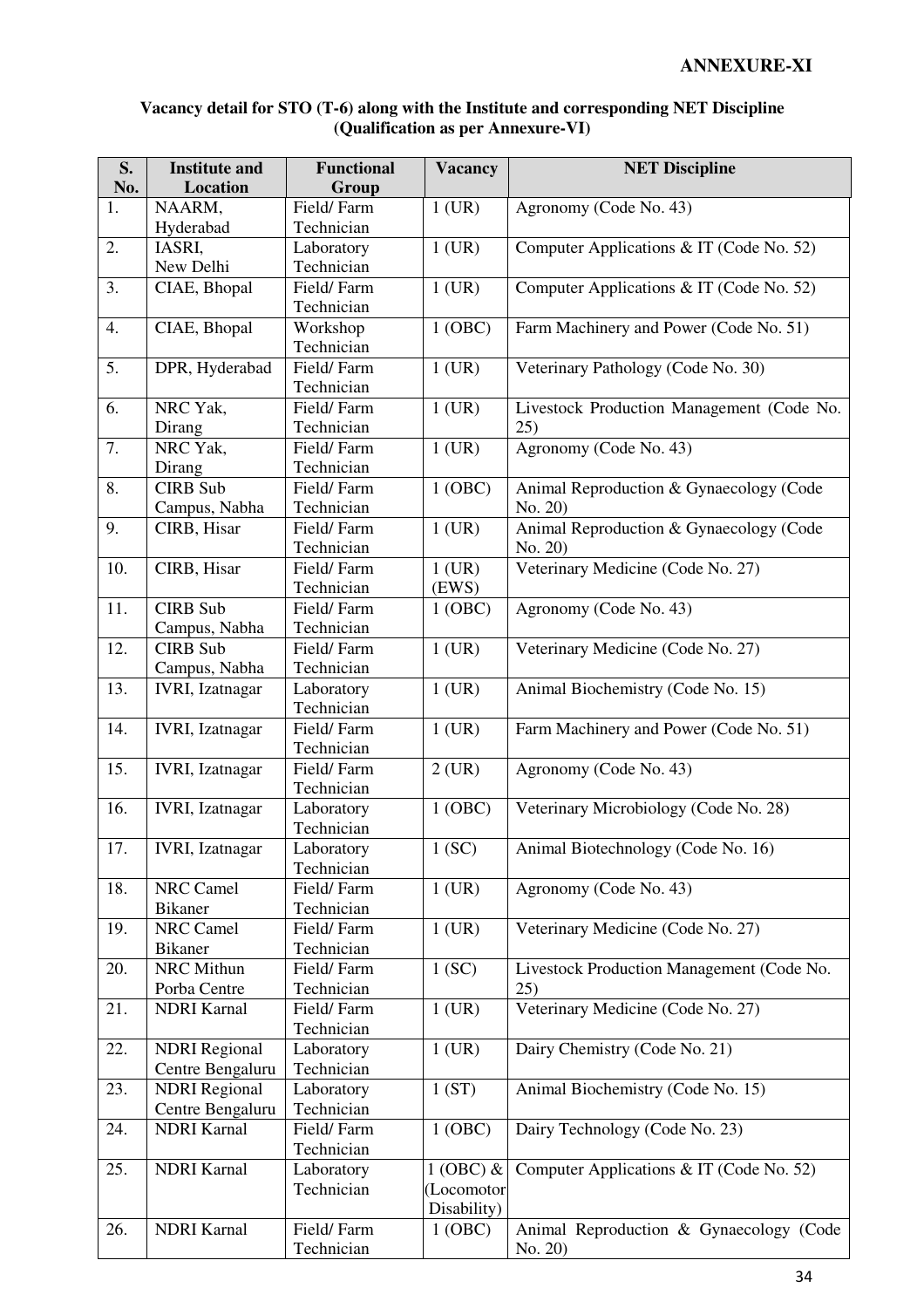| 27. | <b>NDRI</b> Karnal                                                   | Field/Farm<br>Technician               | $1$ (UR)<br>(EWS)   | Veterinary Medicine (Code No. 27)                                 |
|-----|----------------------------------------------------------------------|----------------------------------------|---------------------|-------------------------------------------------------------------|
| 28. | <b>NDRI</b> Karnal                                                   | Field/Farm<br>Technician               | $1$ (UR)<br>(EWS)   | Agronomy (Code No. 43)                                            |
| 29. | <b>CSWRI</b> Arid<br>Region Campus,<br><b>Bikaner</b>                | Field/Farm<br>Technician               | $1$ (UR)            | Veterinary Medicine (Code No. 27)                                 |
| 30. | <b>CIRG</b><br>Makhdoom                                              | Field/Farm<br>Technician               | $1$ (UR)            | Veterinary Medicine (Code No. 27)                                 |
| 31. | <b>IGFRI Jhansi</b>                                                  | Field/Farm<br>Technician               | 1 (OBC)             | Genetics & Plant Breeding (Code No. 5)                            |
| 32. | <b>IGFRI</b> Jhansi                                                  | Field/Farm<br>Technician               | $1$ (UR)            | Veterinary Medicine (Code No. 27)                                 |
| 33. | <b>IISS Mau</b>                                                      | Laboratory<br>Technician               | $1$ (UR)            | Seed Science & Technology (Code No. 10)                           |
| 34. | <b>SBI</b> Coimbatore                                                | Field/Farm<br>Technician               | 1 (OBC)             | Genetics & Plant Breeding (Code No. 5)                            |
| 35. | <b>IARI</b> Regional<br><b>Station</b><br>Samastipur,<br>Pusa, Bihar | Field/Farm<br>Technician               | 1 (OBC)             | Plant Pathology (Code No. 8)                                      |
| 36. | <b>IARI New Delhi</b>                                                | Laboratory<br>Technician               | $1$ (UR)<br>(EWS)   | Bioinformatics (Code No. 54)                                      |
| 37. | <b>NBAIM Mau</b>                                                     | Laboratory<br>Technician               | $1$ (UR)            | Agricultural Microbiology (Code No. 3)                            |
| 38. | <b>CIFT</b> Regional<br>Centre,<br>Visakhapatnam                     | Laboratory<br>Technician               | 1 (OBC)             | Fish Processing Technology (Code No. 36)                          |
| 39. | CPRI Shimla                                                          | Laboratory<br>Technician               | $1$ (UR)            | Computer Applications & IT (Code No. 52)                          |
| 40. | <b>CPRI</b> Regional<br><b>Station</b><br>Modipuram                  | Field/Farm<br>Technician               | 1(SC)               | Vegetable Science (Code No. 14)                                   |
| 41. | <b>CITH Regional</b>                                                 | Field/Farm                             | 1 (OBC)             | Fruit Science (Code No. 12)                                       |
|     | Station, West<br>Kameng, Dirang,<br>(Arunachal<br>Pradesh)           | Technician                             |                     |                                                                   |
| 42. | <b>IISR Kozhikode</b>                                                | Field/Farm<br>Technician               | $1$ (UR)            | Spices, Plantation & Medicinal & Aromatic<br>Plants (Code No. 13) |
| 43. | NRC on Litchi                                                        | Field/Farm<br>Technician               | $1$ (UR)            | Fruit Science (Code No. 12)                                       |
| 44. | Muzaffarpur<br><b>IIHR</b> Bengaluru                                 | Field/Farm<br>Technician               | $1$ (UR)            | Floriculture & Landscaping (Code No. 11)                          |
| 45. | <b>IIHR</b> Bengaluru                                                | Field/Farm                             | $\overline{1}$ (SC) | Fruit Science (Code No. 12)                                       |
| 46. | <b>IISWC</b> Regional                                                | Technician<br>Field/Farm               | $1$ (UR)            | Fruit Science (Code No. 12)                                       |
| 47. | <b>Station Kota</b><br><b>IISWC</b> Dehradun                         | Technician<br>Field/Farm               | 1 (OBC)             | Agronomy (Code No. 43)                                            |
| 48. | <b>IISWC</b> Dehradun                                                | Technician<br>Field/Farm               | $1$ (UR)            | Soil Sciences (Code No. 45)                                       |
| 49. | <b>IIFSR</b> Modipuram                                               | Technician<br>Field/Farm               | $1$ (UR)            | Agronomy (Code No. 43)                                            |
| 50. | <b>IIFSR</b> Modipuram                                               | Technician<br>Laboratory               | 1(OBC)              | Computer Applications & IT (Code No. 52)                          |
| 51. | <b>CSSRI Karnal</b>                                                  | Technician<br>Field/Farm<br>Technician | $1$ (UR)            | Agronomy (Code No. 43)                                            |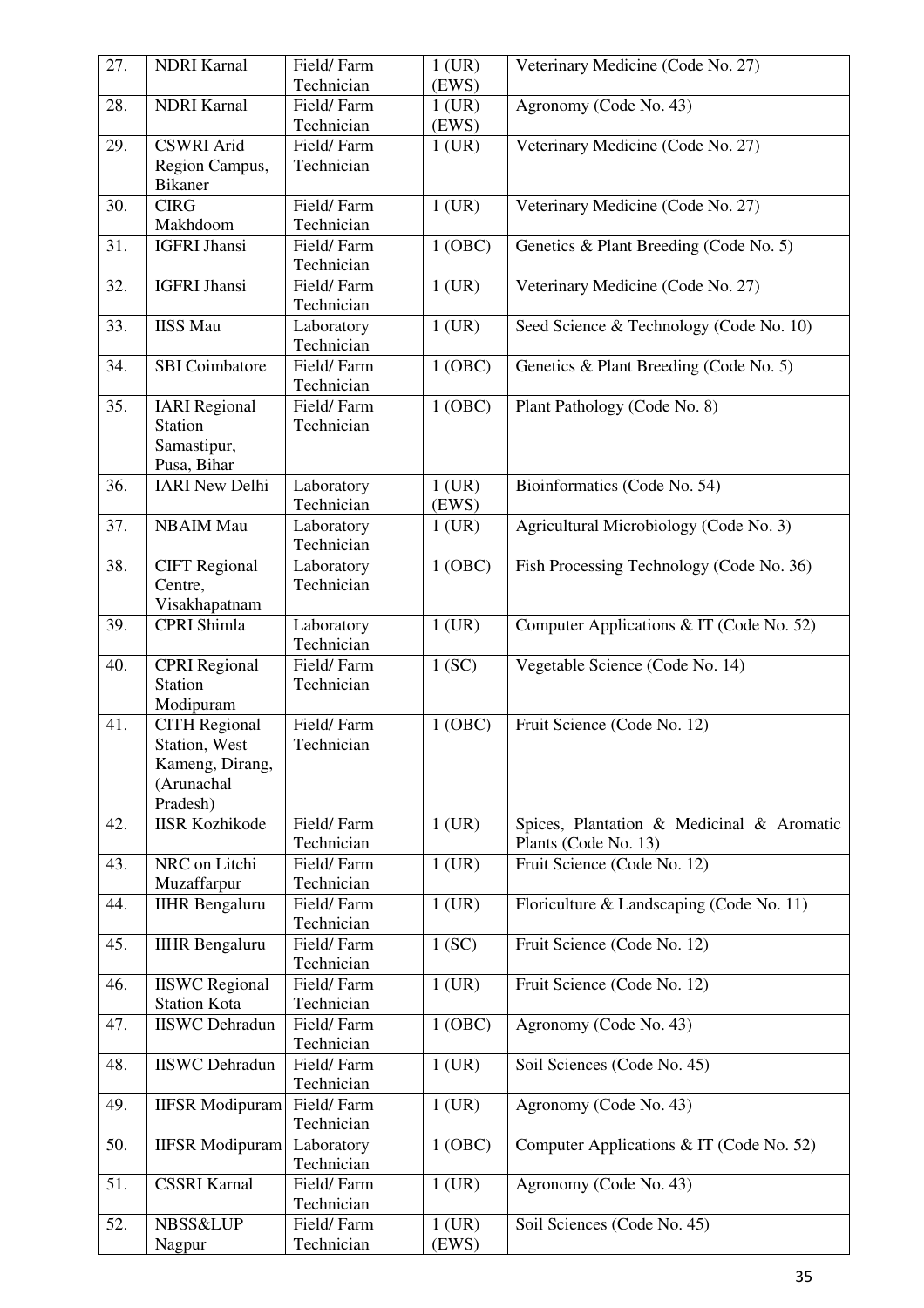| 53. | <b>NBSS&amp;LUP</b><br>Nagpur                                                                     | Field/Farm<br>Technician | $1$ (UR) | Soil Sciences (Code No. 45)                        |
|-----|---------------------------------------------------------------------------------------------------|--------------------------|----------|----------------------------------------------------|
| 54. | <b>NBSS&amp;LUP</b><br><b>Regional Centre</b><br>Bengaluru                                        | Field/Farm<br>Technician | $1$ (UR) | Soil Sciences (Code No. 45)                        |
| 55. | <b>NBSS&amp;LUP</b><br>Nagpur                                                                     | Field/Farm<br>Technician | 1 (OBC)  | Soil Sciences (Code No. 45)                        |
| 56. | <b>NBSS&amp;LUP</b><br><b>Regional Centre</b><br>New Delhi                                        | Field/Farm<br>Technician | 1(SC)    | Soil Sciences (Code No. 45)                        |
| 57. | <b>NBSS&amp;LUP</b><br>Nagpur                                                                     | Field/Farm<br>Technician | $1$ (UR) | Soil Sciences (Code No. 45)                        |
| 58. | <b>CAZRI</b> Jodhpur                                                                              | Field/Farm<br>Technician | $1$ (UR) | Agronomy (Code No. 43)                             |
| 59. | CAZRI Jodhpur                                                                                     | Field/Farm<br>Technician | $1$ (UR) | Fruit Science (Code No. 12)                        |
| 60. | <b>CAZRI</b> Regional<br>Centre Bikaner                                                           | Field/Farm<br>Technician | 1 (OBC)  | Agronomy (Code No. 43)                             |
| 61. | <b>ICAR Research</b><br>Complex for<br>NEH Region,<br>Regional Centre,<br>Kolasib,<br>Mizoram     | Field/Farm<br>Technician | 1(SC)    | Genetics & Plant Breeding (Code No. 5)             |
| 62. | <b>ICAR Research</b><br>Complex for<br>NEH Region,<br>Regional Centre,<br>Lembucherra,<br>Tripura | Field/Farm<br>Technician | $1$ (UR) | Animal Reproduction & Gynaecology (Code<br>No. 20) |
| 63. | <b>ICAR Research</b><br>Complex for<br>NEH Region,<br>Umiam                                       | Field/Farm<br>Technician | $1$ (UR) | Agronomy (Code No. 43)                             |
| 64. | <b>CAFRI Jhansi</b>                                                                               | Field/Farm<br>Technician | $1$ (UR) | Agroforestry (Code No. 42)                         |
|     | <b>Total</b>                                                                                      |                          | 65       |                                                    |

Note: Physically handicapped (PwBD) candidates can apply for all technical posts across all the functional groups.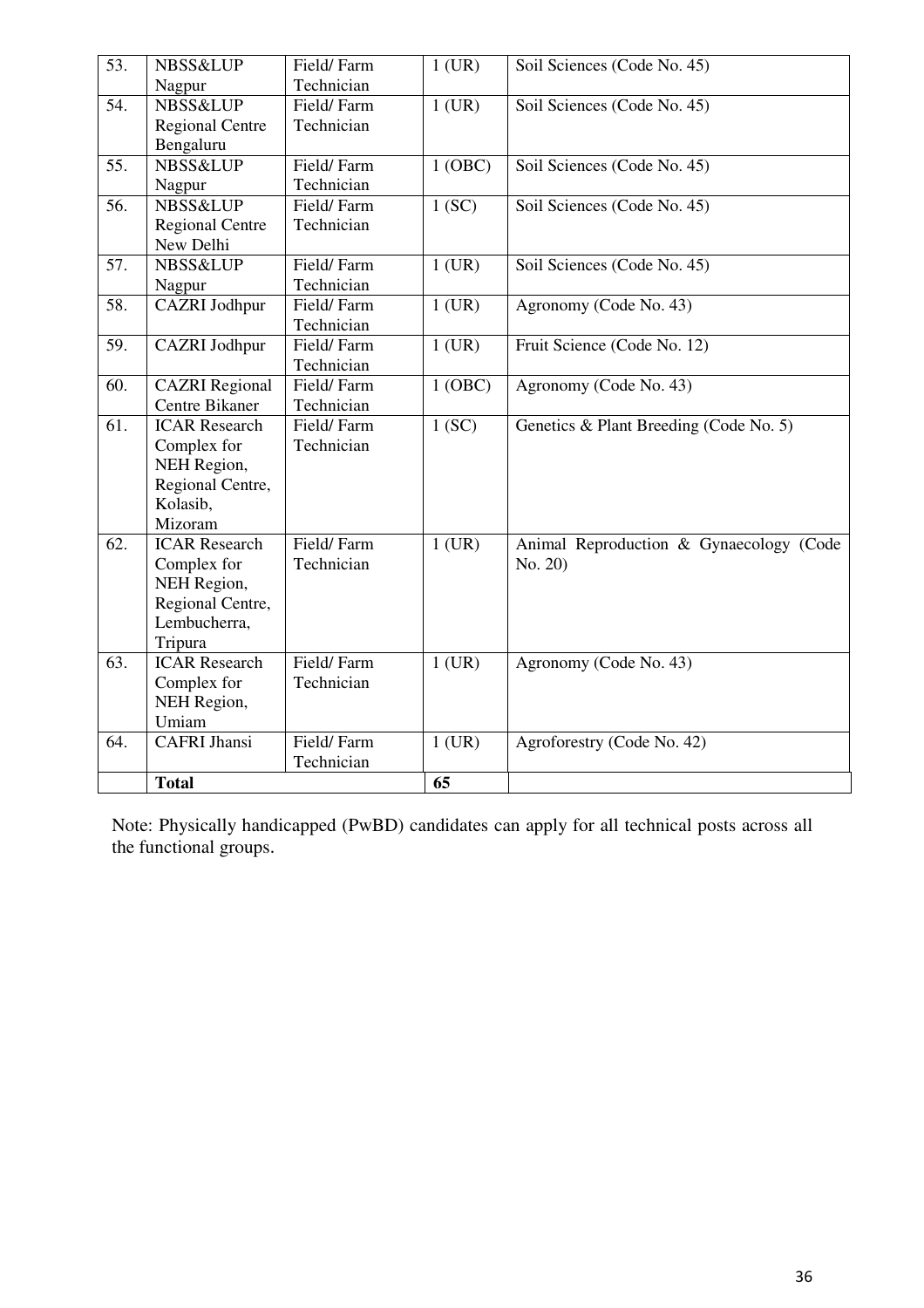### **RULES OF EXAMINATION FOR SENIOR TECHNICAL OFFICER (STO) (T-6)**

 The rules for the Senior Technical Officer (STO) (T-6) Examination to be held by the Agricultural Scientists Recruitment Board are published for general information.

### 1. **NATIONALITY**:

A candidate must be either:-

- (i) a citizen of India, or
- (ii) a citizen of Nepal, or
- (iii) a citizen of Bhutan, or
- (iv) a Tibetan refugee who came over to India before the  $1<sup>st</sup>$  January, 1962, with the intention of permanently settling in India, or
- (v) a person of Indian origin who has migrated from Pakistan, Burma, Sri Lanka and East African countries of Kenya, Uganda, the United Republic of Tanzania, Zambia, Malawi, Zaire, Ethiopia and Vietnam with the intention of permanently settling in India.

Provided that a candidate belonging to categories (ii), (iii), (iv) and (v) above shall be a person in whose favour a certificate of eligibility has been issued by the Government of India.

## 2. **AGE LIMITS:-**

 A candidate seeking admission to the STO (T-6) Examination must have attained the age of **21 years** but not have attained the **age of 35 years** as on **25.04.2021.** There will be no age-limit for the employees of ICAR.

#### *The upper age limit prescribed above will also be relaxable:-*

- (i) Upto a maximum of five years if a candidate belongs to SC or ST.
- (ii) Upto a maximum of 3 years in the case of candidates belonging to Other Backward Classes, who are eligible to avail of reservation applicable to such candidates, i.e. Non-creamy layer.
- (iii) For Persons with Benchmark Disabilities (PwBD) candidates, the upper age limit will be relaxable upto a maximum of 10 years. Candidates belonging to SC, ST and OBC who are also covered under the PwBD category will be eligible for grant of cumulative age relaxation under both of their respective categories.
- (iv) Up to a maximum of five years if a candidate had ordinarily been domiciled in the State of Jammu & Kashmir during the period from the  $1<sup>st</sup>$  January, 1980 to the 31<sup>st</sup> day of December, 1989.
- (vi) To other bonafide displaced persons/repatriates of Indian origin / Defence Services Personnel/Border Security Force Personnel etc. as per the existing instructions of the Government of India on the subject.

#### **Save as provided above, the age limits prescribed can in no case be relaxed.**

## 3. **EDUCATIONAL QUALIFICATIONS:-**

 Candidate must hold a Master's Degree or equivalent in the concerned discipline with specialization as defined in **Annexure-VI and XI,** completed on or before **19.09.2021** from any Indian University incorporated by an Act of Central or State Legislature in India or other educational institution established by an Act of Parliament or declared to be deemed University under Section 3 of the University Grants Commission Act, 1956 or he/she must have qualification from a foreign University recognized as equivalent eligibility qualification by the Government of India (GoI).

 In the case of ex-servicemen, the equivalence for their qualification will be decided in consultation with the Director-General of the Resettlement, Ministry of Defence.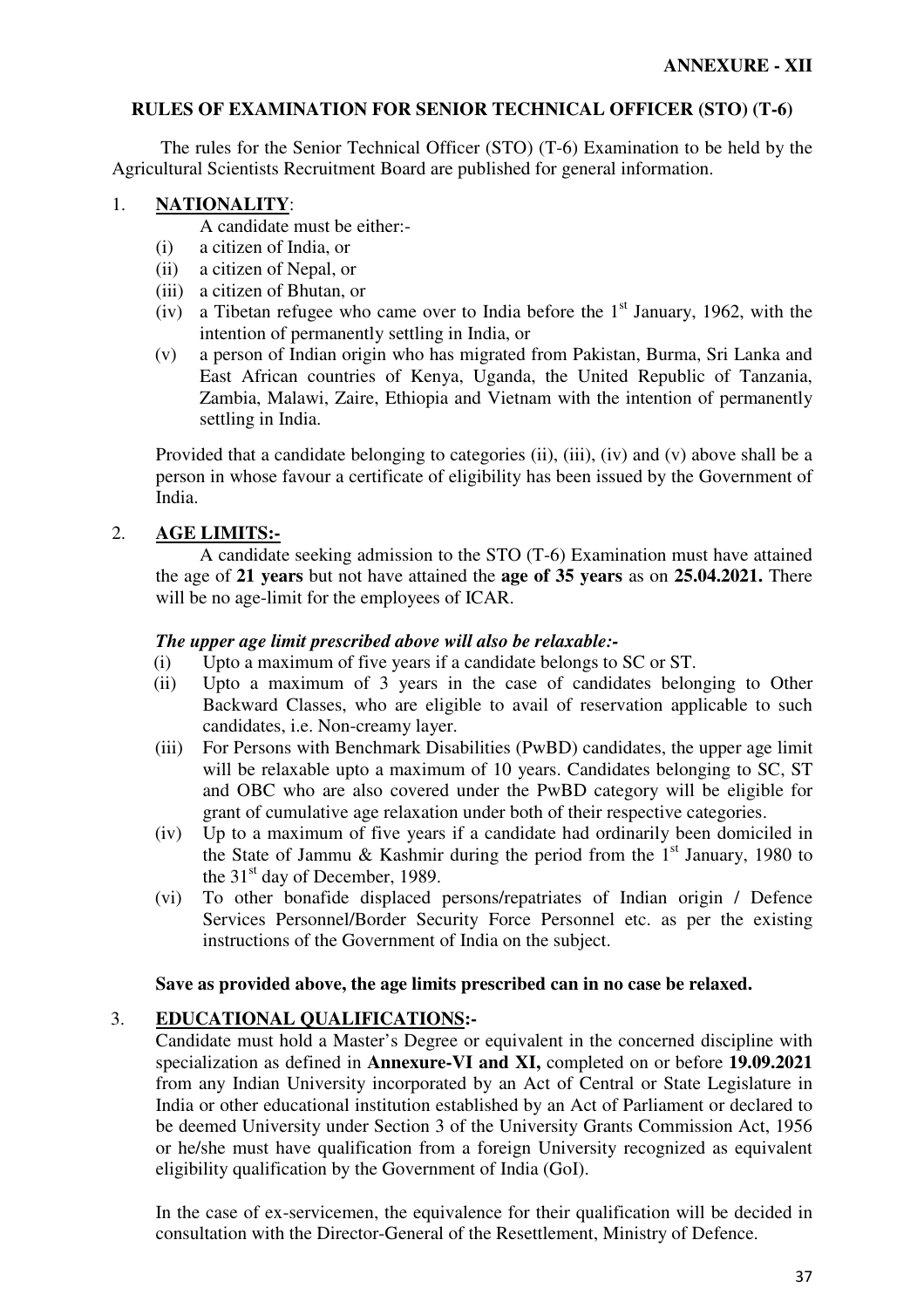## 4. **FEE:-**

 The candidates seeking admission to examination must pay to the Board a fee as follows:

| Sl. No. | Category of candidate                        | ₹       |
|---------|----------------------------------------------|---------|
|         | Unreserved (UR)                              | $500/-$ |
|         | Economically Weaker Section (EWS)/           | $500/-$ |
|         | Other Backward Class (OBC)                   |         |
|         | Scheduled Caste (SC)/                        |         |
|         | Scheduled Tribe (ST)/                        | NIL.    |
|         | Persons with Benchmark Disabilities (PwBD) / |         |
|         | Women                                        |         |

Transaction charges for Debit Card/ Credit Card/ Net Banking/ UPI, as the case may be, have to be borne by the candidate.

**NOTE:** Fee once paid shall not be refunded under any circumstances nor can the fee be held in reserve for any other examination or selection.

## 5. **RESERVED/RELAXED CATEGORY CANDIDATES**

Candidates who claim to belong to the Scheduled Castes (SC) or Scheduled Tribes (ST) must possess the requisite certificate in the prescribed format as per **Appendix – I**. Otherwise their claim for SC/ST category will not be considered.

Candidates who claim to belong to Other Backward Classes (OBC)-Non Creamy Layer must possess the requisite certificate in the prescribed format as per **Appendix - II** from the competent authority as mentioned therein. Otherwise, their claim for OBC status will not be considered. The OBC Certificate in a format other than the prescribed one will not be accepted/ considered. The OBC Certificate should have been issued for posts under Govt. of India and not for posts under the respective state of the candidate only.

OBC candidates whose caste is not listed in Central List (as available on National Commission for Backward Classes website www.ncbc.nic.in) and who are not covered under the provisions as applicable to OBC-Non Creamy Layer (NCL) candidates, shall be treated as General Category candidates for all purposes.

Candidates who claim to be Persons with Benchmark Disabilities (PwBD) must possess medical certificate as per disability in the prescribed applicable format i.e. Form V/VI/VII as per **Appendix - III** issued by the Competent Medical Authorities for the purpose of employment.

Candidates who claim to belong to the Economically Weaker Section (EWS) will be required to submit the requisite certificate in the prescribed format as per **Appendix – IV**. Otherwise their claim for EWS category will not be considered.

Candidates should be in possession of all the requisite certificates in the prescribed format in support of their claim for relaxation/ reservation, and these certificates should be dated earlier than the closing date of the online application for the examination.

- 6. The decision of the Board with respect to the eligibility or otherwise of a candidate for admission to the examination shall be final.
- 7. No candidate will be admitted to the examination unless he/ she holds a certificate of admission issued by the Board.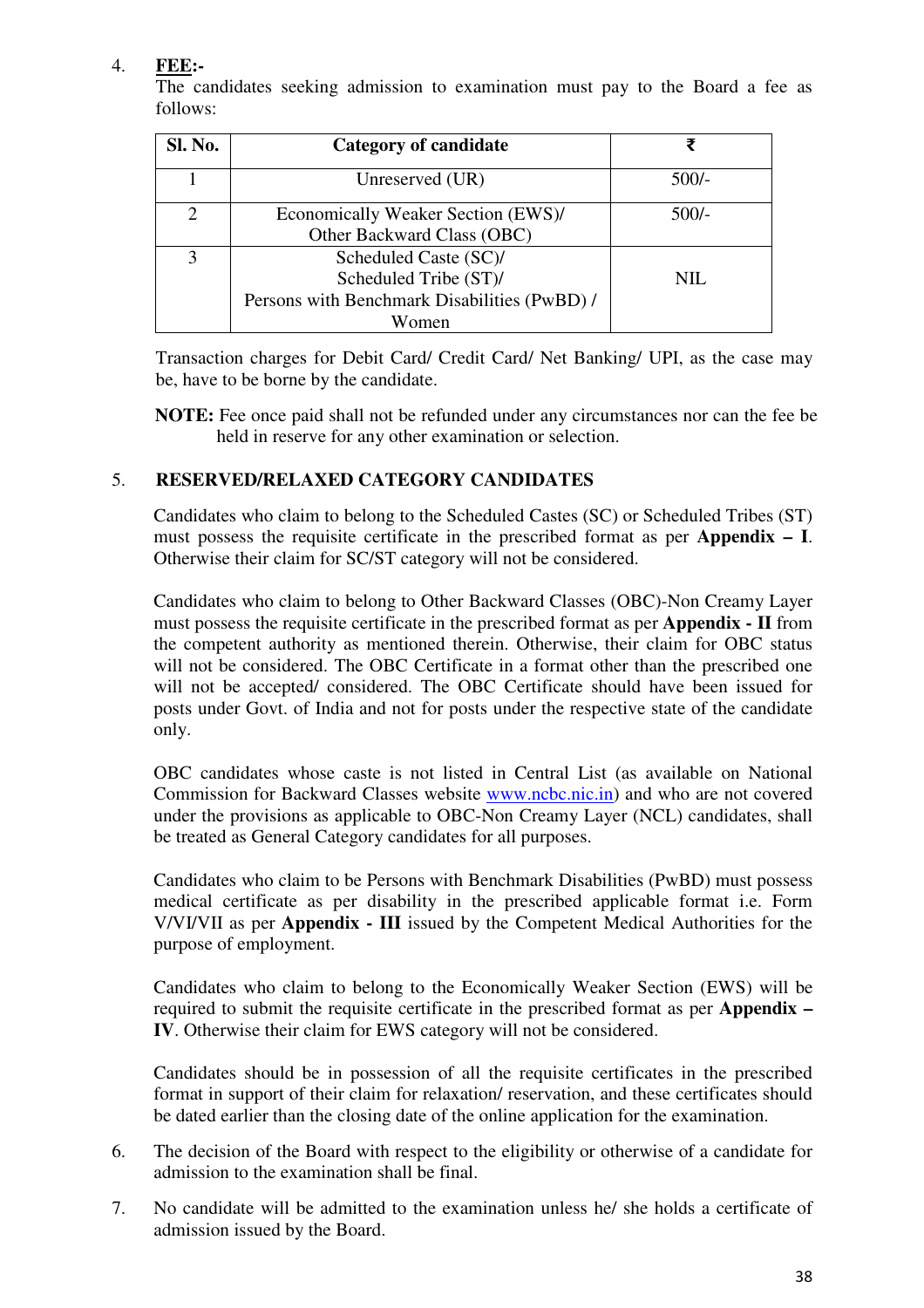- 8. A candidate must be in good mental and bodily health and free from any physical defects likely to interfere with the discharge of his duties as an officer of the service. A candidate, who after such physical examination as the Indian Council of Agricultural Research may prescribe, is found not to satisfy these requirements will not be appointed. Candidates selected by the Board may be required to undergo physical examination. Candidates will be required to pay the fee for the Medical Examination as prescribed by the Government of India for such category of the posts.
- 9. There would be a provision of reserve panel having validity period of 18 months from the date of issue of the final result.

### 10. *No person:-*

- **(a)** Who has entered into or contracted a marriage with a person having a spouse living or
- **(b)** Who, having a spouse living has entered into or contracted a marriage with any person shall be eligible for appointment to the service.

 Provided that the Indian Council of Agricultural Research, may, if satisfied that such a marriage is permissible under the personal law applicable to such person and the other party to the marriage and there are other grounds for so doing, exempt any person from the operation of this rule.

- 11. Any attempt on the part of a candidate to obtain support for his/ her candidature by any means may disqualify him/ her from admission to the examination.
- 12. As per the Technical Service Rules of ICAR in force at present there are only two merit promotions after STO i.e. on the basis of 5/7 yearly assessments i.e. one after 5 years as STO in the grade of Assistant Chief Technical Officer (ACTO) in Level 11 of  $7<sup>th</sup>$  CPC and then after 7 years as ACTO in the grade of Chief Technical Officer (CTO) in Level 12 of  $7<sup>th</sup>$  CPC. Further, the employees with 5 years of service in the grade of CTO are eligible for consideration of one advance increment on the basis of five yearly assessment.

**--------------------------------------------**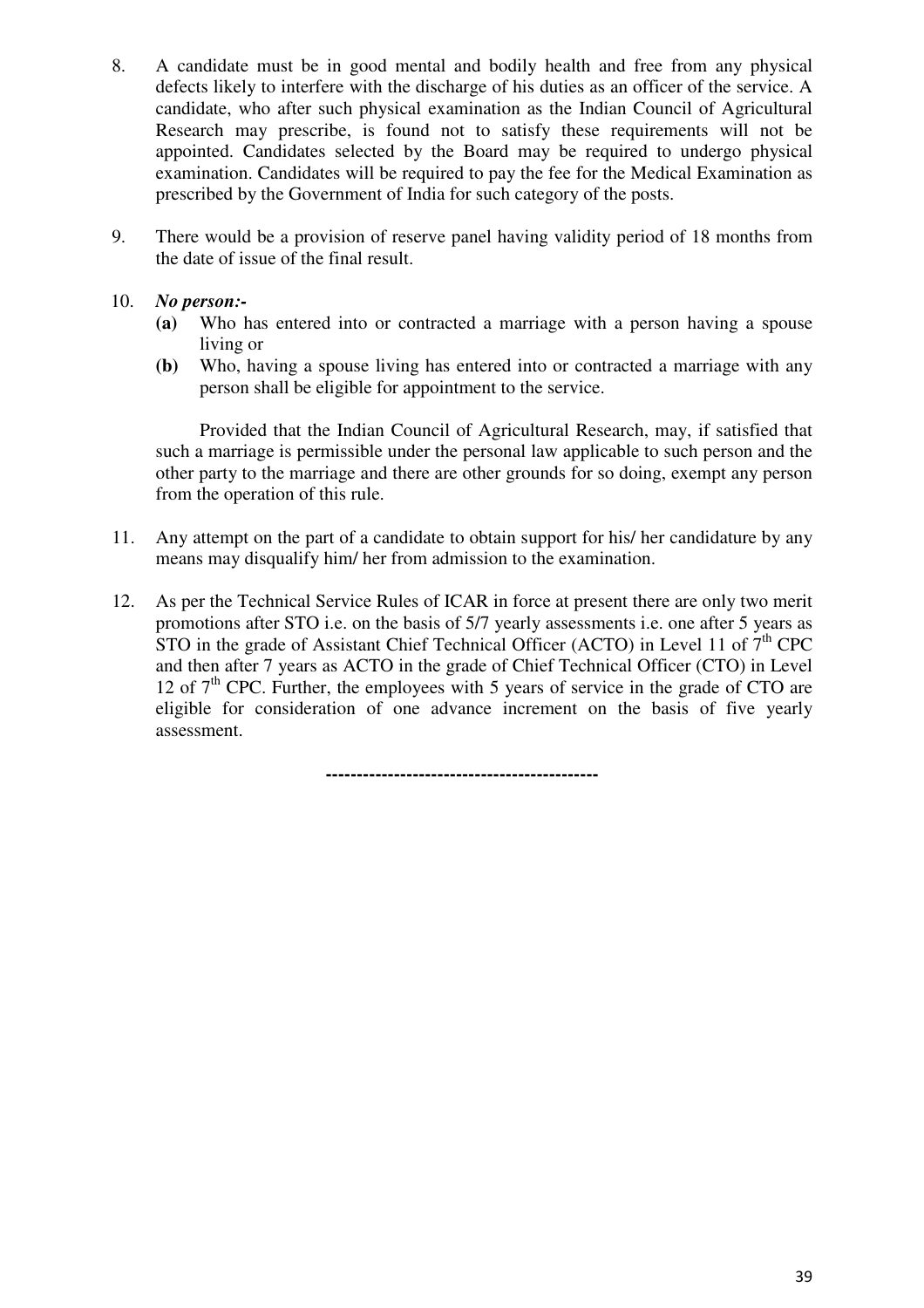#### **PLAN OF EXAMINATION FOR STO (T-6)**

**Online competitive examination (Computer Based Test) followed by Interview shall be conducted as per the following plan of examination:-** 

|     | <b>Examination</b>                     | <b>Max. Marks Duration</b> |         |
|-----|----------------------------------------|----------------------------|---------|
| (a) | STO (T-6) Examination (Objective Type) | 150                        | 2 hours |
| (b) | Interview                              | 30                         |         |

#### 2. (a) **STO (T-6) Examination:-**

The examination for STO (T-6) shall have one paper of 150 marks with all multiple choice objective questions to be attempted in 2 hours (Two hours), from the respective disciplines opted by the candidate. The Examination will be conducted in Online format at the designated Centres. The questions of the Examination will be available in bilingual form i.e. Hindi and English medium. The answers are to be indicated on the Computer itself during the Examination.

#### **1/3 marks will be deducted for each wrong answer in the examination (Objective Type). There will be no rounding off of fractions of marks.**

The candidates who obtain following minimum qualifying marks in the online (CBT) examination shall be called for interview in the ratio of 1:5 for each post of STO (T-6). However, the Board reserves the right to fix/ revise the qualifying marks and ratio in any or all disciplines at its discretion.

#### **Minimum marks required for qualifying STO (T-6) Examination – 2021:**

| <b>Category of candidate</b> | Minimum qualifying marks |
|------------------------------|--------------------------|
| Un-reserved $(UR)/EWS$       | $75.0(50\%)$             |
| <b>OBC</b>                   | 67.5(45%)                |
| SC/ST/ PwBD                  | $60.0(40\%)$             |

**Since the examination will be conducted Online (and the number of computers being limited at our Centres), there may be disciplines for which Multiple Sets of Question Papers could be used. In such cases, the Board at its discretion may adopt EquiPercentile Normalisation Procedure for deciding number of qualified candidates for such Disciplines.** 

Candidates must mark the answer in their own hand. They will not be allowed the help of a scribe to mark the answers for them under any circumstances. Only the Orthopedically Handicapped (OH) candidates with both arms affected may be allowed the help of a Scribe, only with the prior permission of the Board. Provision of a scribe will be made by ASRB on prior request made by such candidates ten (10) days before the Examination on netarssto@asrb.org.in. An additional time of 20 (twenty) minutes per hour will be allowed to such candidates.

#### (b) **Interview for STO (T-6):-**

The candidates will be interviewed by a Board of competent and unbiased experts in the respective disciplines, who will have before them a record of his/her career. The object of the interview is to assess his/her suitability for the post for which he/she has competed. The interview is intended to supplement the written examination for testing the general and specialized knowledge and abilities of the candidate. The candidate will be expected to have taken an intelligent interest not only in his/her own state or country, but also in modern current of thought and in new discoveries, which should rouse the curiosity of well-educated youth.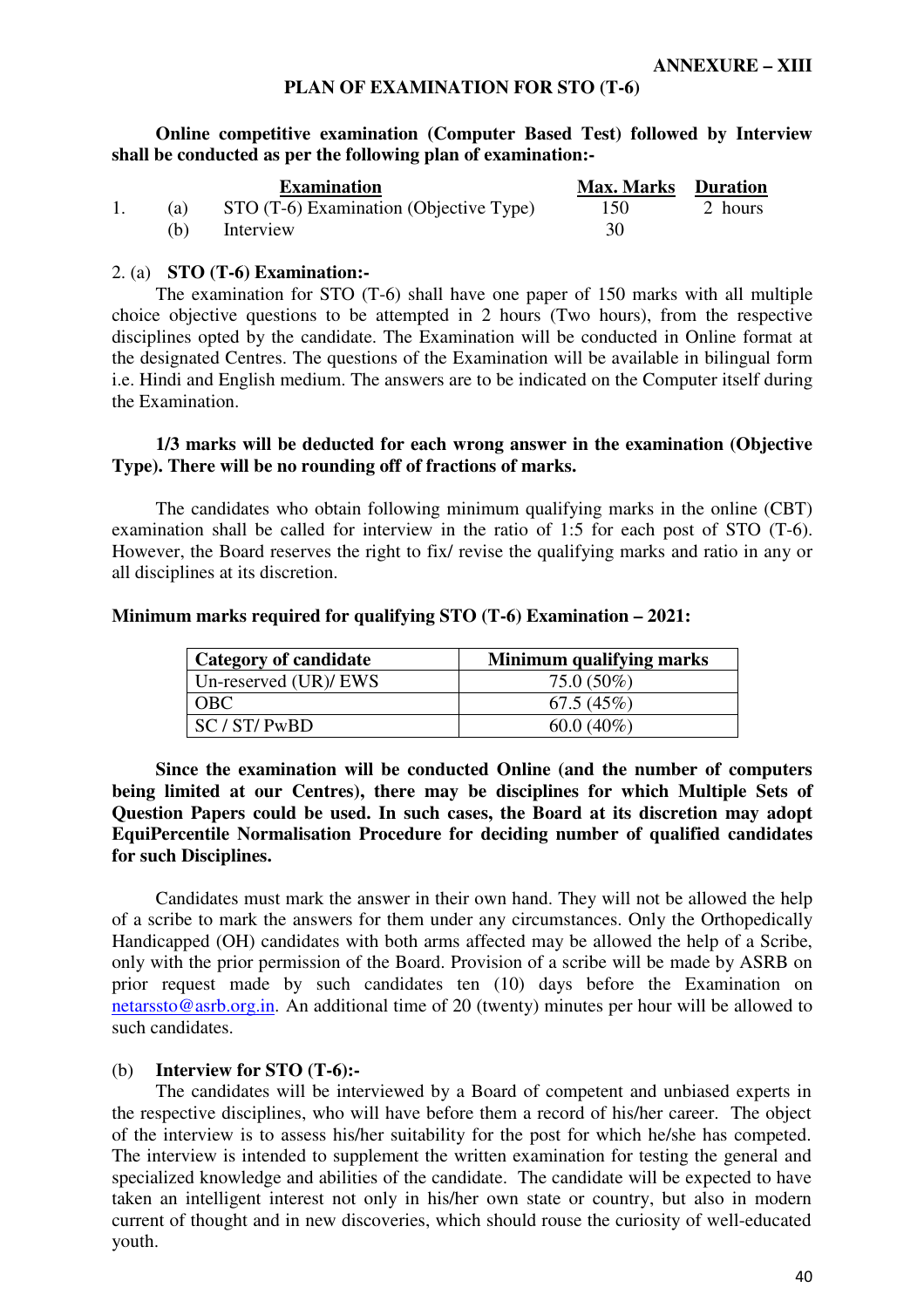The technique of the interview is not that of strict cross-examination, but of a natural, though directed and purposive conversation intended to reveal the candidate's mental qualities and his/her grasp of problems. The Board will pay special attention to assessing the intellectual curiosity, critical powers of assimilation, balance of judgment and alertness of mind, the ability for social cohesion, integrity of character, initiative and capacity for leadership and scientific research.

#### 3. **Examination Procedure**:-

- (i) Reserved category candidates who qualify after availing relaxed standard or age relaxation shall render themselves ineligible for UR posts. They will be eligible only for the posts which are reserved in respective category in a particular discipline.
- (ii) After the Interview, candidates who obtain minimum aggregate marks in the online (CBT) examination and Interview as fixed by the Board shall be arranged in order of merit to be recommended for appointment in accordance with the number of vacancies intimated by the Council as well as the preference of institute opted by the candidates.
- (iii) Based on the merit, the candidates belonging to reserved categories i.e. EWS/SC/ST/OBC/PwBD (Orthopedically Handicapped (OH)/ Hearing Impaired (HI)) are also eligible to be considered against the unreserved vacancies, if no relaxation in age or qualifying marks has been availed by such reserve category candidates. If any concession in age or relaxation in qualifying marks is availed, such candidates will be eligible for consideration only against vacancies reserved for them.
- (iv) **Rules for Tie-Breaker**:- Wherever two or more candidates have secured equal aggregate marks (marks in online objective type examination + Interview) the merit of the candidates shall be determined by applying the following Tie-Breaker Rules:
	- (a) Candidate securing more marks in the online objective type examination will be ranked higher.
	- (b) In case where the marks mentioned at (a) above are equal, the candidate senior in age will be ranked higher.
- (v) Candidates belonging to the Scheduled Castes (SC) or the Scheduled Tribes (ST) may be recommended by the Board by a relaxed standard to make up the deficiency in the reserved quota subject to the relevant instructions on the subject and also subject to the fitness of these candidates for appointment to the Senior Technical Officer post, irrespective of their ranks in the order of merit at the examination.
- (vi) There is no provision of re-evaluation of the answer script and therefore, no request for re-evaluation of the answer script will be entertained. The Board will not enter into any correspondence in this regard.
- (vii) The form and manner of communication of the result of the examination to individual candidates shall be decided by the Board and the Board will not enter into correspondence with them regarding the result.
- (viii) Recommendation of candidates by the Board will not be binding unless the Indian Council of Agricultural Research (ICAR) is satisfied after such enquiry as may be considered necessary that the candidate is suitable in all respects for appointment to the post.

**--------------------------------------------**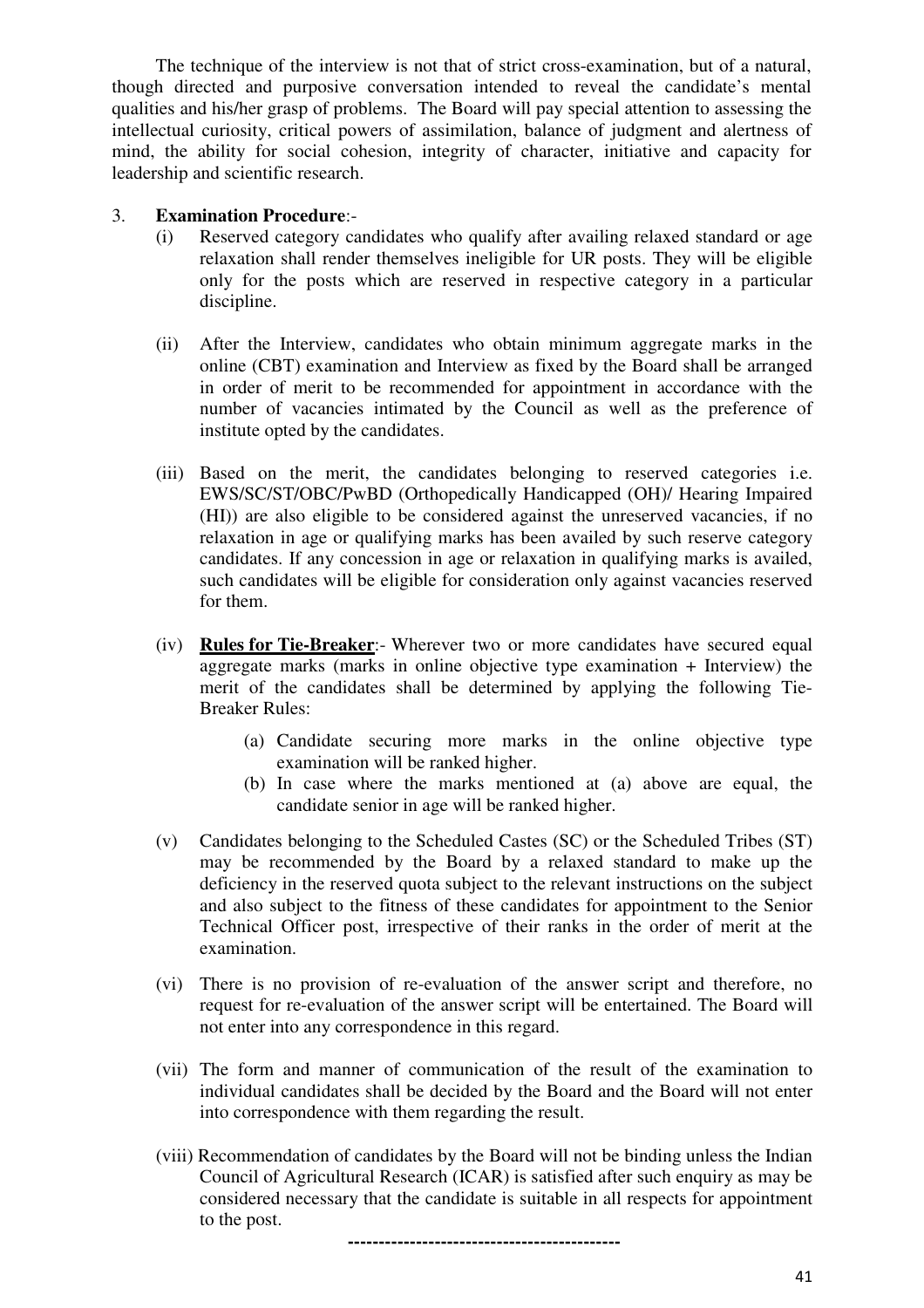## **FORM OF CERTIFICATE TO BE RPODUCED BY SCHEDULED CASTES AND SCHEDULED TRIBES CANDIDATES APPLYING FOR APPOINTMENT TO THE POSTS UNDER THE GOVERNMENT OF INDIA**

This is to certify that Shri/Shrimati/Kumari\*\_\_\_\_\_\_\_\_\_\_\_\_\_\_\_\_\_\_\_\_ son/ daughter\* of \_\_\_\_\_\_\_\_\_\_\_\_\_\_\_\_\_\_\_\_\_\_\_\_\_\_\_of village/town\* \_\_\_\_\_\_\_\_\_\_\_\_\_\_\_\_\_ in District/ Division\*\_\_\_\_\_\_\_\_\_\_\_\_\_\_\_\_\_\_\_\_\_\_ of the State/Union Territory\* \_\_\_\_\_\_\_\_\_\_\_\_\_\_\_\_\_ belongs to the caste/ tribe\* which is recognized as a Scheduled Caste/ Scheduled Tribe\* under:-

- @ The Constitution (Scheduled Castes) Order, 1950
- @ The Constitution (Scheduled Tribes) Order, 1950
- @ The Constitution (Scheduled Castes) Union Territories Order, 1951
- @ The Constitution (Scheduled Tribes) Union Territories Order, 1951

[as amended by the Scheduled Castes and Scheduled Tribes Lists (Modification) Order, 1956; the Bombay Reorganisation Act, 1960, the Punjab Reorganisation Act, 1966, the State of Himachal Pradesh Act, 1970, the North Eastern Area (Reorganisation) Act, 1971, the Scheduled Castes and Scheduled Tribes Orders (Amendment) Act, 1976, the State of Mizoram Act, 1986, the State of Arunachal Pradesh Act, 1986 and the Goa, Daman and Diu (Reorganisation) Act, 1987.]

- @ The Constitution (Jammu and Kashmir) Scheduled Castes Order, 1956
- @ The Constitution (Andaman and Nicobar Islands) Scheduled Tribes Order, 1959, as amended by the Scheduled Castes and Scheduled Tribes Order (Amendment) Act, 1976
- @ The Constitution (Dadar and Nagar Haveli) Scheduled Castes Order, 1962
- @ The Constitution (Dadar and Nagar Haveli) Scheduled Tribes Order, 1962
- @ The Constitution (Pondicherry) Scheduled Castes Order, 1964
- @ The Constitution (Uttar Pradesh) Scheduled Tribes Order, 1967
- @ The Constitution (Goa, Daman and Diu) Scheduled Castes Order, 1968
- @ The Constitution (Goa, Daman and Diu) Scheduled Tribes Order, 1968
- @ The Constitution (Nagaland) Scheduled Tribes Order, 1970

@ The Constitution (Sikkim) Scheduled Castes Order, 1978

- @ The Constitution (Sikkim) Scheduled Tribes Order, 1978
- @ The Constitution (Jammu and Kashmir) Scheduled Tribes Order, 1989
- @ The Constitution (SC) Order (Amendment) Act, 1990
- @ The Constitution (ST) Order (Amendment) Act, 1991
- @ The Constitution (ST) Order (Second Amendment) Act, 1991
- @ The Scheduled Castes and Scheduled Tribes Orders (Amendment) Act, 2002
- @ The Constitution (Scheduled Castes) Order (Amendment) Act, 2002
- @ The Constitution (Scheduled Castes and Scheduled Tribes) Orders (Amendment) Act, 2002
- @ The Constitution (Scheduled Castes) Orders (Second Amendment) Act, 2002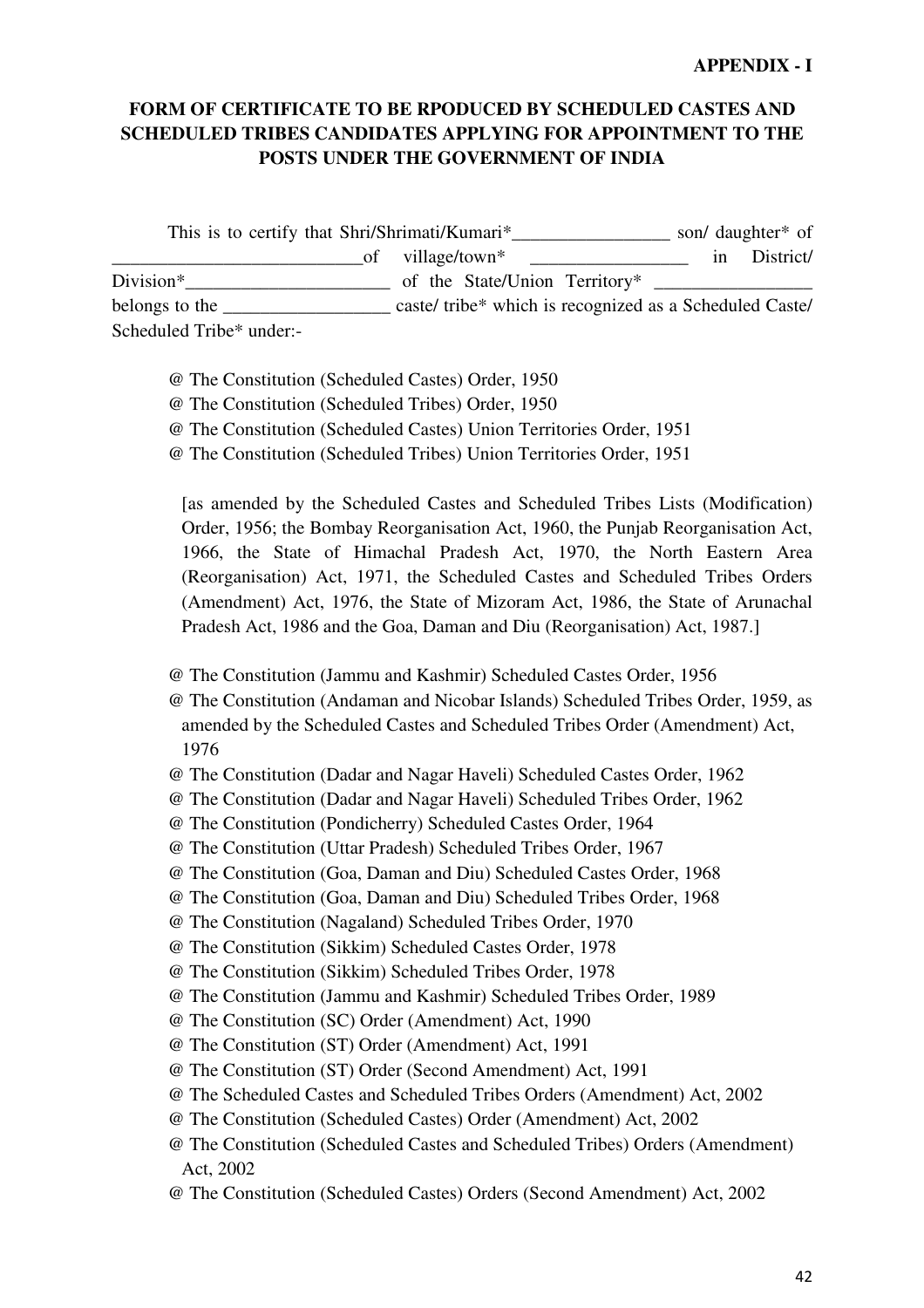%2. Applicable in the case of Scheduled Castes/ Scheduled Tribes persons who have migrated from one State/ union Territory Administration to another.

|                                                                                            | This certificate is issued on the basis of the Scheduled Castes/ Scheduled Tribes |                   |
|--------------------------------------------------------------------------------------------|-----------------------------------------------------------------------------------|-------------------|
|                                                                                            |                                                                                   | father/mother* of |
|                                                                                            |                                                                                   |                   |
|                                                                                            |                                                                                   |                   |
| belongs to the caste/ tribe* which is recognized as a Scheduled Caste/ Scheduled Tribe* in |                                                                                   |                   |
|                                                                                            |                                                                                   |                   |
|                                                                                            |                                                                                   |                   |

| %3. | Shri/Shrimati*/Kumari*                               |  | and/*or his/her* |  |
|-----|------------------------------------------------------|--|------------------|--|
|     | family ordinarily resides in village/town*           |  |                  |  |
|     | District/Division* of the State/ Union Territory* of |  |                  |  |

Signature\_\_\_\_\_\_\_\_\_\_\_\_\_\_\_\_\_\_\_\_\_\_\_\_ \*\*Designation\_\_\_\_\_\_\_\_\_\_\_\_\_\_\_\_\_\_\_\_\_\_

(With Seal of Office) State/ Union Territory

| Place |  |  |
|-------|--|--|
| Date  |  |  |

\* Please delete the words which are not applicable.

@ Please quote specific Presidential Order.

% Delete the paragraph which is not applicable.

NOTE:- The term "ordinarily resides" used here will have the same meaning as in Section 20 of the Representation of the People Act, 1950.

\*\* List of authorities empowered to issue Scheduled Caste/ Scheduled Tribe Certificate:

 (i) District Magistrate/ Additional District Magistrate/ Collector/ Deputy Commissioner/ Additional Deputy Commissioner/ Deputy Collector/  $1<sup>st</sup>$  Class Stipendiary Magistrate/ $\wedge$ Sub-Divisional Magistrate/ Taluka Magistrate/ Executive Magistrate/ Extra Assistant Commissioner.

 $\wedge$  (not below of the rank of 1<sup>st</sup> Class Stipendiary Magistrate).

- (ii) Chief Presidency Magistrate/ Additional Chief Presidency Magistrate/ Presidency Magistrate.
- (iii) Revenue Officers not below the rank of Tehsildar.
- (iv) Sub Divisional Officer of the area where the candidate and/or his/her family normally resides.
- (v) Administrator/ Secretary to Administrator/ Development Officer (Lakshadweep).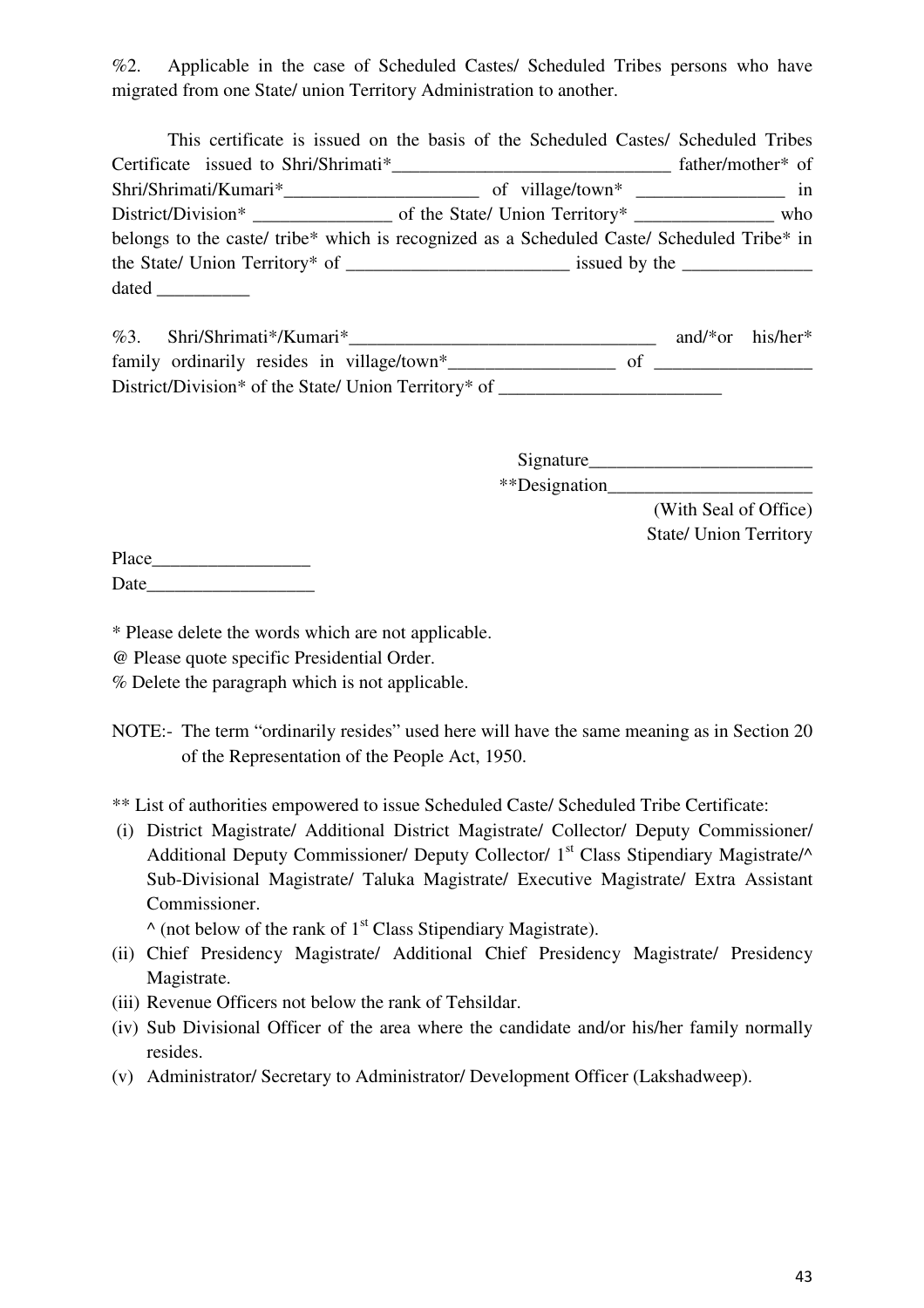#### **APPENDIX - II**

## **FORM OF CERTIFICATE TO BE PRODUCED BY OTHER BACKWARD CLASSES APPLYING FOR APPOINTMENT TO POSTS UNDER THE GOVERNMENT OF INDIA**

|                                                                                           | son/daughter of              |
|-------------------------------------------------------------------------------------------|------------------------------|
| of                                                                                        | in                           |
| District/Division                                                                         | in the State/Union Territory |
|                                                                                           |                              |
| which is recognized as a backward class under the Government of India, Ministry of Social |                              |
|                                                                                           |                              |
|                                                                                           |                              |
|                                                                                           | District/Division of the     |
| State/Union Territory. This is also to certify that he/she does not belong to the         |                              |
| persons/sections (Creamy layer) mentioned in Column 3 of the Schedule to the Government   |                              |
| of India, Department of Personnel and Training O.M. No. 36012/22/93-Estt. (SCT) dated     |                              |
| 8.9.1993**.                                                                               |                              |

**District Magistrate, Deputy Commissioner etc.** 

Dated

SEAL

\*- The authority issuing the certificate may have to mention the details of Resolution of Government of India, in which the caste of the candidate is mentioned as OBC. \*\*- As amended from time to time.

\_\_\_\_\_\_\_\_\_\_\_\_\_\_\_\_\_\_\_\_\_\_\_\_\_\_\_\_\_\_\_\_\_\_\_\_\_\_\_\_\_\_\_\_\_\_\_\_\_\_\_\_\_\_\_\_\_\_\_\_\_\_\_\_\_\_\_\_

Note:- The term "Ordinarily" used here will have the same meaning as in Section 20 of the Representation of the People Act, 1950.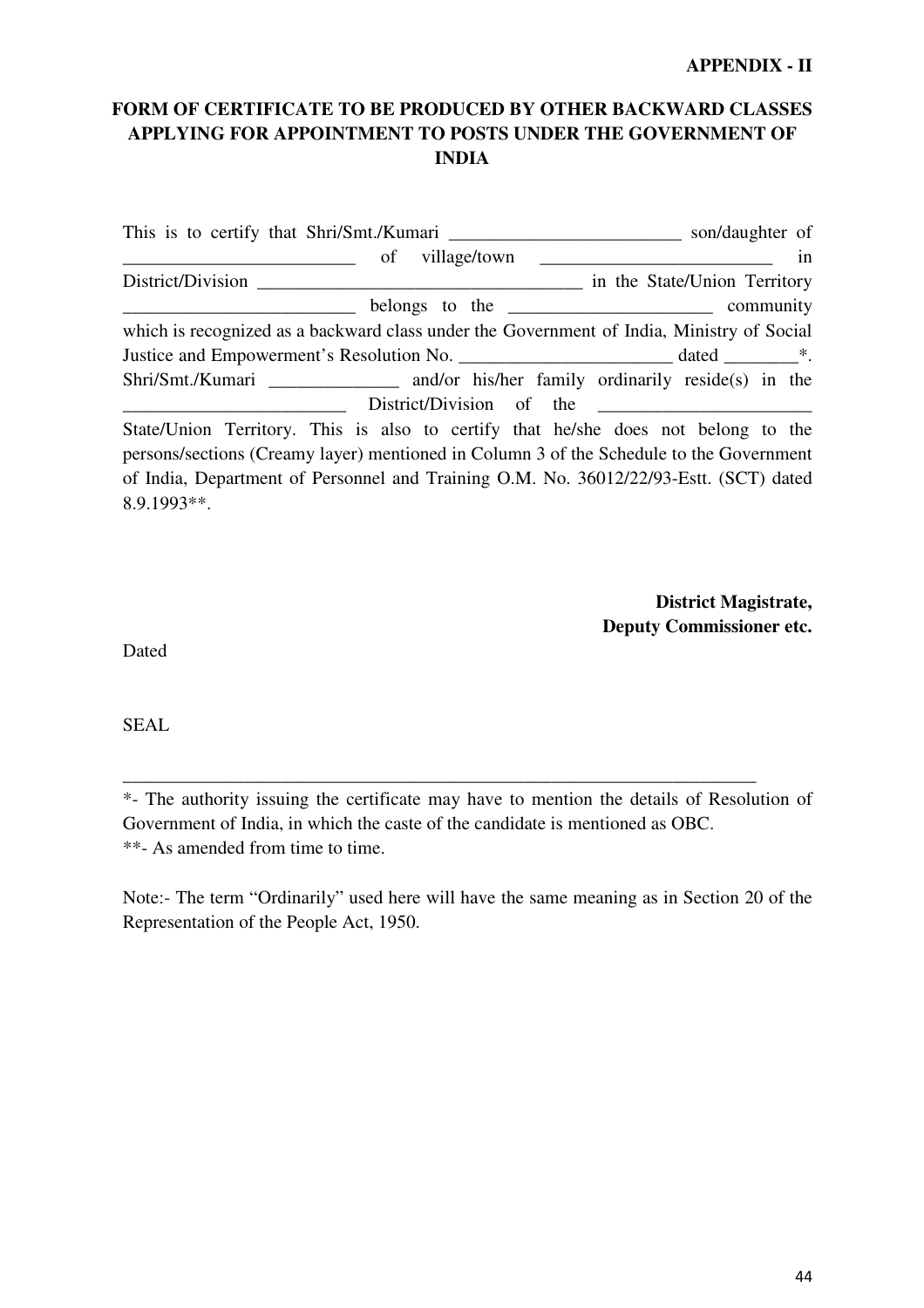## **APPENDIX - III**

### **Form-V**

## **Certificate of Disability (In cases of amputation or complete permanent paralysis of limbs and in cases of blindness) [See rule 18(1)]**

## **(NAME AND ADDRESS OF THE MEDICAL AUTHORITY ISSUING THE CERTIFICATE)**

Recent PP size Attested Photograph (Showing face only) of the person with disability

Certificate No. ……………………. Date: ………….

| This is to certify that I have carefully examined Shri/Smt./Kum.                                                       |                                 |  |             |
|------------------------------------------------------------------------------------------------------------------------|---------------------------------|--|-------------|
| <u> Alexandro Alexandro Alexandro Alexandro Alexandro Alexandro Alexandro Alexandro Alexandro Alexandro Alexandro </u> |                                 |  | Date of     |
|                                                                                                                        |                                 |  |             |
| Registration No.                                                                                                       | permanent resident of House No. |  |             |
|                                                                                                                        | Ward/Village/Street             |  | Post Office |
|                                                                                                                        |                                 |  |             |
| is affixed above, and am satisfied that :                                                                              |                                 |  |             |

(A) he/she is a case of:

- locomotor disability
- dwarfism
- blindness (Please tick as applicable)

 $(B)$  the diagnosis in his/her case is

(A) He/ She has  $\frac{\% (in \text{ figure})}{\% (in \text{ figure})}$  percent (in words) permanent Locomotor Disability/ dwarfism/ blindness in relation to his/her\_\_\_\_\_\_\_(part of body) as per guidelines (\_\_\_\_\_\_\_\_\_\_\_\_\_\_\_ number and date of issue of the guidelines to be specified).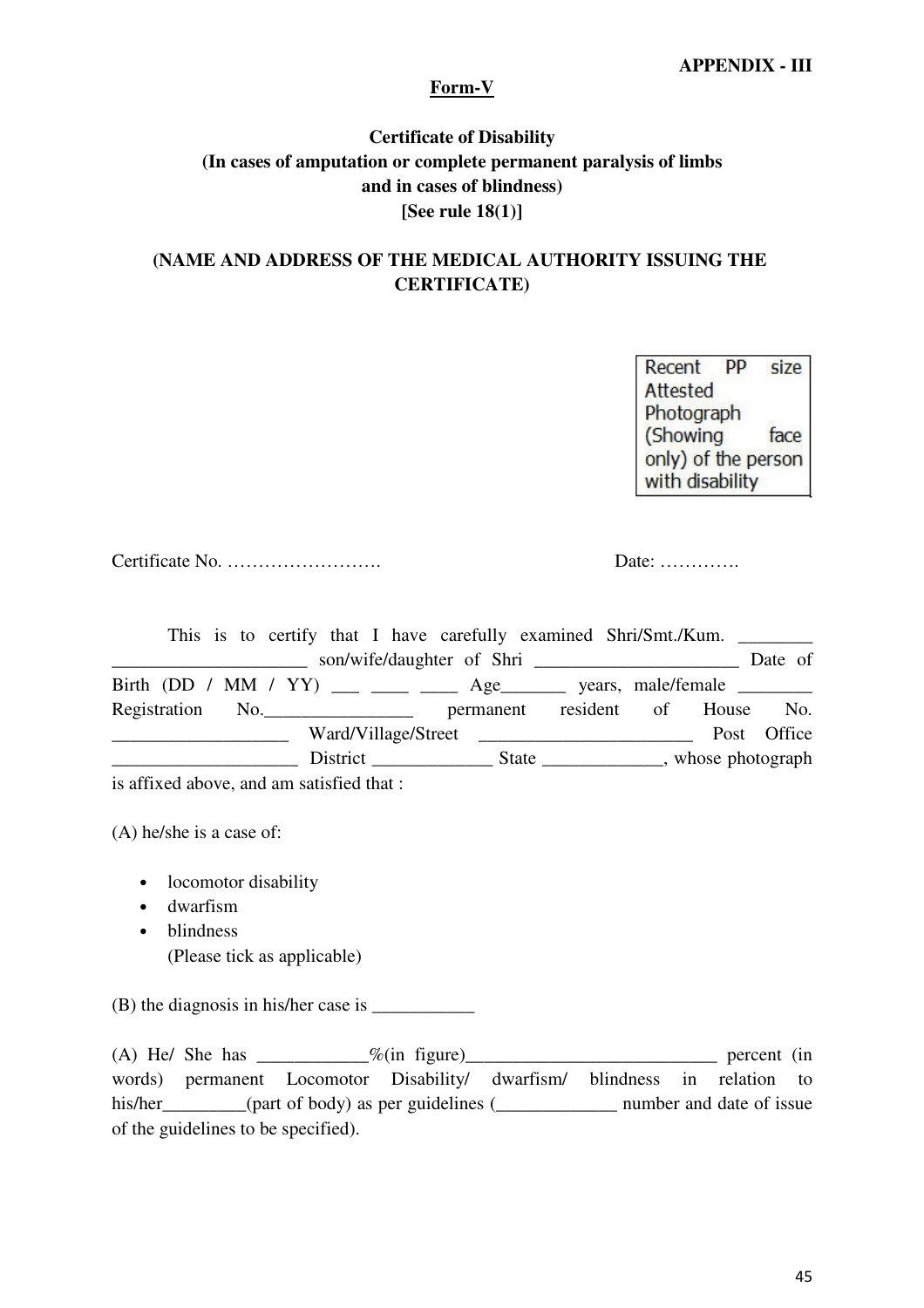2. The applicant has submitted the following document as proof of residence:-

| <b>Nature of Document</b> | Date of Issue | Details of authority issuing certificate |
|---------------------------|---------------|------------------------------------------|
|                           |               |                                          |

(Signature and Seal of Authorised Signatory of notified Medical Authority)

Signature/Thumb impression of the person in whose disability favour certificate İs issued.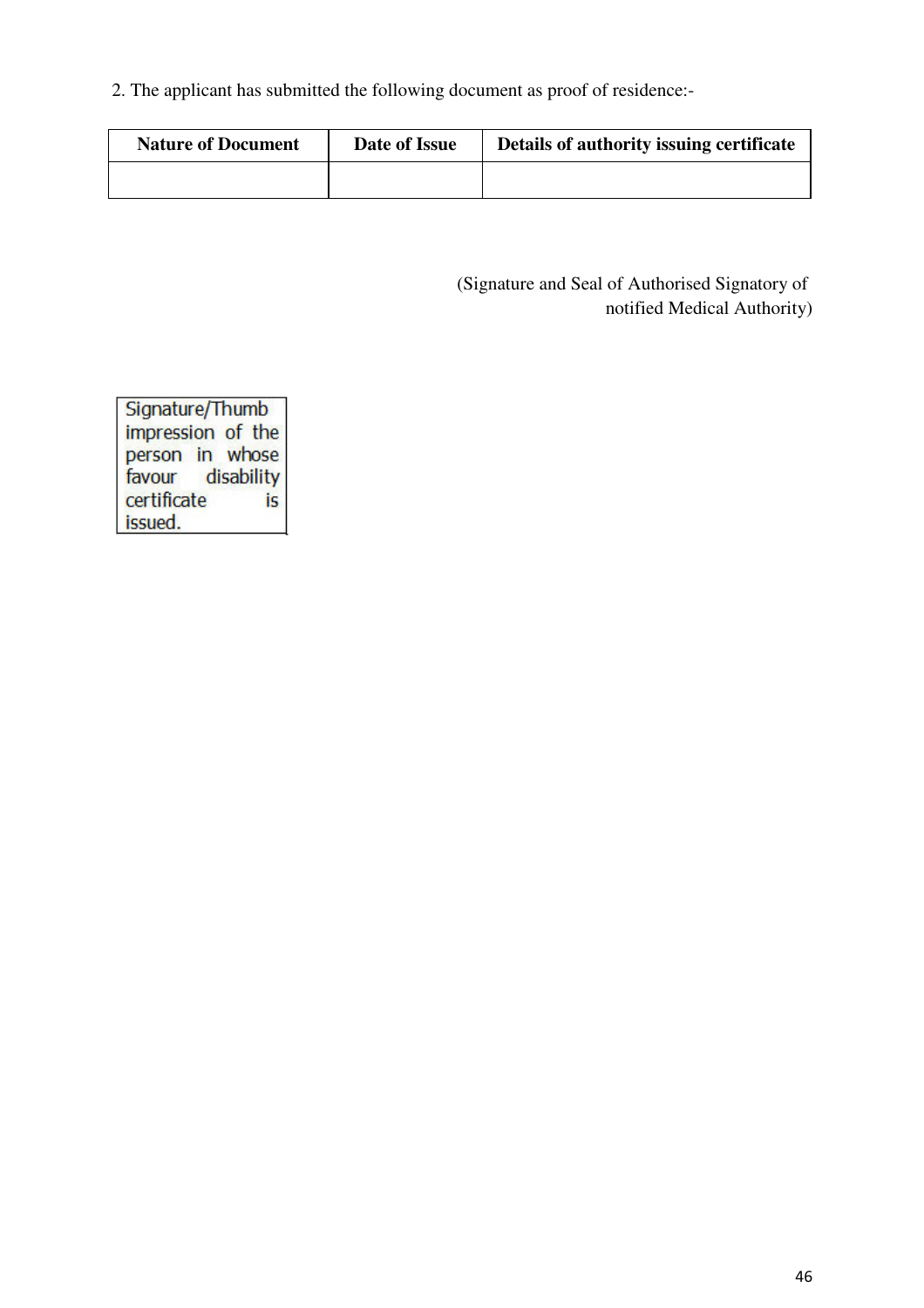## **Form-VI**

## **Disability Certificate (In case of multiple disabilities) [See rule 18(1)]**

## **(NAME AND ADDRESS OF THE MEDICAL AUTHORITY ISSUING THE CERTIFICATE)**

Recent **PP** size Attested Photograph (Showing face only) of the person with disability

Certificate No. ………………………. Date: …………

|  |  |                                                |  | This is to certify that we have carefully examined Shri/Smt./Kum.     |  |      |         |
|--|--|------------------------------------------------|--|-----------------------------------------------------------------------|--|------|---------|
|  |  | <u>and the state of the state of the state</u> |  | son/wife/daughter of Shri                                             |  |      | Date of |
|  |  |                                                |  | Birth (DD / MM / YY) ___ ___ ___ Age ____ years, male/female ________ |  |      |         |
|  |  |                                                |  | Registration No. <u>Community permanent</u> resident of House No.     |  |      |         |
|  |  |                                                |  | Ward/Village/Street                                                   |  | Post | Office  |
|  |  |                                                |  |                                                                       |  |      |         |
|  |  |                                                |  |                                                                       |  |      |         |

photograph is affixed above, and are satisfied that:

(A) He/she is a Case of **Multiple Disability**. His/her extent of permanent physical impairment/disability has been evaluated as per guidelines (\_\_\_\_\_\_\_\_\_\_\_ number and date of issue of the guidelines to be specified) for the disabilities ticked below, and shown against the relevant disability in the table below:

| <b>S. No.</b> | <b>Disability</b>         | <b>Affected Part</b><br>of Body | <b>Diagnosis</b> | <b>Permanent physical</b><br>impairment/mental<br>disability (in $\%$ ) |
|---------------|---------------------------|---------------------------------|------------------|-------------------------------------------------------------------------|
| 1.            | Locomotor disability      | $\omega$                        |                  |                                                                         |
| 2.            | <b>Muscular Dystrophy</b> |                                 |                  |                                                                         |
| 3.            | Leprosy cured             |                                 |                  |                                                                         |
| 4.            | Dwarfism                  |                                 |                  |                                                                         |
| 5.            | Cerebral Palsy            |                                 |                  |                                                                         |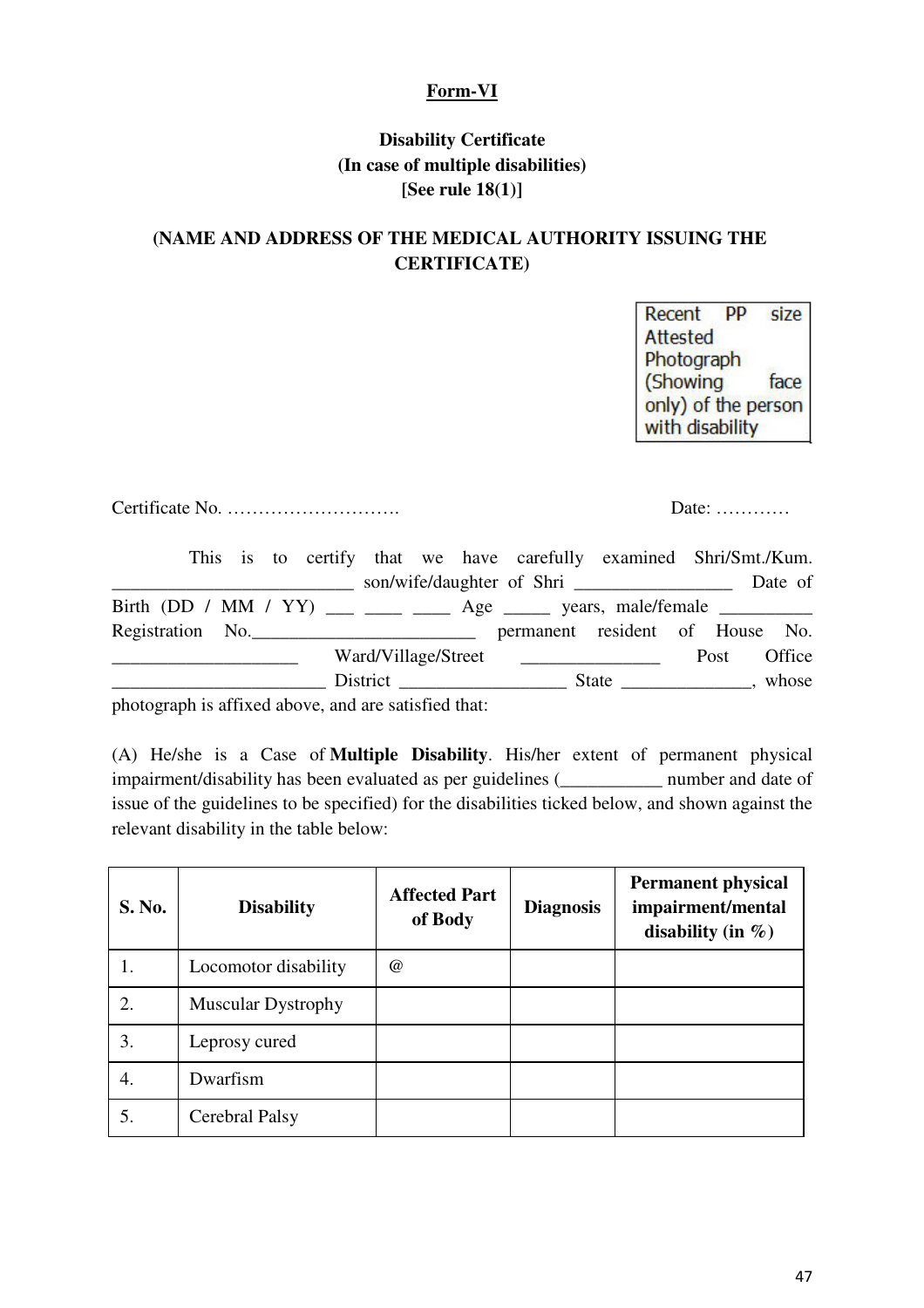| S.<br>No. | <b>Disability</b>                  | <b>Affected Part</b><br>of Body | <b>Diagnosis</b> | <b>Permanent physical</b><br>impairment/mental<br>disability (in $%$ ) |
|-----------|------------------------------------|---------------------------------|------------------|------------------------------------------------------------------------|
| 6.        | <b>Acid attack Victim</b>          |                                 |                  |                                                                        |
| 7.        | Low vision                         | #                               |                  |                                                                        |
| 8.        | <b>Blindness</b>                   | #                               |                  |                                                                        |
| 9.        | Deaf                               | $\mathbf f$                     |                  |                                                                        |
| 10.       | Hard of hearing                    | $\mathbf f$                     |                  |                                                                        |
| 11.       | Speech and Language<br>disability  |                                 |                  |                                                                        |
| 12.       | <b>Intellectual Disability</b>     |                                 |                  |                                                                        |
| 13.       | Specific Learning<br>Disability    |                                 |                  |                                                                        |
| 14.       | <b>Autism Spectrum</b><br>Disorder |                                 |                  |                                                                        |
| 15.       | Mental-illness                     |                                 |                  |                                                                        |
| 16.       | Chronic Neurological<br>Conditions |                                 |                  |                                                                        |
| 17.       | Multiple sclerosis                 |                                 |                  |                                                                        |
| 18.       | Parkinson's disease                |                                 |                  |                                                                        |
| 19.       | Haemophilia                        |                                 |                  |                                                                        |
| 20.       | Thalassemia                        |                                 |                  |                                                                        |
| 21.       | Sickle Cell disease                |                                 |                  |                                                                        |

(B) In the light of the above, his /her over all permanent physical impairment as per guidelines (\_\_\_\_\_\_\_\_\_\_\_\_\_\_ number and date of issue of the guidelines to be specified), is as follows:-

In figures:- \_\_\_\_\_\_\_\_\_\_\_\_\_\_\_\_\_\_percent

In words:-\_\_\_\_\_\_\_\_\_\_\_\_\_\_\_\_\_\_\_\_\_\_\_\_\_\_\_\_\_\_\_\_\_\_\_\_\_\_\_\_\_\_\_\_ percent

2. This condition is progressive/ non-progressive/ likely to improve/ not likely to improve.

3. Reassessment of disability is:

(i) not necessary,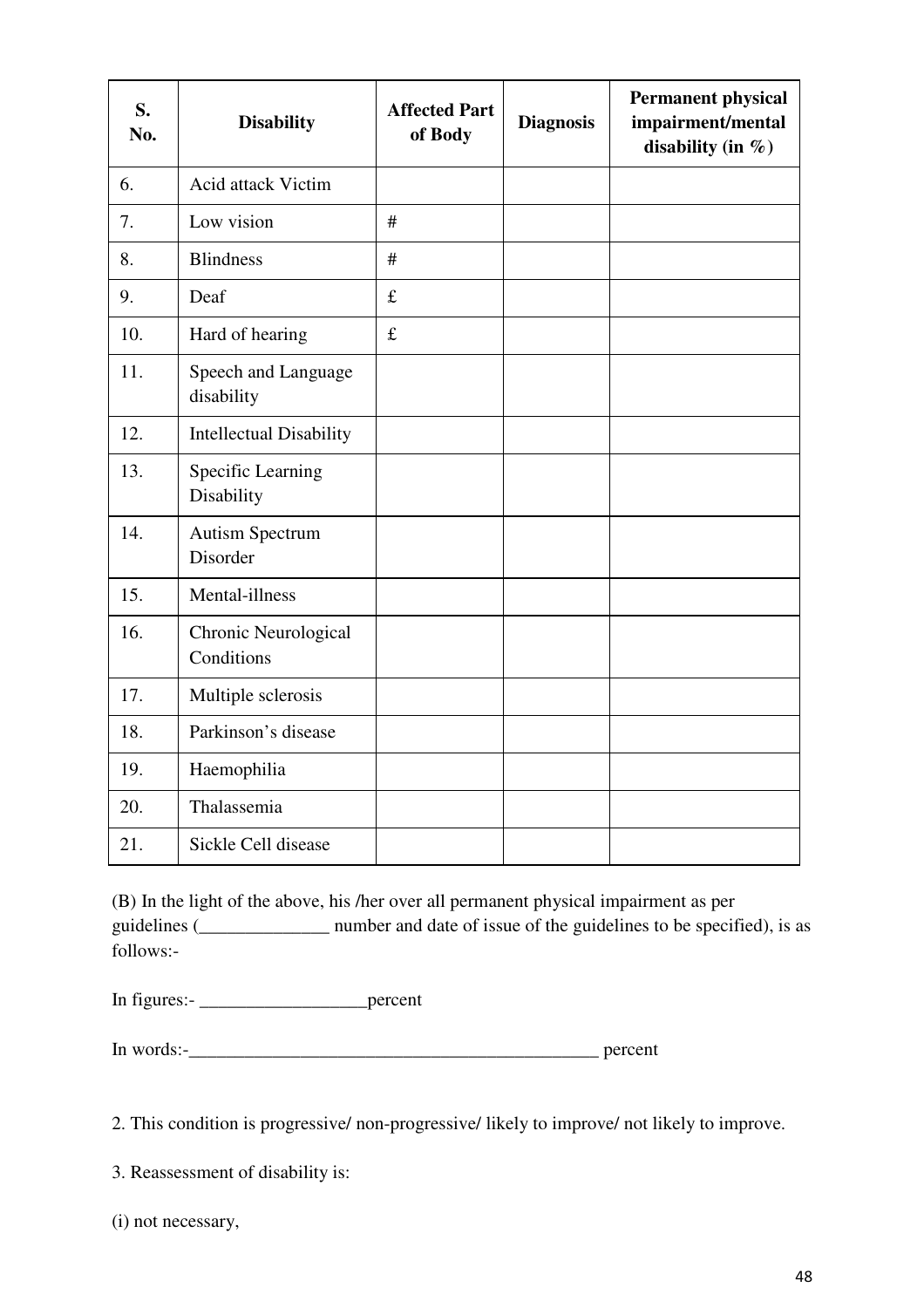(ii) is recommended/ after years months, and therefore this certificate shall be valid till (DD / MM / YY) \_\_\_\_\_ \_\_\_\_\_ \_\_\_\_\_

- @ e.g. Left/ right/ both arms/ legs
- # e.g. Single eye
- £ e.g. Left/ right/ both ears

4. The applicant has submitted the following document as proof of residence:-

| <b>Nature of Document</b> | Date of Issue | Details of authority issuing certificate |
|---------------------------|---------------|------------------------------------------|
|                           |               |                                          |
|                           |               |                                          |

5. Signature and seal of the Medical Authority.

| Name and seal of<br>Member | Name and seal of<br>Member | Name and seal of the Chairperson |
|----------------------------|----------------------------|----------------------------------|

Signature/Thumb impression of the person in whose favour disability certificate is issued.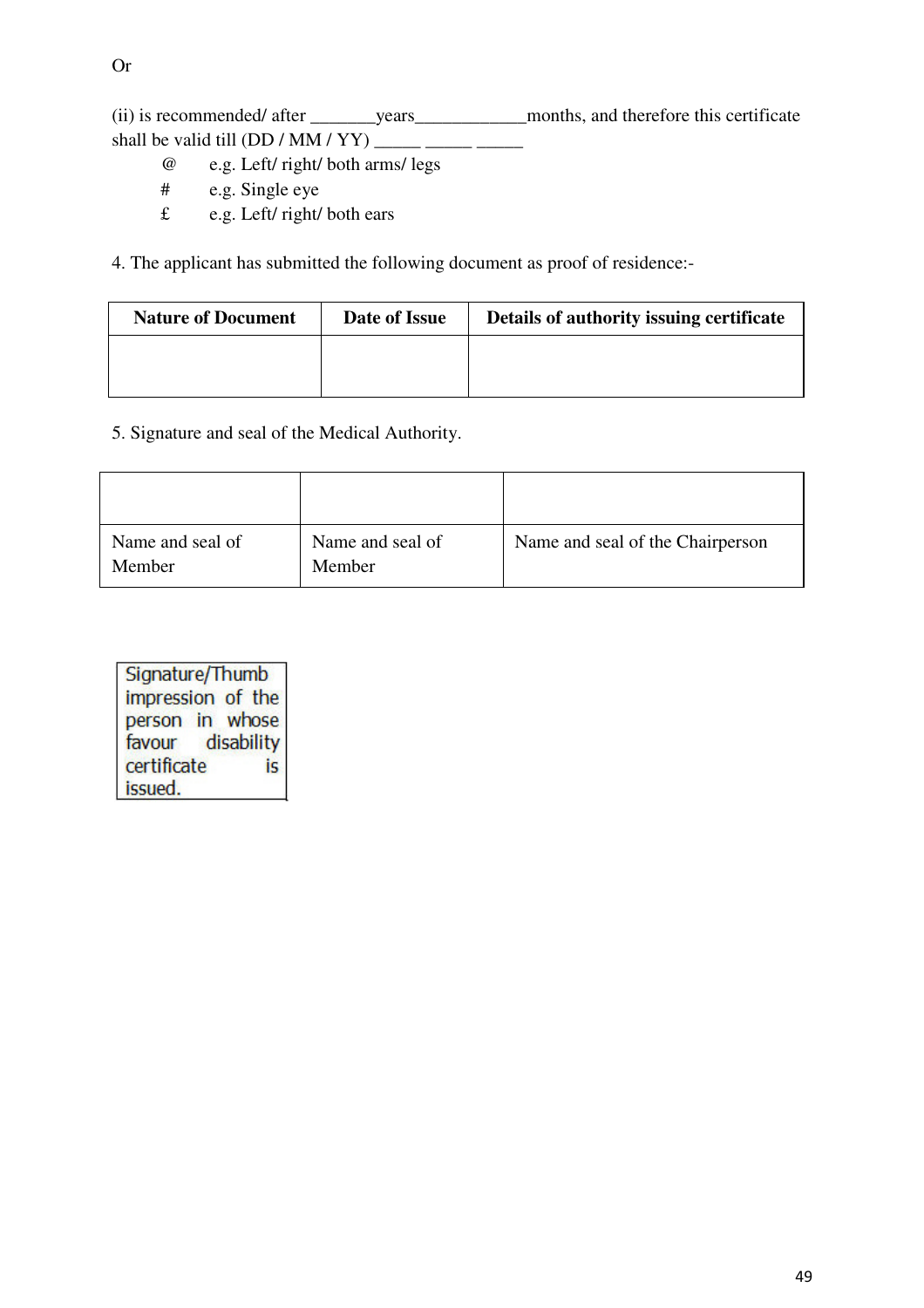## **Form-VII**

# **Disability Certificate (In cases other than those mentioned in Forms V and VI) (NAME AND ADDRESS OF THE MEDICAL AUTHORITY ISSUING THE CERTIFICATE) [See rule 18(1)]**

Recent PP size Attested Photograph face (Showing only) of the person with disability

Certificate No. ……………………… Date: …………..

|                                                                                           | This is to certify that I have carefully examined Shri/Smt./Kum. |                                                            |      |        |
|-------------------------------------------------------------------------------------------|------------------------------------------------------------------|------------------------------------------------------------|------|--------|
|                                                                                           |                                                                  | son/wife/daughter of Shri ________________________ Date of |      |        |
|                                                                                           |                                                                  |                                                            |      |        |
| Registration No. 1990. Registration No.                                                   |                                                                  |                                                            |      |        |
|                                                                                           |                                                                  | Ward/Village/Street                                        | Post | Office |
|                                                                                           |                                                                  |                                                            |      |        |
| photograph is affixed above and am satisfied that he/she is a case of                     |                                                                  |                                                            |      |        |
| impairment/disability has been evaluated as per guidelines (to be specified) and is shown |                                                                  | disability. His/her extent of percentage physical          |      |        |
| against the relevant disability in the table below:-                                      |                                                                  |                                                            |      |        |

| <b>S. No.</b> | <b>Disability</b>         | <b>Affected Part</b><br>of Body | <b>Diagnosis</b> | <b>Permanent physical</b><br>impairment/mental<br>disability (in $\%$ ) |
|---------------|---------------------------|---------------------------------|------------------|-------------------------------------------------------------------------|
| 1.            | Locomotor disability      | @                               |                  |                                                                         |
| 2.            | <b>Muscular Dystrophy</b> |                                 |                  |                                                                         |
| 3.            | Leprosy cured             |                                 |                  |                                                                         |
| 4.            | Cerebral Palsy            |                                 |                  |                                                                         |
| 5.            | <b>Acid attack Victim</b> |                                 |                  |                                                                         |
| 6.            | Low vision                | #                               |                  |                                                                         |
| 7.            | Deaf                      | $\pounds$                       |                  |                                                                         |
| 8.            | Hard of hearing           | $\pounds$                       |                  |                                                                         |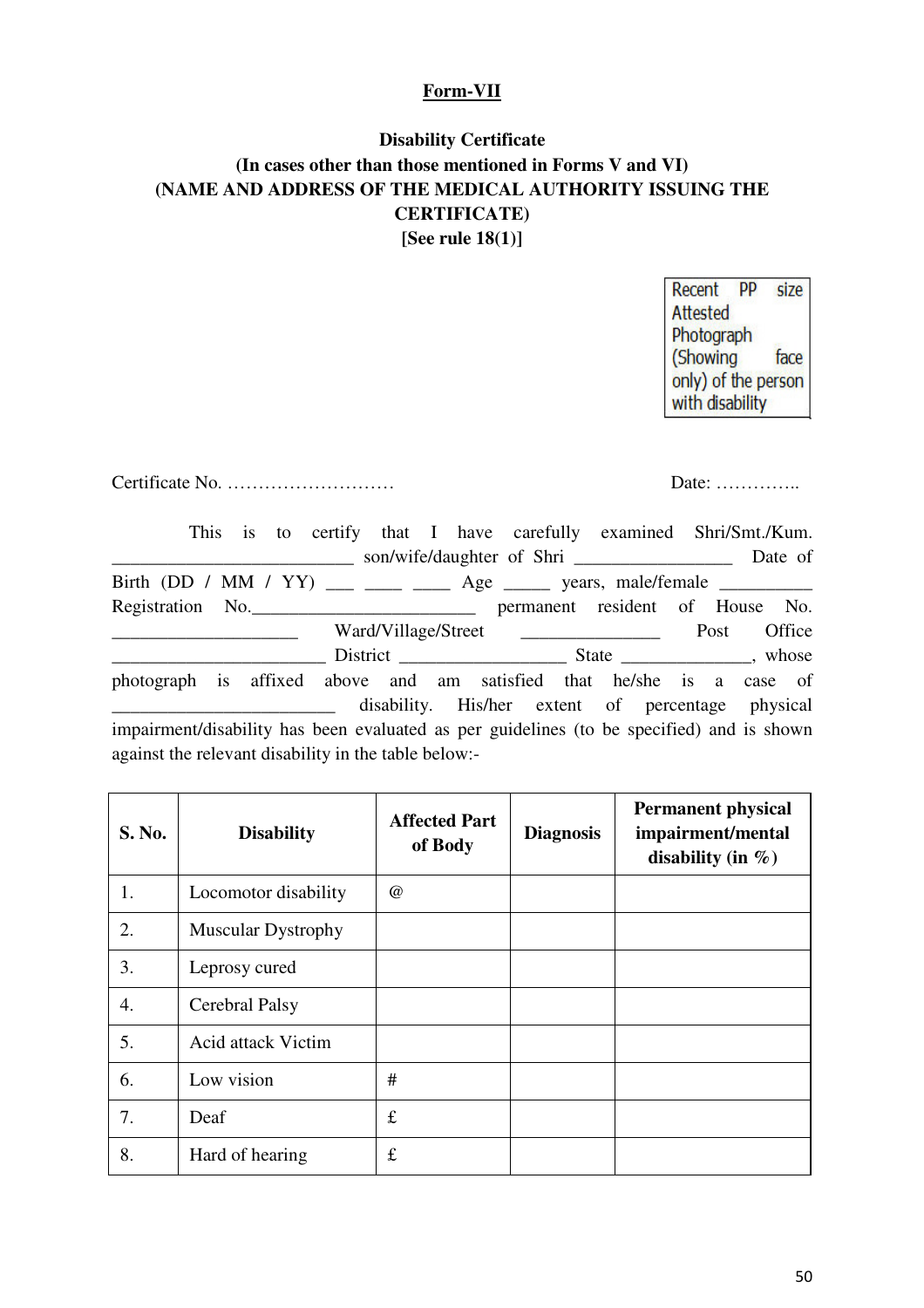| S.<br>No. | <b>Disability</b>                  | <b>Affected Part</b><br>of Body | <b>Diagnosis</b> | <b>Permanent physical</b><br>impairment/mental<br>disability (in $\%$ ) |
|-----------|------------------------------------|---------------------------------|------------------|-------------------------------------------------------------------------|
| 9.        | Speech and Language<br>disability  |                                 |                  |                                                                         |
| 10.       | <b>Intellectual Disability</b>     |                                 |                  |                                                                         |
| 11.       | Specific Learning<br>Disability    |                                 |                  |                                                                         |
| 12.       | <b>Autism Spectrum</b><br>Disorder |                                 |                  |                                                                         |
| 13.       | Mental-illness                     |                                 |                  |                                                                         |
| 14.       | Chronic Neurological<br>Conditions |                                 |                  |                                                                         |
| 15.       | Multiple sclerosis                 |                                 |                  |                                                                         |
| 16.       | Parkinson's disease                |                                 |                  |                                                                         |
| 17.       | Haemophilia                        |                                 |                  |                                                                         |
| 18.       | Thalassemia                        |                                 |                  |                                                                         |
| 19.       | Sickle Cell disease                |                                 |                  |                                                                         |

(Please strike out the disabilities which are not applicable.)

2. The above condition is progressive/ non-progressive/ likely to improve/ not likely to improve.

3. Reassessment of disability is :

(i) not necessary,

Or

(ii) is recommended/ after \_\_\_\_\_\_\_\_years\_\_\_\_\_\_\_\_\_\_\_\_\_ months, and therefore this certificate shall be valid till (DD / MM / YY) \_\_\_\_\_ \_\_\_\_\_ \_\_\_\_\_

- @ e.g. Left/ right/ both arms/ legs
- # e.g. Single eye/ both eyes
- $\text{\pounds}$  e.g. Left/ right/ both ears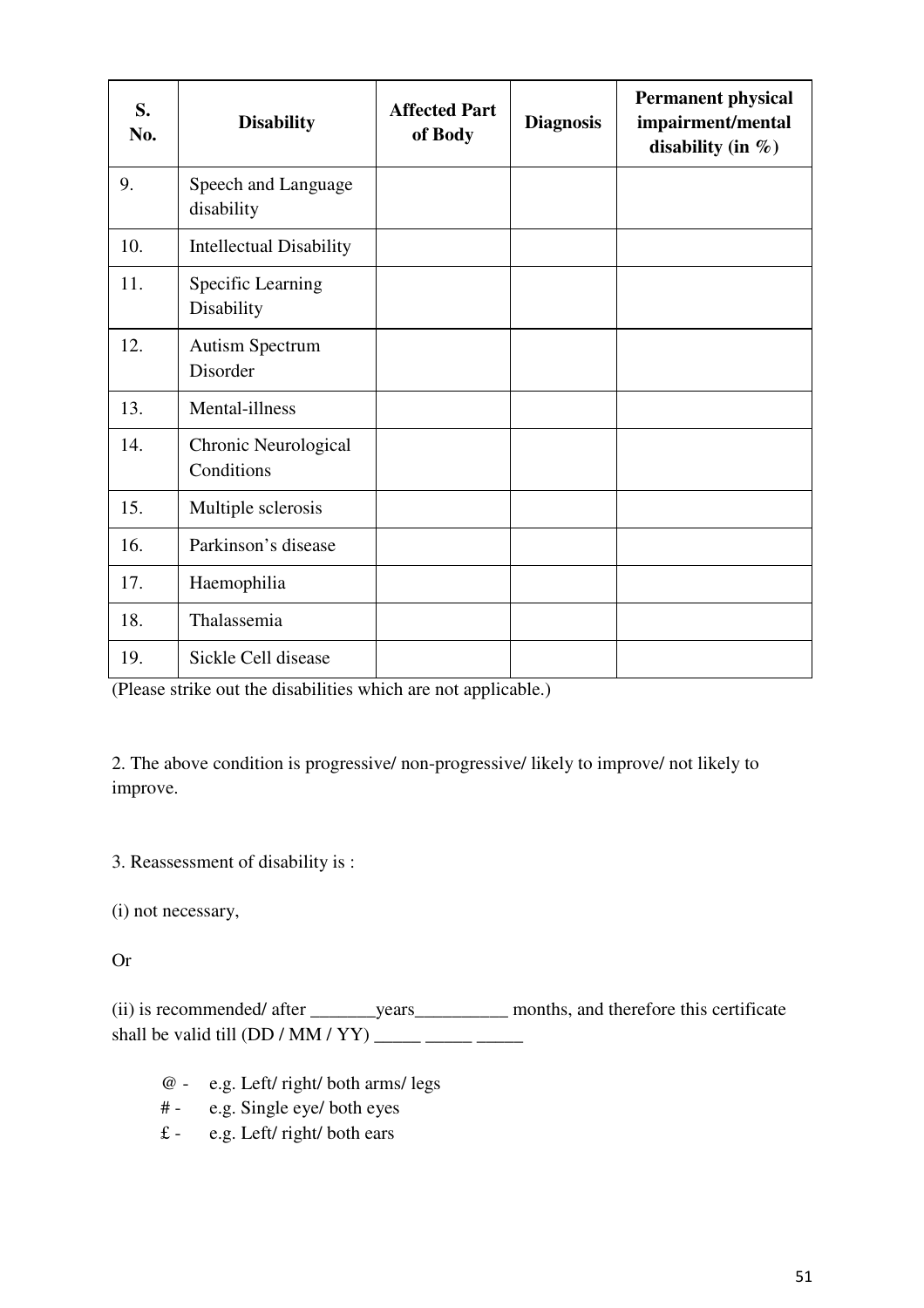4. The applicant has submitted the following document as proof of residence:-

| <b>Nature of Document</b> | Date of Issue | Details of authority issuing certificate |
|---------------------------|---------------|------------------------------------------|
|                           |               |                                          |
|                           |               |                                          |

(Authorised Signatory of notified Medical Authority) (Name and Seal)

> Countersigned {Countersignature and seal of the Chief Medical Officer/ Medical Superintendent/ Head of Government Hospital, in case the certificate is issued by a medical authority who is not a government servant (with seal) }

Signature/Thumb impression of the person in whose favour disability certificate is. issued.

**Note**: In case this certificate is issued by a medical authority who is not a government servant, it shall be valid only if countersigned by the Chief Medical Officer of the District.

**Note**: The principal rules were published in the Gazette of India by Ministry of Social Justice and Empowerment vide notification number 489, dated 15.06.2017.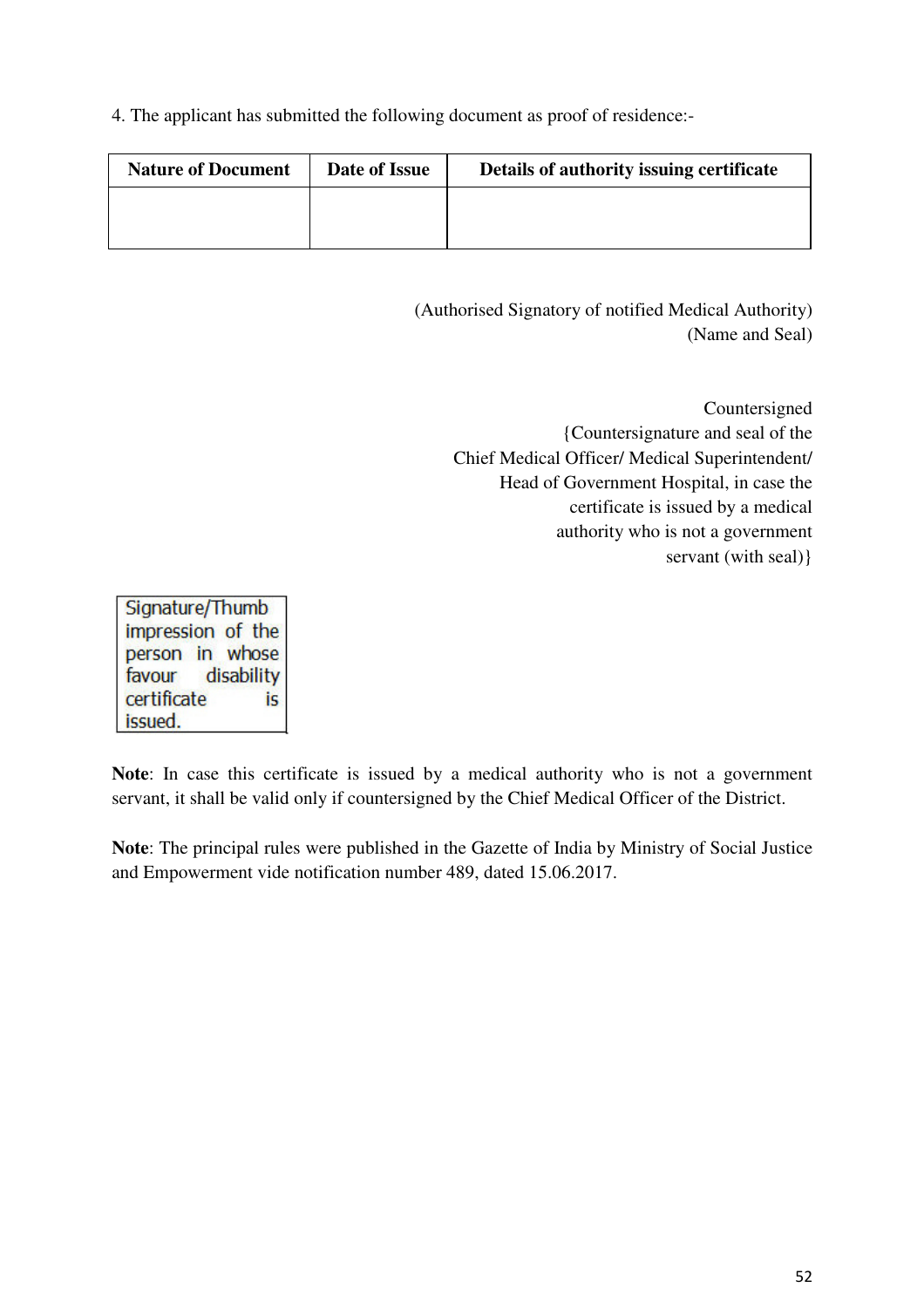## **Government of \_\_\_\_\_\_\_\_\_\_\_\_\_ (Name & Address of the authority issuing the certificate)**

## **INCOME & ASSET CERTIFICATE TO BE PRODUCED BY ECONOMICALLY WEAKER SECTIONS**

Certificate No.  $\Box$ 

## **VALID FOR THE YEAR \_\_\_\_\_\_\_\_\_\_\_**

|                                                                        | This is to certify that Shri/Smt./Kumari |                                                                                                   |  |  |  |
|------------------------------------------------------------------------|------------------------------------------|---------------------------------------------------------------------------------------------------|--|--|--|
|                                                                        |                                          | son/daughter/wife of _________________ permanent resident of __________________,                  |  |  |  |
|                                                                        |                                          |                                                                                                   |  |  |  |
|                                                                        |                                          |                                                                                                   |  |  |  |
|                                                                        |                                          | belongs to Economically Weaker Sections, since the gross annual income* of his/her                |  |  |  |
|                                                                        |                                          | 'family'** is below $\bar{\tau}$ 8 lakh (Rupees Eight Lakh only) for the financial year ________. |  |  |  |
| His/her family does not own or possess any of the following assets***: |                                          |                                                                                                   |  |  |  |

- I. 5 acres of agricultural land and above;
- II. Residential flat of 1000 sq. ft. and above;
- Ill. Residential plot of 100 sq. yards and above in notified municipalities;
- IV. Residential plot of 200 sq. yards and above in areas other than the notified municipalities.

2. Shri/Smt./Kumari \_\_\_\_\_\_\_\_\_\_\_\_\_\_\_\_\_\_\_\_\_\_\_ belongs to the \_\_\_\_\_\_\_\_\_\_\_\_\_ caste which is not recognized as a Scheduled Caste, Scheduled Tribe and Other Backward Classes (Central List).

Signature with seal of Office

Name \_\_\_\_\_\_\_\_\_\_\_\_\_

Designation \_\_\_\_\_\_\_\_\_\_\_\_\_

Recent Passport size attested photograph of the applicant

\***Note 1:** Income covered all sources i.e. salary, agriculture, business, profession, etc.

\*\***Note 2:** The term '**Family**" for this purpose include the person, who seeks benefit of reservation, his/her parents and siblings below the age of 18 years as also his/her spouse and children below the age of I8 years

\*\*\***Note 3:** The property held by a "Family' in different locations or different places/cities have been clubbed while applying the land or property holding test to determine EWS status.